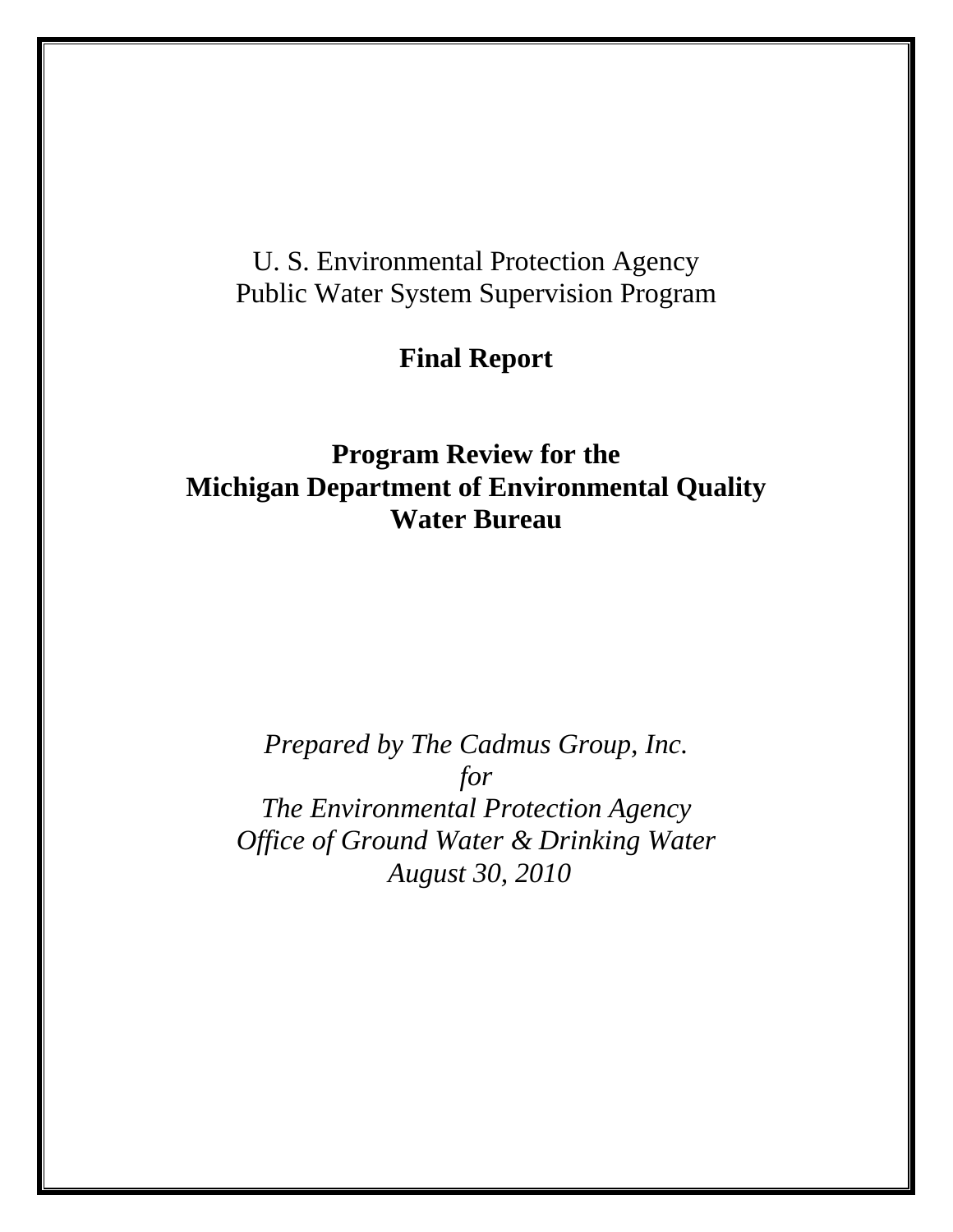# **Table of Contents**

| I. | Introduction                                                                                                    |                |
|----|-----------------------------------------------------------------------------------------------------------------|----------------|
|    | A. Purpose of Review                                                                                            | 1              |
|    | <b>B.</b> Description of Sample                                                                                 | 2              |
|    | C. Regulations Reviewed                                                                                         | 2              |
| П. | Primacy Agency Program Summary                                                                                  |                |
|    | A. Program Organizational Structure                                                                             | $\overline{2}$ |
|    | <b>B.</b> Waiver Information                                                                                    | 5              |
|    | C. State Assistance                                                                                             | 6              |
|    | D. State Data System                                                                                            | 9              |
|    | E. Sample Collection, Analysis, and Laboratory Certification                                                    | 12             |
| Ш. | Program Implementation                                                                                          |                |
|    | A. General Program                                                                                              | 13             |
|    | <b>B.</b> Inventory                                                                                             | 16             |
|    | C. Sanitary Survey                                                                                              | 17             |
|    | D. Consumer Confidence Report Rule                                                                              | 20             |
|    | E. Total Coliform Rule                                                                                          | 21             |
|    | F. Phase II/V Rule                                                                                              | 23             |
|    | G. Filter Backwash and Recycling Rule                                                                           | 24             |
|    | H. Stage 1 and Stage 2 Disinfectant and Disinfection By-Products Rules                                          | 25             |
|    | I. Radionuclides Rule                                                                                           | 26             |
|    | J. Lead and Copper Rule                                                                                         | 27             |
|    | K. Surface Water Treatment Rule and Interim, Long-Term 1 and 2 Enhanced Surface<br><b>Water Treatment Rules</b> | 29             |
|    | L. Public Notification Rule                                                                                     | 29             |
|    | Appendices                                                                                                      |                |
|    | Appendix A. Status of Previous Review Recommendations                                                           | $A-1$          |
|    | Appendix B. Summary of Discrepancies Identified by Rule                                                         | $B-1$          |
|    | Appendix C. Summary of Discrepancies Identified by System                                                       | $C-1$          |

**Page**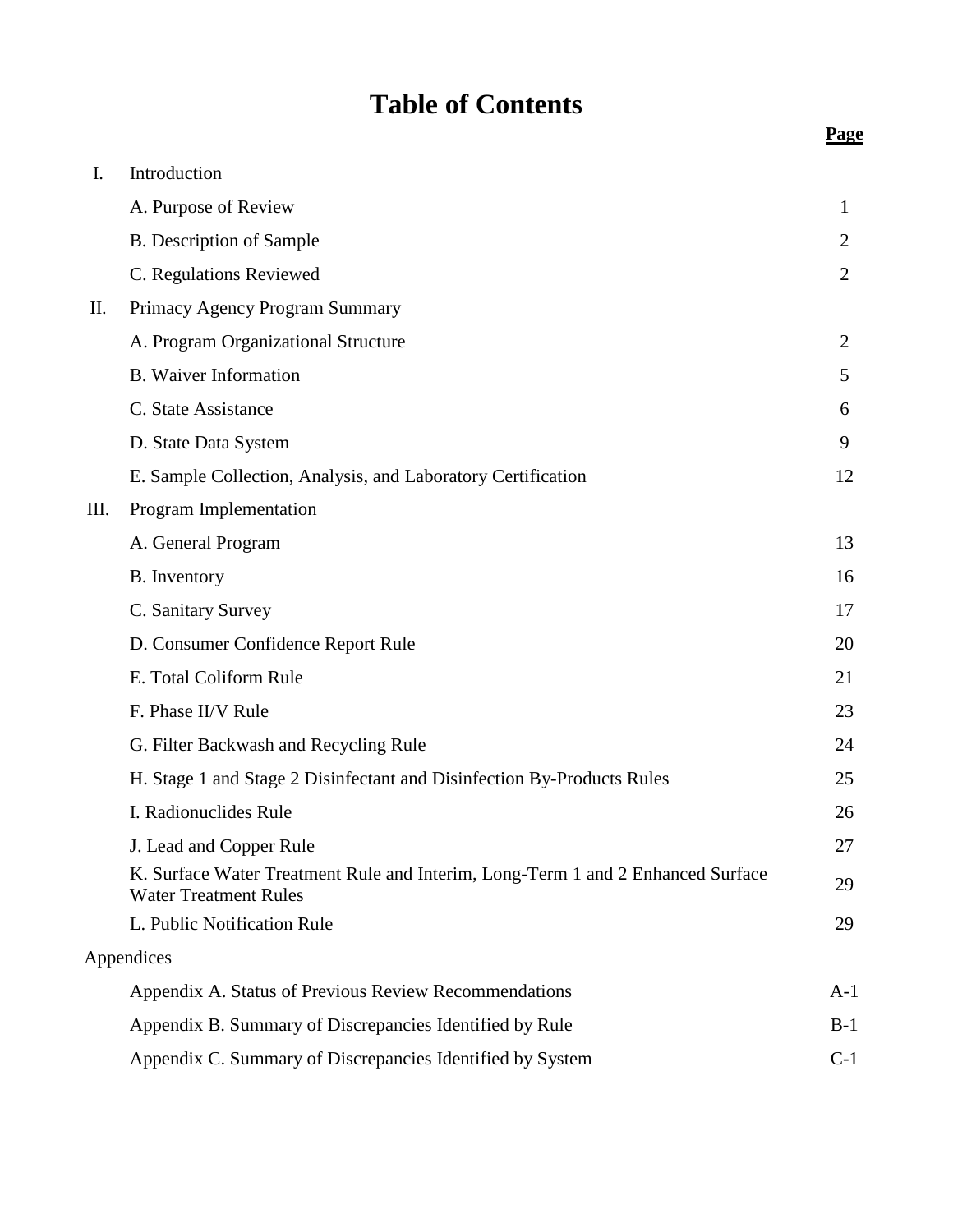# List of Acronyms

ALE - Action Level Exceedance ARDP - Annual Resource Deployment Plan ARRA - American Reinvestment and Recovery Act CCR - Consumer Confidence Reports CDS - Compliance Decision System CDX - Central Data Exchange CPI – Consumer Price Index CT - Contact Time CWS - Community Water System CWSRF - Clean Water State Revolving Fund DBCP - Dibromochloropropane DBPR - Disinfectants/Disinfection By-Products Rule DWSRF - Drinking Water State Revolving Fund EDB - Ethylene Dibromide EDI - Electronic Data Interface EPTDS - Entry Point to the Distribution System ESS - Electronic Sanitary Survey FANLs - Facility Analyte Levels FBRR - Filter Backwash Recycling Rule FTP - File Transfer Protocol GWUDI - Ground Water under the Direct Influence of Surface Water GWR - Ground Water Rule HAA5s - Haloacetic Acids IESWTR - Interim Enhanced Surface Water Treatment Rule IOC - Inorganic Chemicals IT - Information Technology LCR - Lead and Copper Rule LCRMR - Lead and Copper Rule Minor Revisions LCR STR - Lead and Copper Rule Short-Term Revisions LIMS - Laboratory Information Management System LT1ESWTR - Long-Term 1 Enhanced Surface Water Treatment Rule LT2ESWTR - Long-Term 2 Enhanced Surface Water Treatment Rule MCL - Maximum Contaminant Level MDL - Method Detection Level MOR - Monthly Operating Report M/R - Monitoring and Reporting MRDL - Maximum Residual Disinfectant Level NCWS - Noncommunity Water System NOV - Notice of Violation NPDES - National Pollutant Discharge and Elimination System NRWA - National Rural Water Association NTNCWS - Nontransient Noncommunity Water System OCCT - Optimal Corrosion Control Treatment ODS - Operational Data System PE - Public Education (for the LCR) PN - Public Notification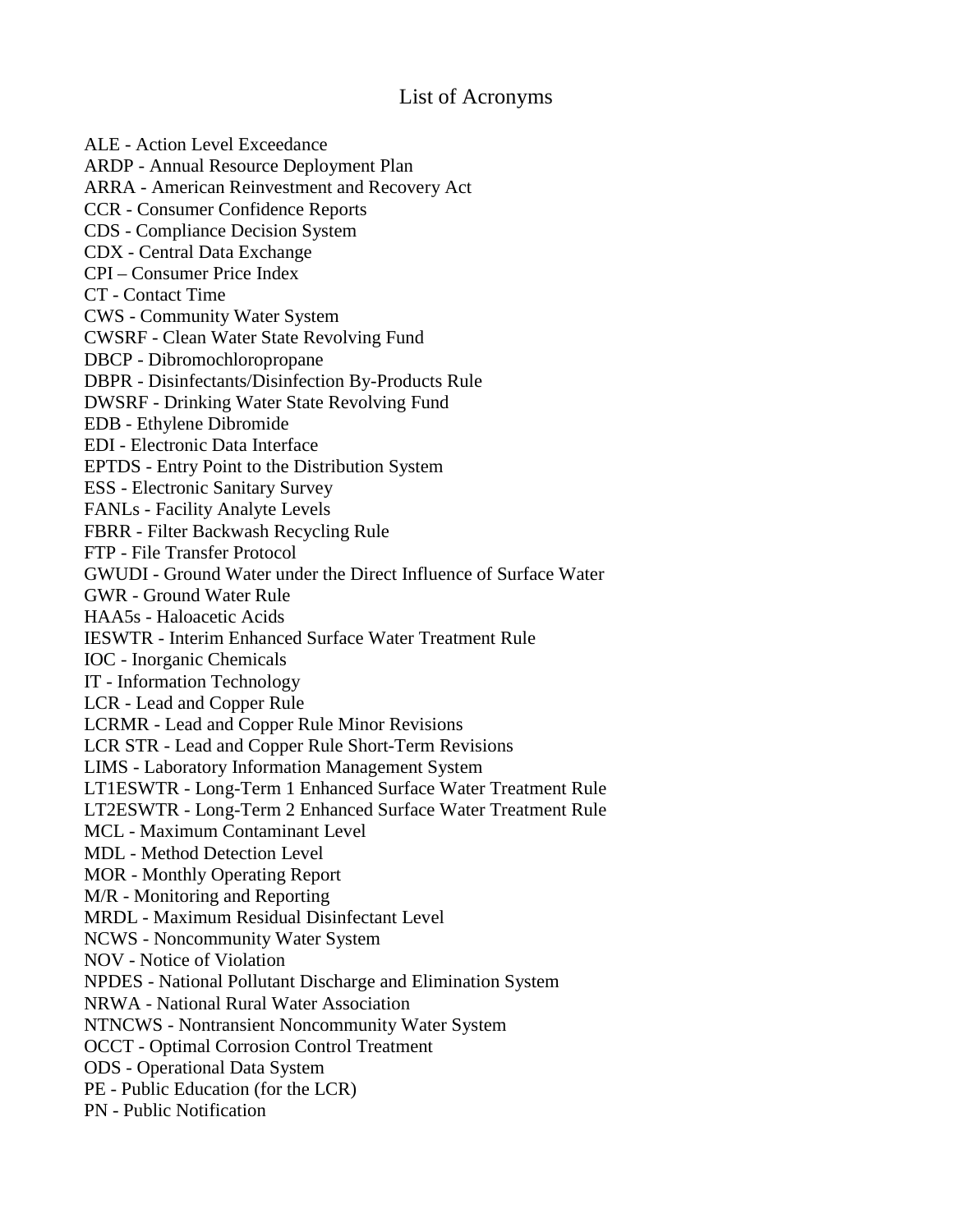PR - Program Review PWS - Public Water System PWSS - Public Water System Supervision QA - Quality Assurance RAA - Running Annual Average SDWA - Safe Drinking Water Act SDWB - Safe Drinking Water Branch SDWIS/Fed - Federal Safe Drinking Water Information System SDWIS/Fed Rep - SDWIS Federal Reporting System SNC - Significant Non-Complier SOC - Synthetic Organic Chemicals SWAP - Source Water Assessment Program SWTR - Surface Water Treatment Rule SSWR1 - State Safe Drinking Water Information System Web Release version 1 SSWR2 - State Safe Drinking Water Information System Web Release version 2 TCR - Total Coliform Rule TOC - Total Organic Carbon TTHM - Total Trihalomethanes VOC - Volatile Organic Compounds WQP - Water Quality Parameters XML - Extensible Markup Language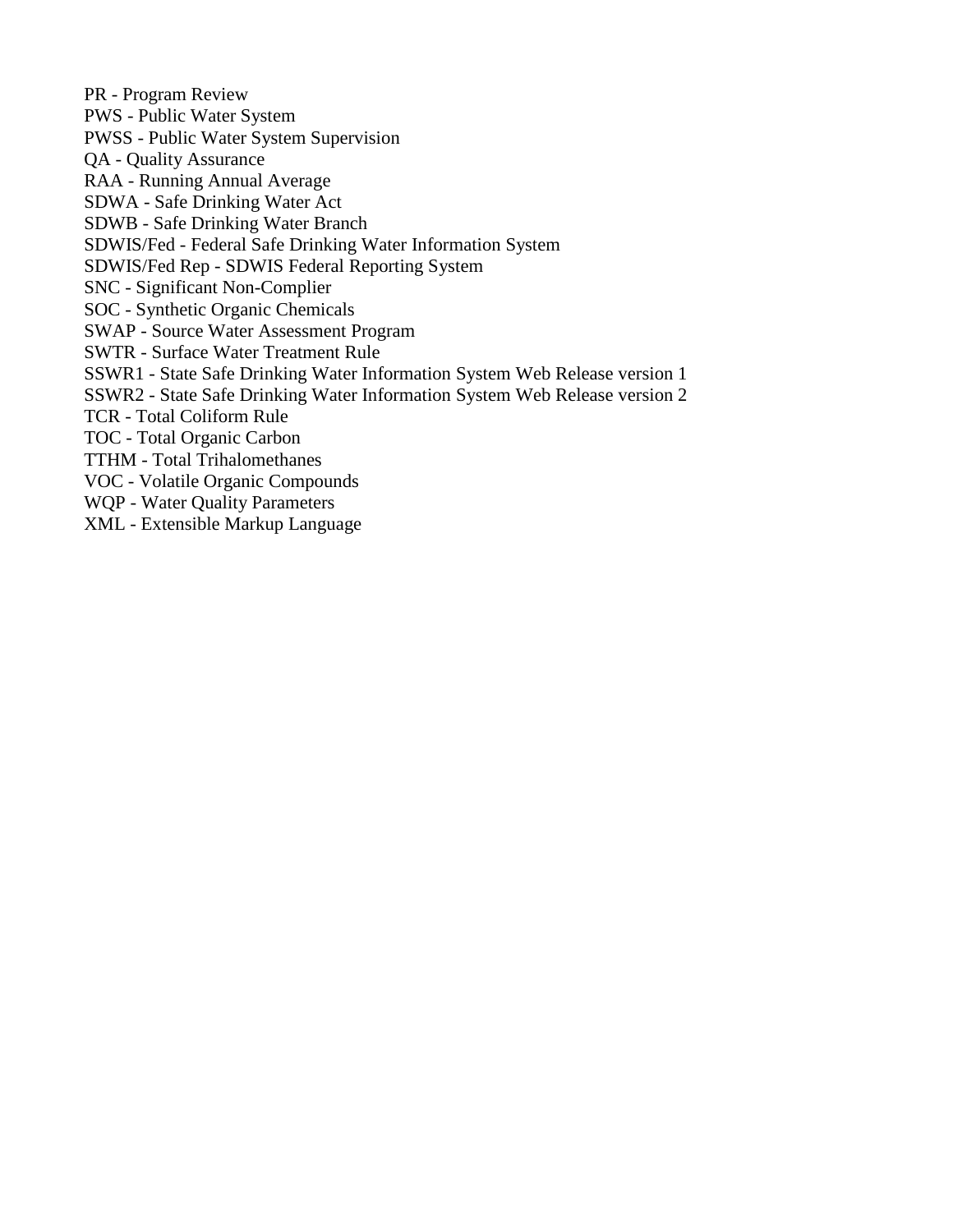# **I. Introduction**

# **A. Purpose of Review**

During the week of November 2, 2009, the "team," consisting of representatives of EPA HQ: Renee Morris; EPA Region 5: Jennifer Crooks and Wendy Drake; and The Cadmus Group, Inc.: Jeffe Kennedy, Laurie Potter, Val Meiers and Kim Clemente; conducted a Program Review (PR) at the central office and at two district offices of the Water Bureau of the Michigan Department of Environmental Quality (MDEQ), which became the Michigan Department of Natural Resources and Environment (MDNRE) on January 17, 2010. The PR serves a number of purposes:

• To verify whether information in the primacy agencies' databases and files is correctly represented in the federal Safe Drinking Water Information System (SDWIS/Fed), Cadmus compared MDEQ's data to the most recently

| Table 1: Number of PWSs in SDWIS/Fed<br>and<br><b>Number Reviewed by the Team</b>                                                                                                                                                                                 |                                           |                                       |                                      |  |  |
|-------------------------------------------------------------------------------------------------------------------------------------------------------------------------------------------------------------------------------------------------------------------|-------------------------------------------|---------------------------------------|--------------------------------------|--|--|
|                                                                                                                                                                                                                                                                   | <b>Number</b><br>of<br><b>CWSs</b>        | <b>Number</b><br>of<br><b>NTNCWSs</b> | <b>Number</b><br>of<br><b>TNCWSs</b> |  |  |
| SDWIS/Fed Inventory <sup>1</sup>                                                                                                                                                                                                                                  | 1,404                                     | 1,464                                 | 8,686                                |  |  |
| Number Reviewed By Size <sup>2</sup><br>Small System<br>Medium System<br>Large System<br>Very Large System                                                                                                                                                        | $(26 \text{ total})$<br>15<br>7<br>3<br>1 | 11                                    | 14                                   |  |  |
| Number Reviewed By Source <sup>3</sup><br>Ground Water<br>Surface Water<br><b>GWP</b><br>SWP/GUP                                                                                                                                                                  | $(26 \text{ total})$<br>17<br>1<br>1<br>7 | $(11$ total)<br>11                    | $(14$ total)<br>14                   |  |  |
| <sup>1</sup> SDWIS/Fed inventory as of 10/13/09.<br>$2$ Small: < 1.000<br>Large: 10,001 - 50,000<br>Medium: 1,001 - 10,000<br>Very large: $> 50,000$<br>$3SW = Surface Water$ , GU = Ground Water Under the Direct Influence of<br>Surface Water, $P = Purchased$ |                                           |                                       |                                      |  |  |

frozen data in SDWIS/Fed (i.e., for the quarter ending September 30, 2009 which includes state data up to June 30, 2008);

- To evaluate whether primacy agencies are determining compliance in accordance with the National Primary Drinking Water Regulations, Cadmus compared MDEQ's actions and policies to federally mandated rules and policies;
- To identify specific actions that will improve the primacy agencies' public water system supervision (PWSS) programs, Cadmus made recommendations for MDEQ that should improve their program;
- To determine whether primacy agencies have implemented recommendations identified in past reviews, Cadmus asked the states to comment on the recommendations from the previous report and reviewed the answers against the current audit findings (Appendix A contains the list of recommendations and the state answers);
- To garner information on how EPA can assist primacy agencies in implementing the National Primary Drinking Water Regulations, Cadmus solicited feedback from MDEQ and made observations based on audit findings. This information should provide EPA with insight on how EPA's assistance has been most valuable and where additional assistance would be effective.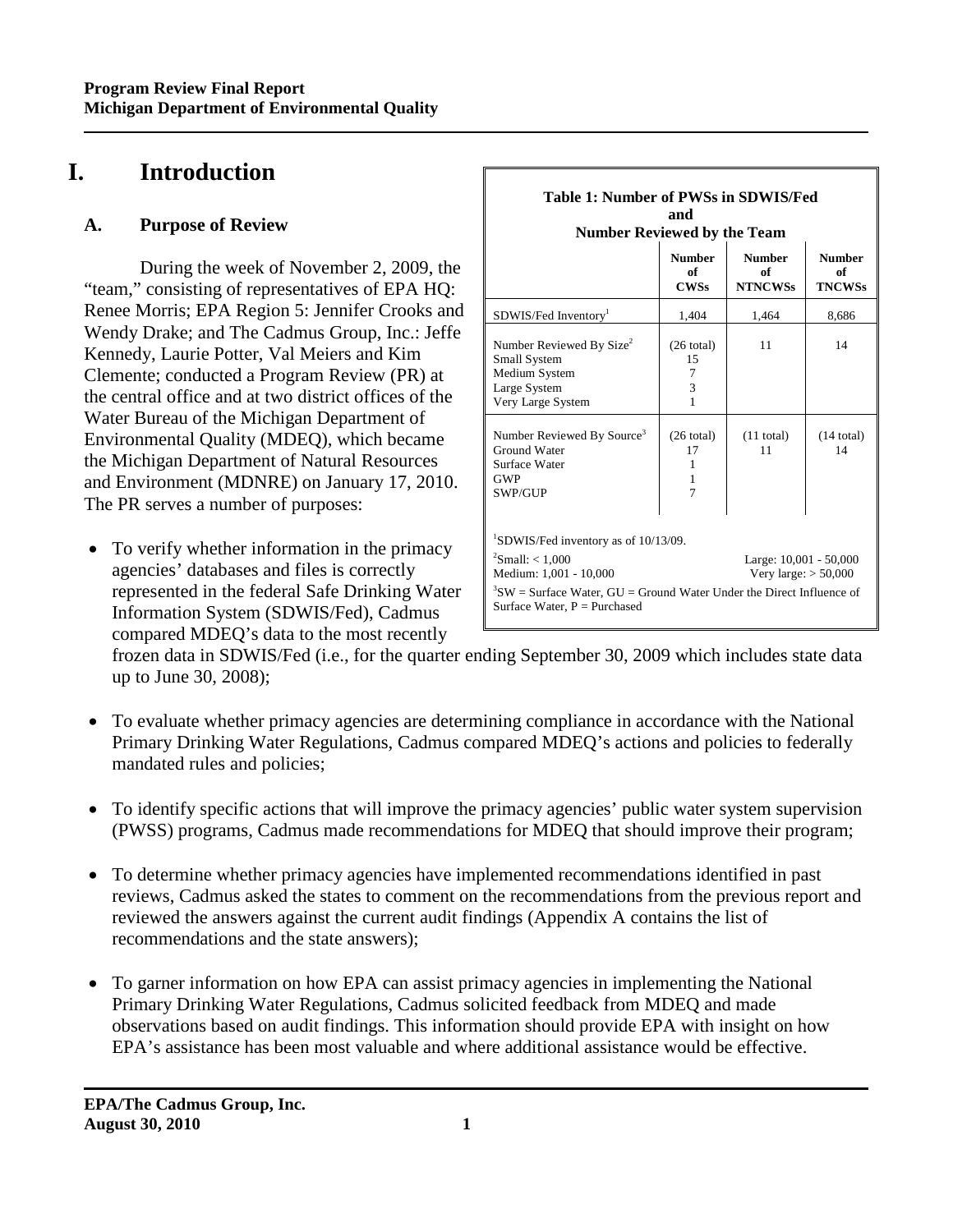#### **B. Description of Sample**

Rather than reviewing every public water system (PWS) supervised by MDEQ, the team examined a sample of those systems, with the intention that they would provide a representative insight into the PWSS program. Table 1 identifies the SDWIS/Fed inventory for Michigan and the number of systems in the stratified, random sample reviewed by the team. The community water system (CWS)

sample represents a 90-percent confidence level, with an error tolerance level of 7 percent. The noncommunity water system (NCWS) sample represents an 80-percent confidence level, with an error tolerance level of 10 percent. A detailed description of the sampling methodology can be found in Chapter 3 of the *EPA Protocol for Participation in a PWSS Program Review*, available from The Cadmus Group, Inc.

# **C. Regulations Reviewed**

The team reviewed Michigan's database, hard copy files and scanned materials for updates to inventory and compliance data for the rules listed in Table 2.

The period of review for each of the regulations is shown in Table 2. Appendix B contains a table that

| <b>Table 2: Periods of Review</b> |                              |  |  |  |
|-----------------------------------|------------------------------|--|--|--|
| Category                          | Date                         |  |  |  |
| Inventory                         | Most recent                  |  |  |  |
| CCR.                              | Year 2007, due 2008          |  |  |  |
| <b>Sanitary Survey</b>            | 2 most recent surveys        |  |  |  |
| <b>Total Coliform Rule</b>        | Jul. 1, 2008 - Jun. 30, 2009 |  |  |  |
| Lead & Copper Rule                | 2 most recent samples        |  |  |  |
| Phase II/V (except nitrate)       | 2005 - 2007                  |  |  |  |
| Nitrate                           | 2007, 2008                   |  |  |  |
| Stage 1 DBPR (triennial)          | 2007-2009                    |  |  |  |
| (annual or quarterly)             | Jul. 1, 2008 - Jun. 30, 2009 |  |  |  |
| <b>Revised Radionuclides</b>      | Initial and Grandfathered    |  |  |  |
|                                   | samples                      |  |  |  |
| <b>SWTR</b>                       | Jul. 1, 2008 - Jun. 30, 2009 |  |  |  |
| <b>IESWTR</b>                     | Jul. 1, 2008 - Jun. 30, 2009 |  |  |  |
| <b>LT1 ESWTR</b>                  | Jul. 1, 2008 - Jun. 30, 2009 |  |  |  |
| <b>FBRR</b>                       | Dec. 8, 2003 - Jun. 30, 2009 |  |  |  |
| <b>Public Notice</b>              | Per related violation        |  |  |  |

summarizes any data discrepancies between state and federal records and errors in compliance determination that were identified during this review. Appendix C contains a detailed, system-specific list of each discrepancy identified during this review.

# **II. Primacy Agency Program Summary**

This section outlines the program's organizational structure, its waiver program, assistance provided by the state to systems, the data system, and information about sample collection and analysis and laboratories. Each section also outlines successes and challenges from the previous and current reviews, plus recommendations, if warranted, that may help the state improve their program.

#### **A. Program Organizational Structure**

The MDEQ, now MDNRE, Drinking Water Program is a decentralized program that is responsible for implementing the provisions of the Safe Drinking Water Act (SDWA). The program is fundamentally divided into two sections: the CWS program and the NCWS program. Both programs have centralized oversight in the Lansing central offices, where data reporting also occurs.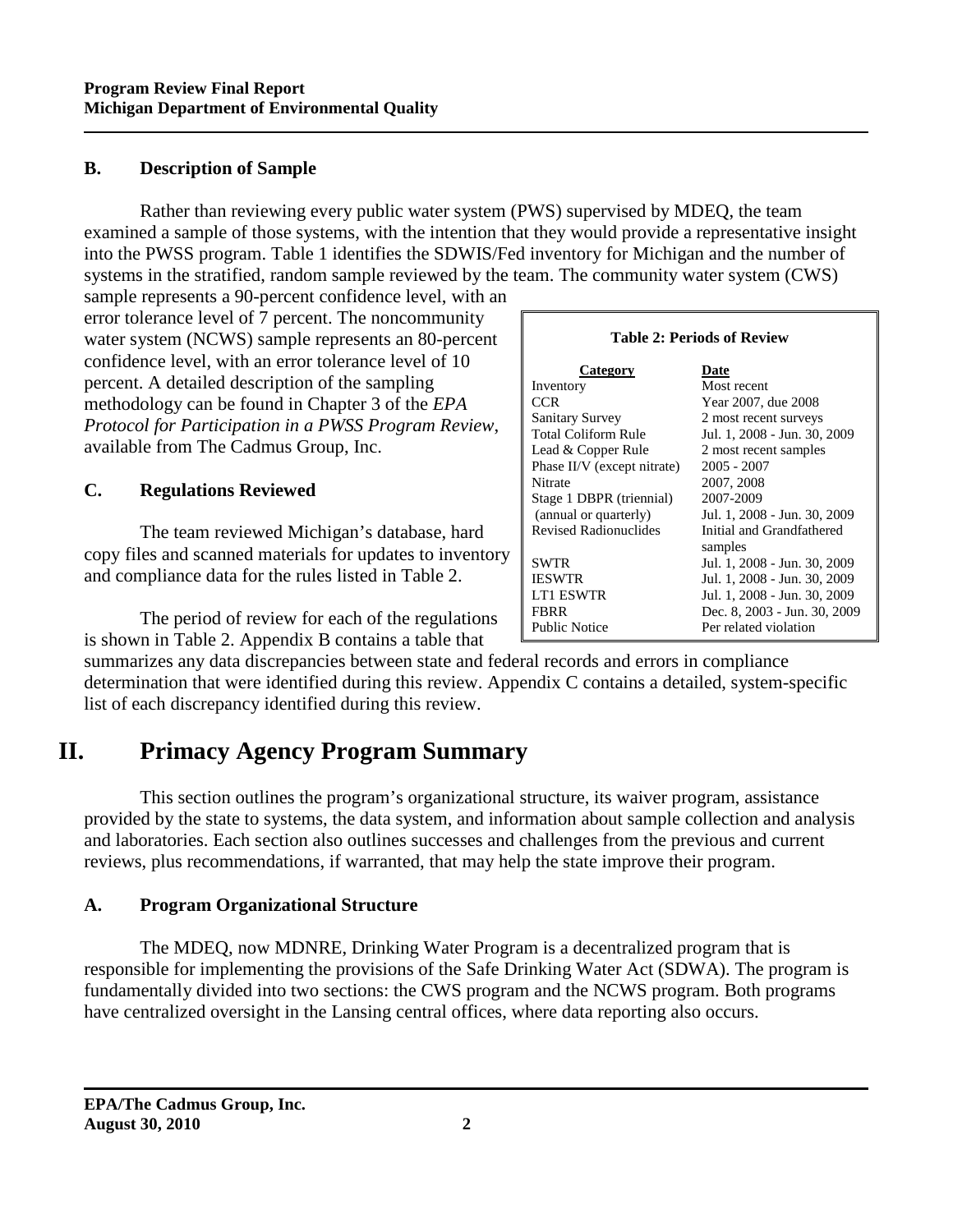However, each section is divided into decentralized offices throughout the state. There are eight district offices, which perform all compliance determinations for the CWSs. The field staff are in the same bureau, but in a different chain of command. Forty-four Local Health Departments (LHDs) handle compliance determination for all nontransient noncommunity water systems (NTNCWS) and transient noncommunity water systems (TNCWS) systems, with oversight from Lansing.

To perform quality assurance (QA) on CWS compliance determination, Lansing Operations Division compares all validated violations against the previous three quarters, to look for inconsistencies and any issues left unresolved. For NCWSs, Lansing Operations Division regularly queries WaterTrack to check for violations and to determine what follow-up is occurring.

For the CWSs, district office staff create and issue violation letters. A new procedure was recently mandated by the state where all violation notice templates must be vetted by the executive office to ensure that all DEQ divisions are using the correct language. For the NCWSs, the LHDs have templates, which some use and others modify. The LHDs have the same enforcement authority as the state does. If the LHDs are unable or unwilling to pursue enforcement, the state will take it over for them.

Schools and childcare facilities are overseen by the LHDs, with no particular distinction made for those facilities. MDEQ does require a water quality report – comparable to a simplified CCR – for these systems and asks the LHDs to check that they're completed, but there is no formalized oversight or enforcement to ensure that water quality reports are issued by schools and childcare facilities. Outside the current parameters of SDWA, MDEQ has no specific programs to address drinking water contamination in schools or childcare facilities.

The previously separate program for mobile home parks has been dismantled. About 600-700 of them are customers of existing community supplies and are included in the CWS's distribution systems. The remaining mobile home parks (~400) are CWSs, which fall under the district office staff's oversight.

Oversight from the central office for the two different programs is handled differently. Consistency is maintained in the NCWS program primarily through the common database, WaterTrack, which sets monitoring schedules for the systems and compares actual monitoring against the schedule. The LHDs have contracts with MDEQ and are paid on a quarterly basis. When the LHDs submit requests for payment, the NCWS staff review WaterTrack and ascertain what activities have been completed by the LHD. The NCWS staff in Lansing also conduct annual reviews to assess performance. The field audits review a random number of systems for sanitary surveys, operator certification, well permits and compliance determination. MDEQ has a self-assessment program for LHDs that have a history of compliance. Excessive turnover in an LHD, or performance decline, would put the office back on a schedule of full assessments that includes field audits by state staff.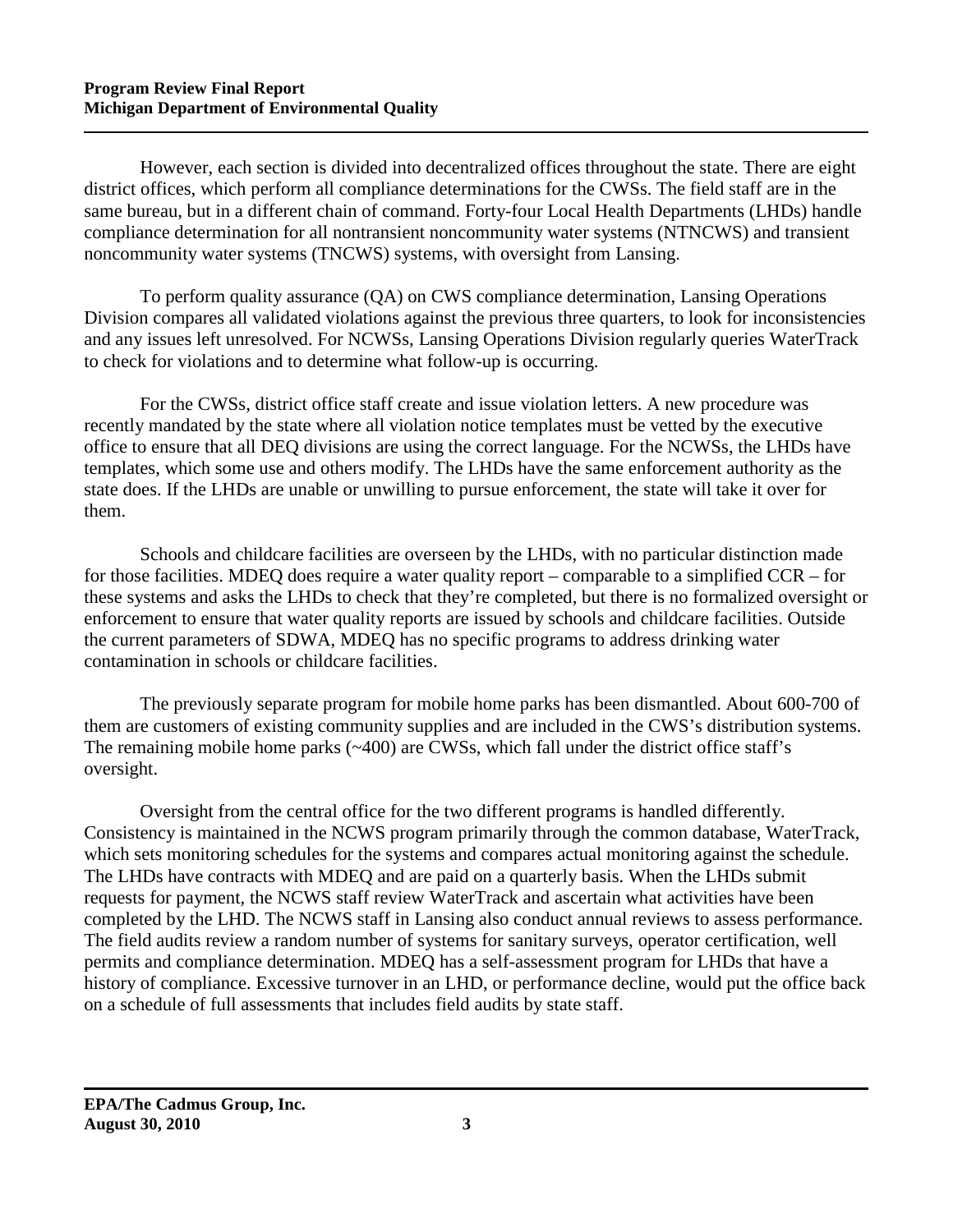The CWS program in Lansing works directly with the eight district offices to maintain consistency. Each district appoints at least one analyst to attend regular meetings of the district representatives. District offices also contact Lansing Operations Division to answer questions or weigh in on more complex issues. The district offices and Lansing Operations Division also share a database, SDWIS/State Web Release 2.2 (SSWR2), which is monitored closely. Not all districts are comfortable using the compliance decision system (CDS) module yet, which is not operational for all rules. District supervisors and engineers also meet quarterly to discuss general and specific compliance issues.

During this Program Review, the Water Bureau was part of the MDEQ. As of January 17, 2010, MDEQ and Michigan Department of Natural Resources (MDNR) merged into a new agency, the Michigan Department of Natural Resources and Environment (MDNRE). It is not clear at this time how the drinking water program will be organized within the new agency. The Bureau is comprised of about 360 staff and operates with a \$50 million annual budget. The annual public water supply program budget is approximately \$13 million and is funded largely by the PWSS grant, public water supply fees, and DWRF set-asides. The fees are discussed in greater detail in Section II.C. State Assistance.

#### *Program Organizational Structure Successes and Challenges*

- Direction from Lansing Operations Division to the district offices must be carefully handled, since there is not a direct chain of command. The district offices visited noted that Lansing Operations Division is very helpful and responsive.
- Legislative oversight on developing policies has increased in the last year. New policies require stakeholder input just as for new rules. Thus, MDEQ has begun to develop "staff reference manuals" or staff guidance documents for using SSWR2 and WaterTrack, rather than implementing standard operating procedures (SOPs).
- The current organization is intended to integrate programs and make the best use of personnel. Thus the district offices have many split positions and many staff are cross-trained. Some districts will have a staff member who works 50 percent on drinking water and 50 percent on the National Pollutant Discharge and Elimination System (NPDES) program. This can lead to a loss of efficiency.

# *MDEQ noted in comments to the draft report that some argue cross training actually results in increased efficiency.*

• The decentralization has led to a loss of consistency, at least with the CWS program. Information is sent to eight districts, where it's filtered by a slightly different management focus. When the program was centralized, all managers were experts in drinking water. Now the district manager might be from another program entirely.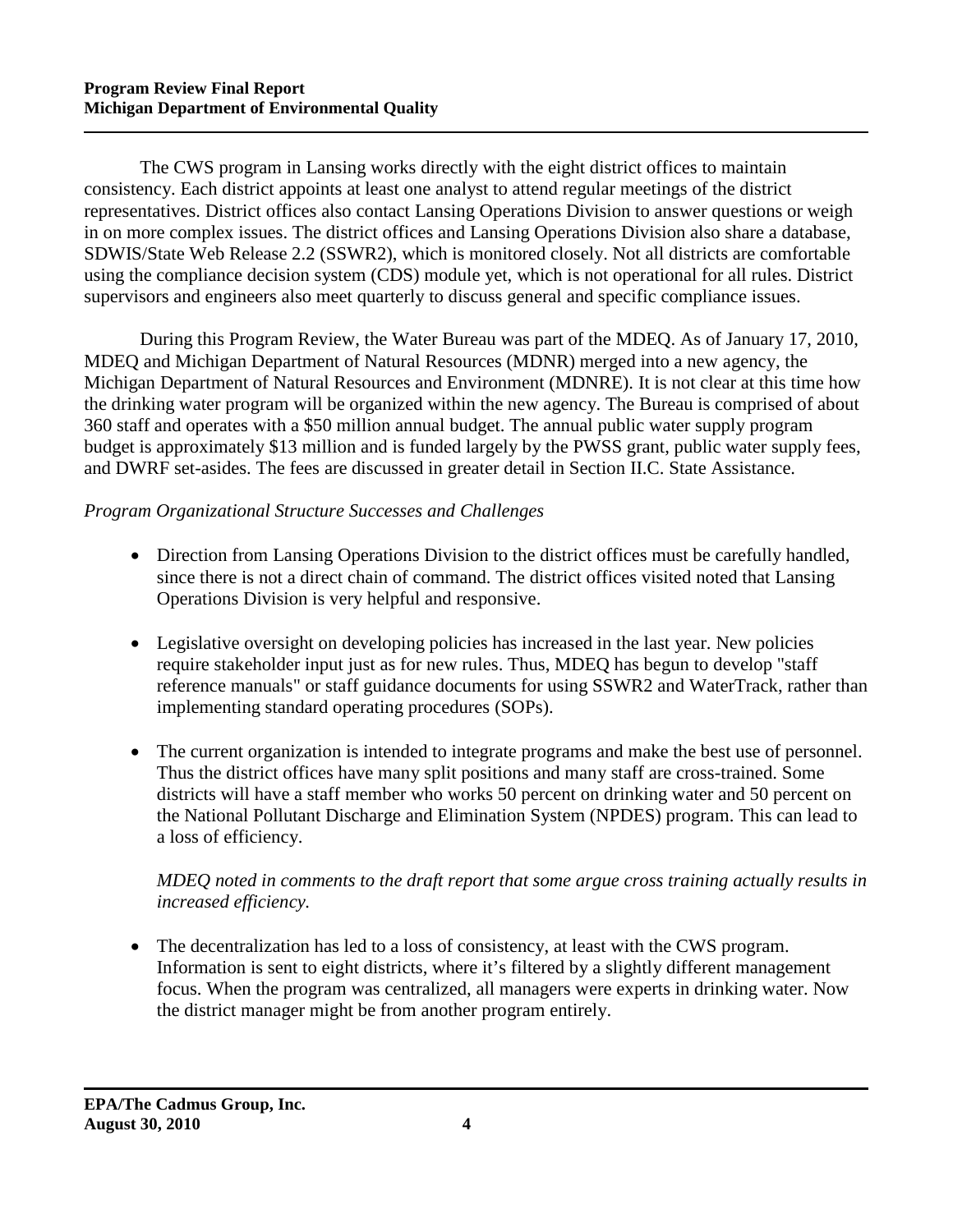- Managers from other environmental programs tend to address environmental problems in a reactive manner by using enforcement. Managers from the drinking water program tend to be more proactive because they want to emphasize preventative measures to maintain compliance that includes technical assistance. A major drinking water contamination issue means that public health has already been threatened.
- Michigan has about 10,000 NCWSs. Some of the LHDs have adequate staff for proper oversight; others do not. The LHDs receive the entire amount of the fees paid by the NCWSs, which are re-programmed back to the LHDs by MDEQ. Some of the more financially strapped LHDs may reallocate drinking water funds to other programs, which MDEQ cannot prevent if they are meeting program requirements.

# *Recommendations*

- 1. Though it is not known at this time how the drinking water program will be reorganized within MDNRE, if the reorganization allows, past experience in Michigan and in other primacy agencies reviewed, indicates that a direct chain of command from the Lansing Operations Division to the drinking water district staff would greatly enhance MDNRE's ability to create a consistent, effective program.
- 2. One option that Michigan could consider is moving the NTNCWSs out of the LHDs and combine them into the CWS program. As MDNRE does not have direct control over how LHDs distribute resources, this would allow greater scrutiny of these systems, which monitor much more like CWSs than TNCWSs.

In comments to the final report, *MDNRE added: Some NTNCWSs are like some CWS, but both groups range widely in size and type of oversight required. That monitoring requirements are similar for NTNCWs and CWS is about their only similarity. A more appropriate recommendation might be: "Given that some LHDs are financially strapped and that this may lead to lapses in oversight on some systems, MDNRE could consider options for reassigning or bolstering oversight on certain types of water systems."*

3. MDNRE should focus resources to fully implement CDS in SSWR2.

#### **B. Waiver Information**

MDEQ has maintained a waiver program developed in 1993. Region 5 approved this policy and provided written approval. Michigan does not use variances or exemptions, but does have statewide waivers for asbestos, dioxin, benzo(a)pyrene, di(ethylhexyl) adipate and di(ethylhexyl) phthalate. In addition, MDEQ has partial waivers, primarily based on system vulnerability, for dalapon, diquat, endothall, glyphosate, ethylene dibromide (EDB) and 1,2 dibromo-3-chloropropane (DBCP).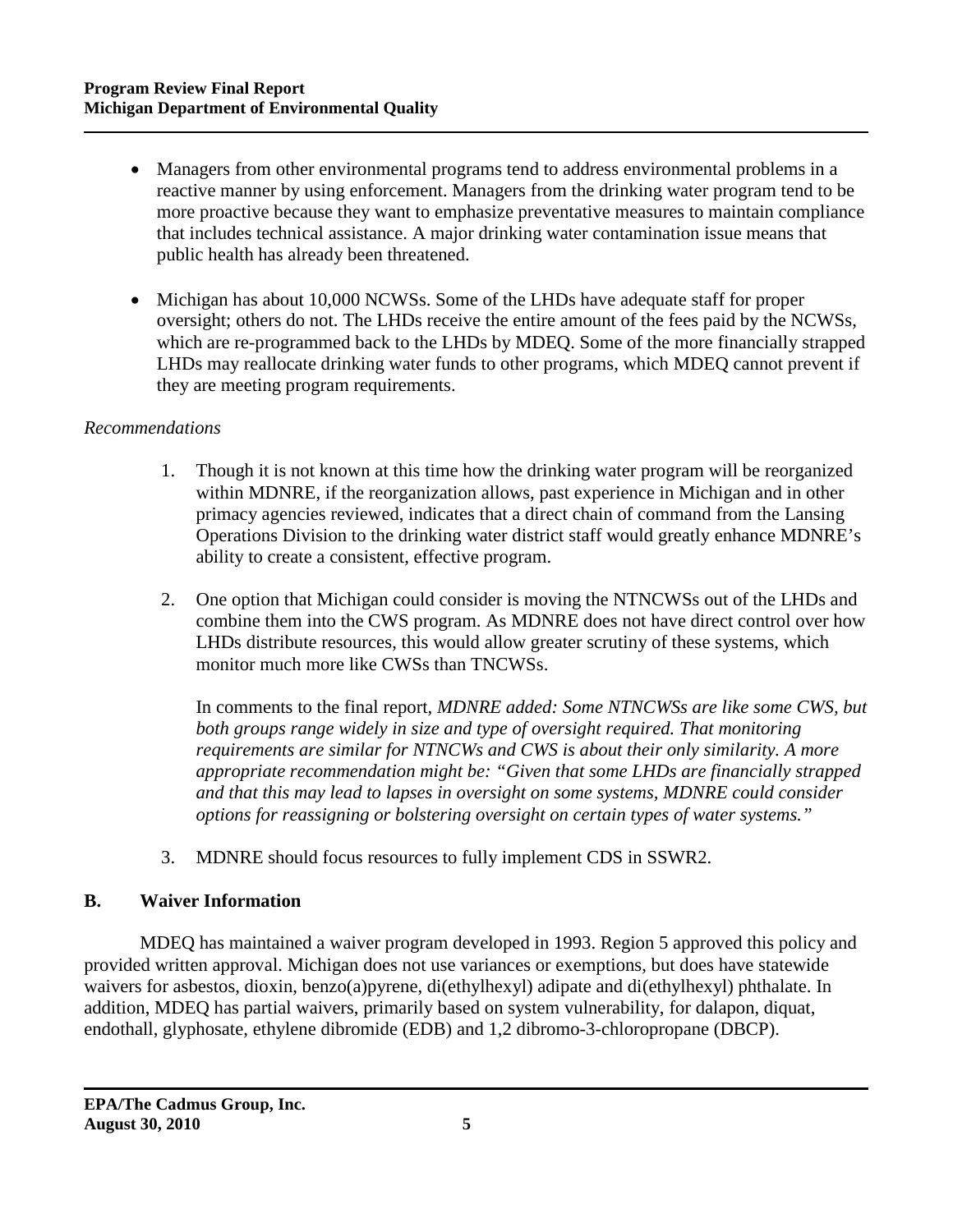For CWSs, Michigan reduces volatile organic compound (VOC) monitoring from quarterly to annual for surface water systems and triennial for ground water systems, if there are no detections. NTNCWSs may apply for a waiver of up to six years, if there are no detects (40 CFR 141.24(f)(7) and State Rule 716(9)). Inorganic chemicals (IOC) can be reduced to once every nine years. Synthetic organic chemical (SOC) waivers are based on vulnerability. SOC waivers are granted as often as possible, in line with MDEQ's philosophy of offering as many monitoring waivers as possible.

Consecutive systems monitor for the total coliform rule (TCR) and Stage 1 and 2 Disinfectant and Disinfection By-Products Rules (Stage 1 and 2 DBPR). Michigan considers this an allowance of the rule and not a true "waiver" as CFR §141.29 allows states to consider interconnected systems as one system for monitoring purposes. Some consecutive systems have monitoring agreements with the sellers to have TCR and DBPR monitored as part of the seller's distribution system. Most consecutive systems have this agreement for lead and copper rule (LCR) monitoring.

#### *Waiver Program Successes and Challenges*

- MDEQ recently conducted targeted and random monitoring of waived contaminants to confirm and continue existing waivers.
- Source water intake protection program information is also used for determining whether waivers can be granted.
- MDEO plans to revisit the waiver program in the near future, as it needs rewriting and consolidation. As noted in Section III.F. Phase II/V Rule, the interpretation of the waiver program seems to have changed over the course of years, and varies between district offices.
- It's not clear that waivers are being renewed on the required three-year interval. There is a sense, with the "statewide waiver" terminology used and further discussed under the Phase II/V section of this report, that waivers are granted and not renewed on the required three-year interval. This practice would not conform to federal requirements.
- Systems are assumed to be waived for SOCs, unless there is evidence that they are not.

#### *Recommendations*

1. MDEQ and Region 5 should revisit the waiver program and ensure that all aspects are clearly laid out and that waivers are correctly granted and renewed.

# **C. State Assistance**

The Drinking Water program has about 67 staff devoted to the PWSS program (including wellhead protection, well code administration, etc.). This does not include 11 secretarial positions (one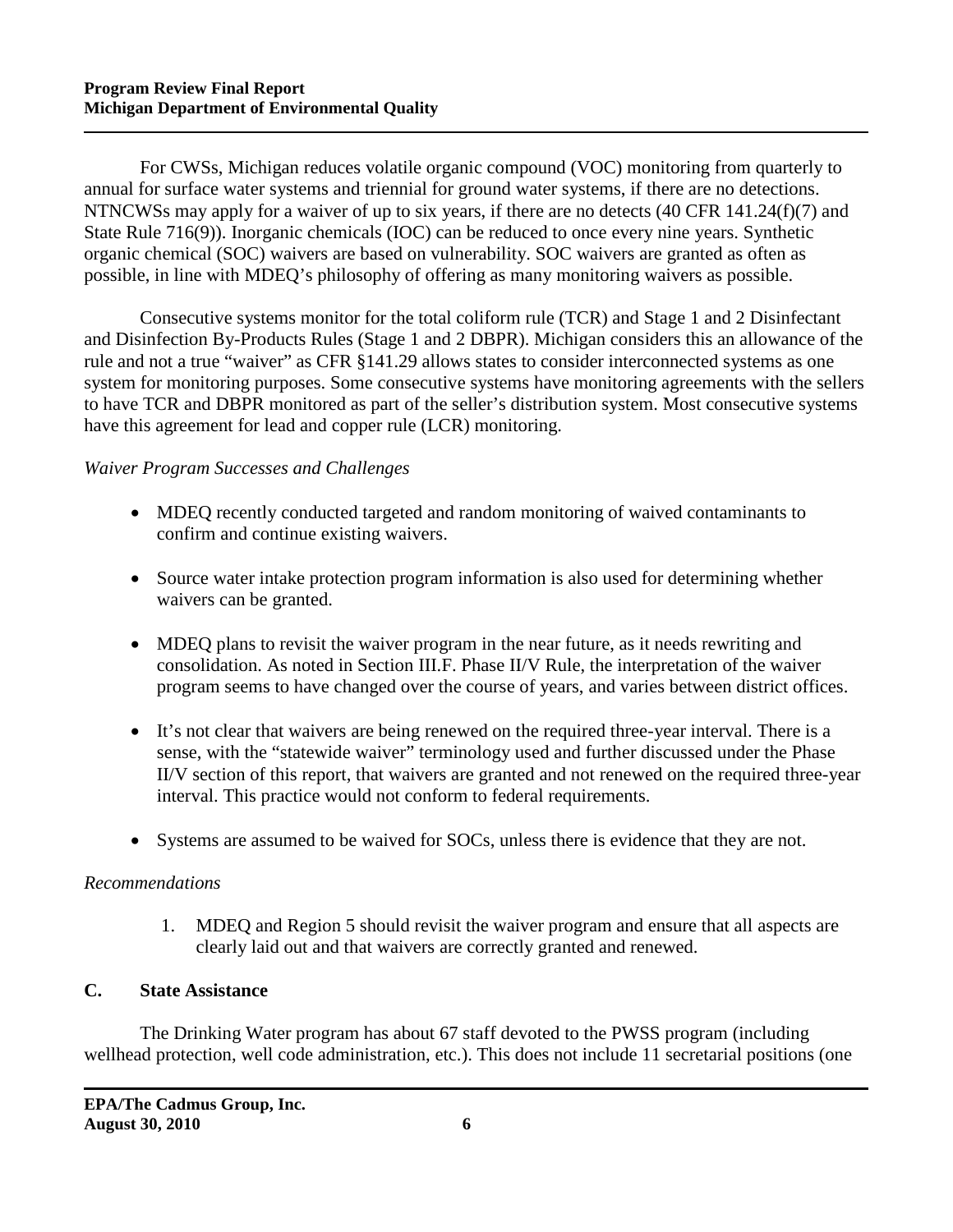in each district and three in Lansing) and the Program Manager. Counting those positions, there are 79 full-time equivalents (FTEs) in Michigan's Drinking Water Program. The program also supports approximately 18 staff in the LHDs. Because there are 44 LHDs, many of these are partial positions.

The MDEQ Drinking Water Program received \$1,529,000 from Michigan's General Fund for fiscal year 2010, which is \$300,000 down from the last fiscal year. In 2010, the Drinking Water program's request for set-asides from the Drinking Water State Revolving Fund (DWSRF) capitalization grant is included in the Intended Use Plan. The total amount of set-asides requested, \$6,125,440, is based on an expected appropriation of \$44,000,000. Of this, \$1,783,640 comes from Administration Set-Aside, \$700,000 from Operator Certification Set-Aside, \$600,000 from PWSS Supplement Set-Aside, \$450,000 from Capacity Development Set-Aside, \$700,000 from Source Water Protection Set-Aside, \$1,000,000 from Wellhead Protection Set-Aside and \$891,800 from Technical Assistance Set-Aside. This request has increased by \$1,100,000 in 2010 over 2009, to compensate for decreases in the General Fund allotment and for reduced fees from systems, which are based on the Consumer Price Index (CPI).

Fees are calculated for CWSs based on ten population categories and are adjusted annually based on the CPI. The smallest is 25-100, while the largest is "more than 500,000." The latter includes only the city of Detroit. For NCWSs, the fee is also calculated using the CPI and is based on system type. The most recent fees are \$440.39 for NTNCWSs, \$103.97 for TNCWSs, and range from \$305.84 to \$102,514.42 for CWSs.

In comments to the draft report, Region 5 provided the following explanation:

*Resource limitations, including dramatic budget cuts, have had a significant impact on MDEQ's PWSS program. Increased regulatory requirements coupled with a decrease in available funding, have required MDEQ to prioritize program activities and focus resources on the most important program areas in the Annual Resource Deployment Plan (ARDP), the annual workplan for the drinking water program.* 

*Beginning in FY 2007, MDEQ and Region 5 negotiated temporary disinvestments as a part of the ARDP, which allowed MDEQ to temporarily disinvest in certain non-public health related primacy activities in order to focus those resources on activities directly affecting public health. Region 5 acknowledges that MDEQ is directing their limited resources to implementing and enforcing drinking water regulations that directly affect public health. This acknowledgement is seen as an innovative way for States to continue to ensure safe drinking water is provided to the public, even as States are struggling with diminishing resources. However, the Region must emphasize that MDEQ's disinvestment in non-public health related primacy activities is a temporary measure only until MDEQ is able to obtain sufficient resources to fully implement the PWSS program.* 

*State Assistance Successes and Challenges*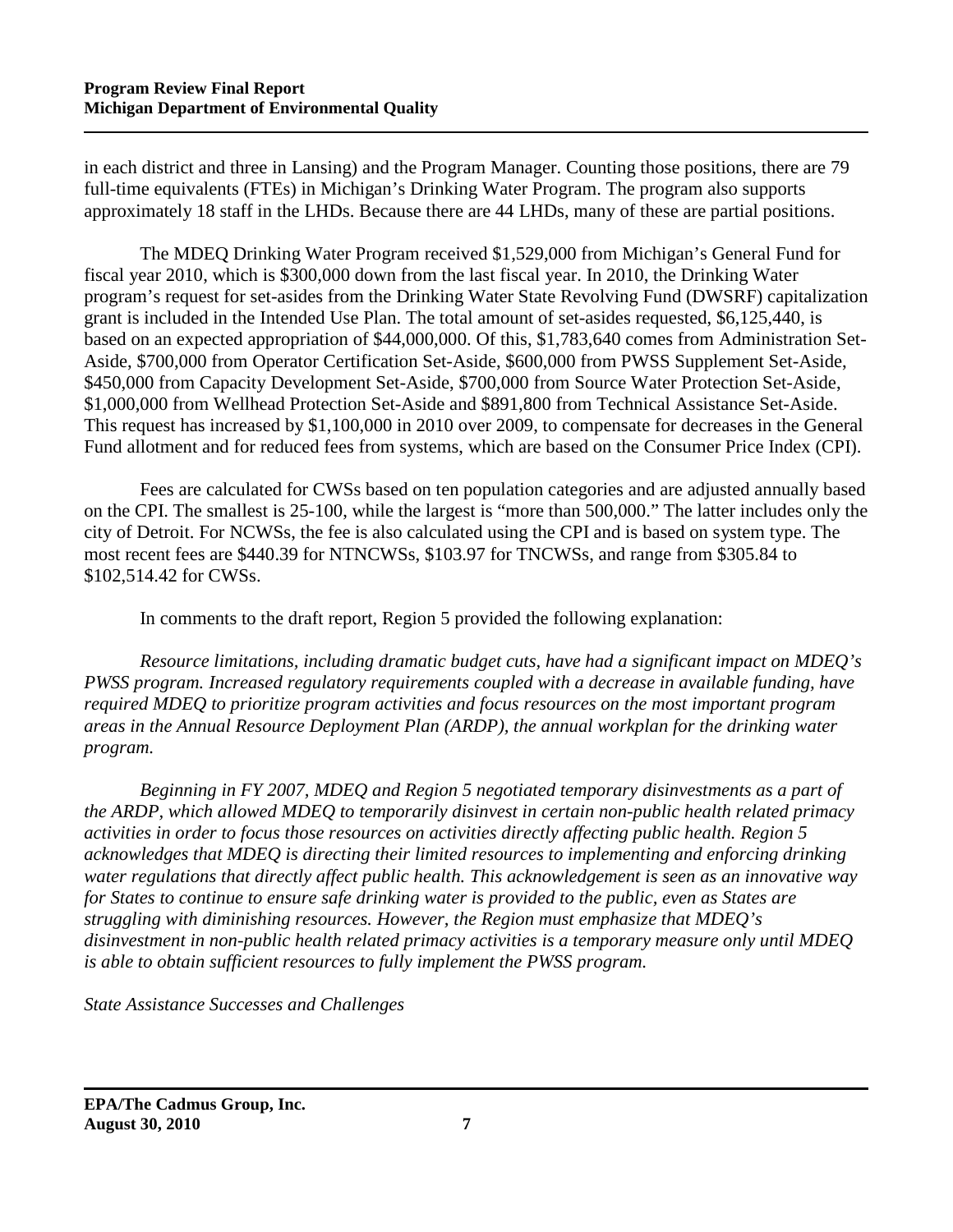- MDEQ is increasing their funding request from set-asides because the CPI dropped by 1.5 percent from 2009 to 2010, decreasing for the first time since Michigan implemented the fee program in 1993. In the past, MDEQ had not maximized what they could request from the setasides, which now has given them greater program flexibility in choosing when to access these funds.
- The revenue from NCWSs has also decreased, since about 1,500 systems have either closed or consolidated in the last three to four years, many due to poor economic conditions and some due to arsenic challenges.
- At the time of the review, MDEQ was asked by management to prepare numbers to show how they would absorb a further twenty-percent reduction in the general fund, which would amount to approximately \$5,000,000.
- Frequent hiring freezes have impacted Michigan for about ten years. This has made it difficult to replace positions. There is also a ban on contract services.
- The state hiring process is cumbersome, which makes it difficult to hire people, even when positions can be replaced. Because the process can take several months, good candidates find other positions before MDEQ can complete the paperwork.
- MDEO could use further training for water system operators, especially new operators and regarding new rules. MDEQ would like to see training on general operations for small CWSs and NCWSs, since those systems have very similar issues. The training needs to be simple, practical and frequent. Practical application is the most important quality desired.
- Training for new staff would also be appreciated on fundamental public health issues and compliance decisions. The training provided at the onset of rules is sufficient at that time, but there needs to be more repetition after that. MDEQ would like to see subsequent trainings "repackaged" into smaller modules that address the critical points of decision-making.
- EPA Webcasts can be helpful, but tend to impart too much information and do not offer an effective feedback loop.
- MDEQ offers training primarily in the operator certification program.
- MDEQ also produces quarterly newsletters jointly with AWWA. The Capacity Development set-aside monies fund the quarterly newsletter distribution to every CWS. The NCWS program does not have newsletters.
- The CWS program sends monitoring schedules to systems annually. Some LHDs may provide schedules, but there is no NCWS statewide requirement to do so.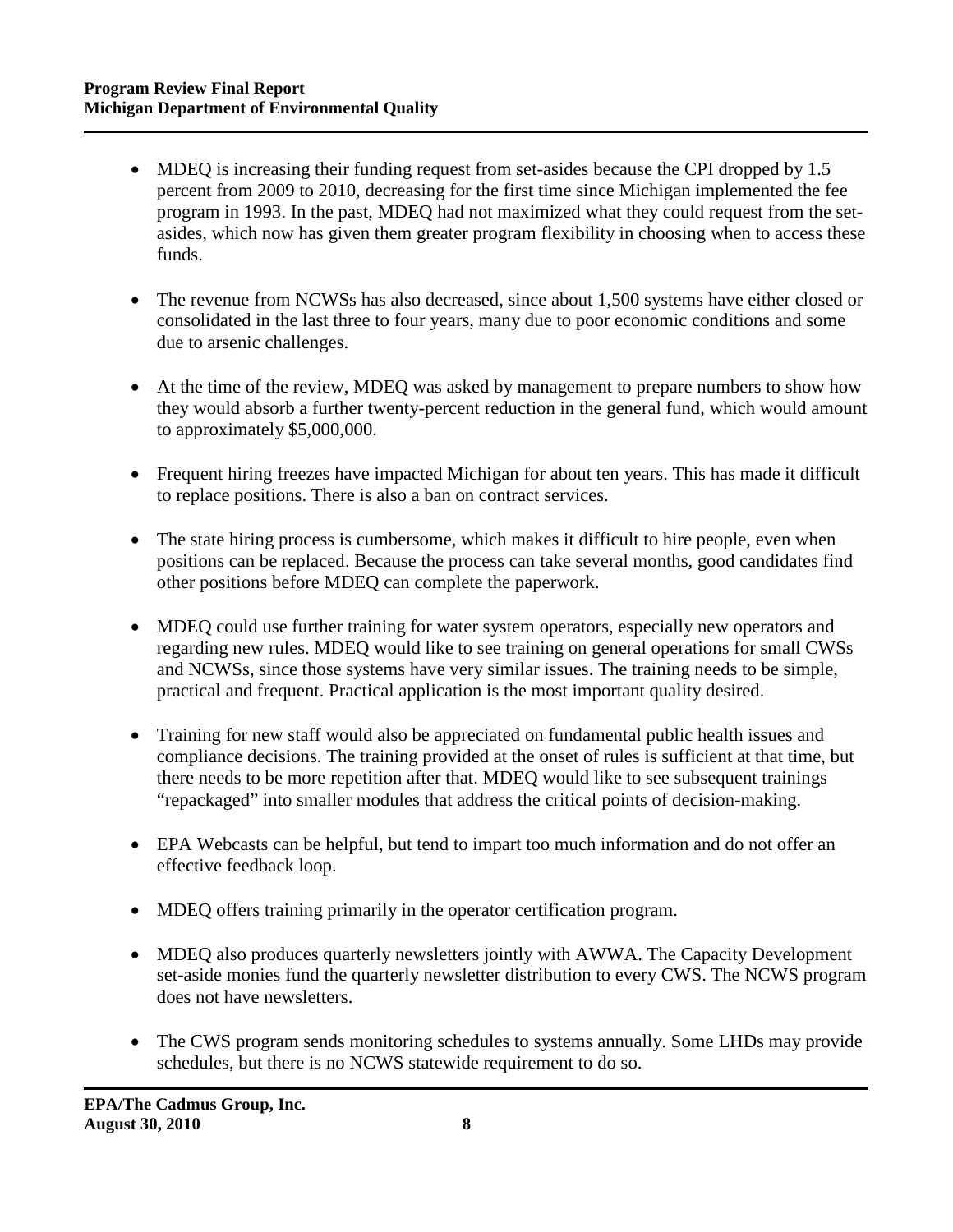• Due to funding cuts and resource shifts, vacant positions are filled with staff from other programs that have been cut or eliminated. While this practice preserves jobs, it decreases the technical knowledge of staff and requires tremendous resources to train these staff. In this paradigm, continued and directly applicable training becomes very important.

#### *Recommendations*

1. If the State of Michigan continues to cut funding for MDEQ's drinking water program, MDEQ should consider cutting state-only activities that are not required by state law and that do not affect public health, and devote its limited resources to maintaining those activities required by federal regulation.

In comments to the draft report, MDEQ noted: *MDEQ cannot drop all state activities in favor of federal requirements. We are obligated under the Michigan Safe Drinking Water Act to enforce state and federal requirements. We are partially funded by water supply annual fees, not just federal grant money. In addition, many state activities (such as onsite surveillance, technical assistance, permitting, etc.) serve to improve compliance with federal law.* 

In additional comments to the final report, MDNRE suggested that the recommendation might be better phrased as *"MDEQ should consider prioritizing state-only activities that are not required by state law and that do not affect public health, and devote its limited resources to implementing required federal and state activities that have a direct public health impact."* 

2. In the future, when MDEQ is able to obtain sufficient resources to fully implement its drinking water program, MDEQ will return to implementation of non-public health related primacy activities, as agreed.

#### **D. State Data System**

MDEQ's CWS program uses SSWR2 with Microsoft Access add-ons, hosted on a SQL server. The NCWS program uses a database of the state's own design, called WaterTrack, which is also webbased.

Many analytical results for NCWSs are received electronically, primarily those provided by the state lab, however a large portion is hand-entered by LHD staff. Because WaterTrack and the state lab databases were designed in tandem, those data are easily imported. Data for CWSs also arrive electronically from the state lab, but the data format does not match that for SSWR2. Thus far, MDEQ has been unable to get sufficient and consistent enough information technology (IT) support to map the electronic data for import to SSWR2. All data are thus entered into program databases manually.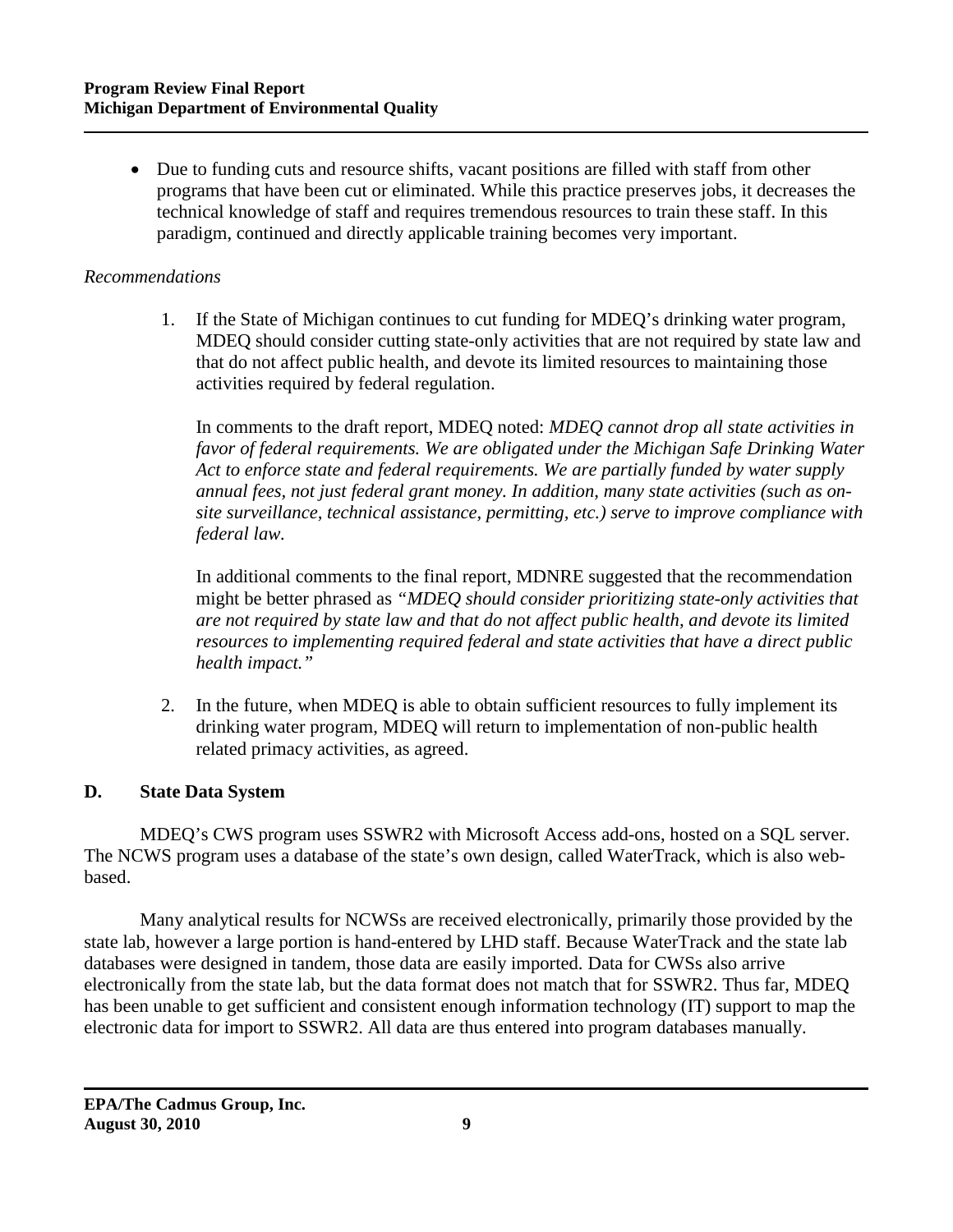WaterTrack partially automates compliance determination for monitoring for all rules. The program requires a sample be present in the system in order to avoid a monitoring violation. If a sample is not present where the schedule requires, a candidate violation is generated. Compliance determination for maximum contaminant level (MCL) or treatment technique (TT) violations is not automated, however.

The CWS program uses automated compliance determination via SSWR2 for TCR. Some districts also use SSWR2 automation for tracking maximum residual disinfection level (MRDL) and surface water treatment rule (SWTR) monitoring.

Data are retained on hard copy in system files kept in the district offices and LHDs. TCR data are typically discarded after two years, but the data for all other rules are kept on hand indefinitely and may be archived according to the practices of the office in which they are kept.

CWS data are transmitted to SDWIS/Fed via Fed/Rep, which creates an Extensible Markup Language (XML) file, which is then transmitted to the Central Data Exchange (CDX). For NCWSs, WaterTrack data are extracted via Microsoft Access queries. The data are converted to XML, checked with Fed/Rep, and transmitted via CDX. Data are reported quarterly, including inventory updates.

MDEQ reviews ODS reports and finds them useful, but would prefer that those errors were detected through Fed/Rep, instead, so corrections could be made before final submittal.

#### *Data System Successes and Challenges*

- The conversion to the CDS module of SSWR2 has been slow. CWS staff still find it more "user friendly" to determine compliance with spreadsheets, rather than learn to use the SSWR2 modules.
- MDEQ continues to work with Headquarters' SSWR2 contractor (SAIC) to incorporate CDS into SSWR2. Competing staff priorities and constant new releases have made progress slow. However, MDEQ expects to see the majority of distribution system compliance monitoring in SDWIS by early spring 2010, followed by Phase II/V and radionuclide monitoring by fall 2010.
- MDEQ would like to have compliance reports that show schedules, especially those for the ground water rule (GWR) in a more intuitive way, preferably something systems could look at and see all scheduled monitoring detailed in one page.
- Limitations on IT support create challenges for MDEQ in optimizing their use of the two databases. The State of Michigan has a centralized IT department, so the Drinking Water program must compete with other departments and programs. Five or six years ago, the Drinking Water program employed six to eight people just for IT assistance. The program lost these positions in the last reorganization, which included all of the IT positions, to a common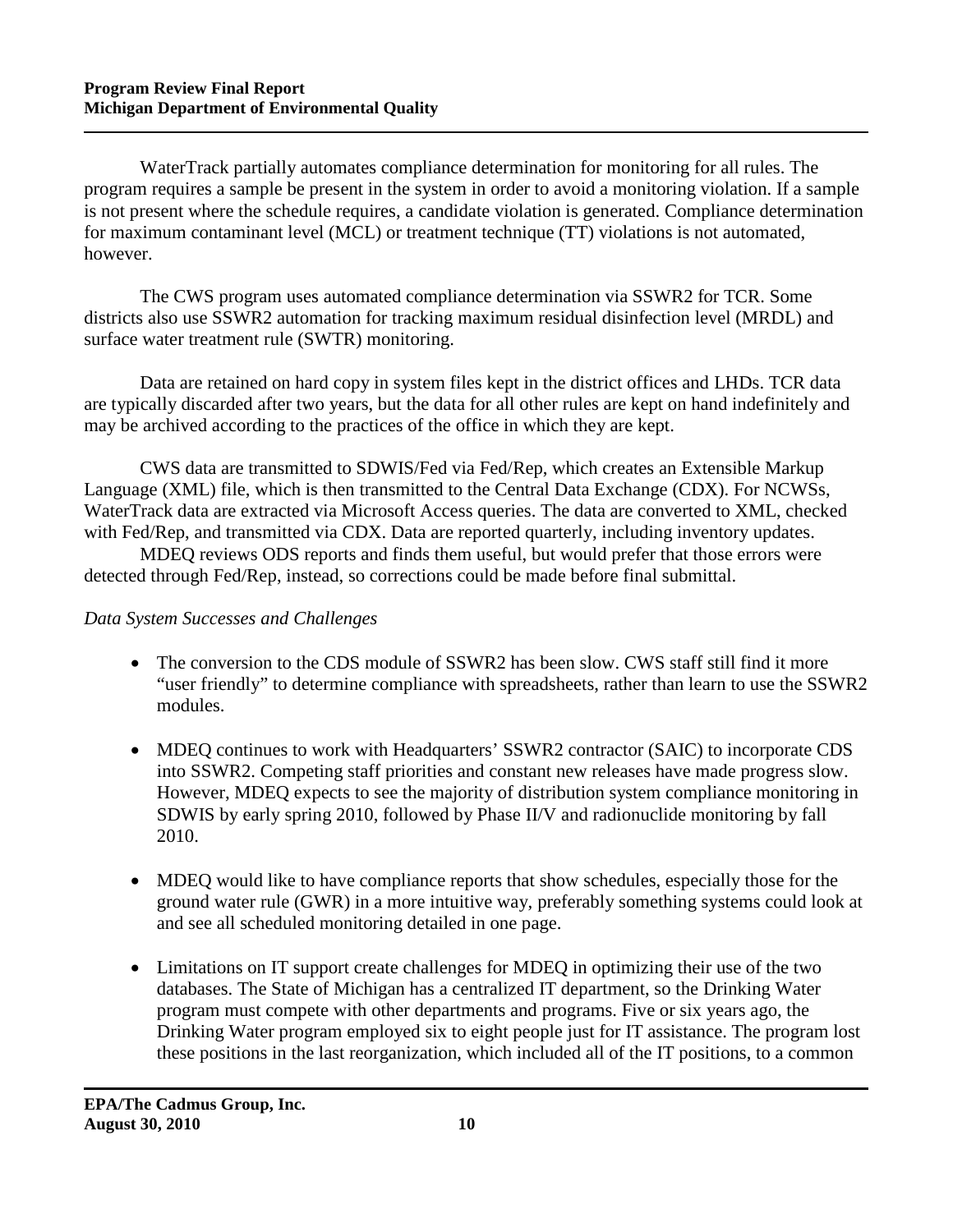pool. The Drinking Water program must apply for data work to be done and pay additionally for it, though the program still supports those positions.

- Because IT is centralized, personnel are assigned to Drinking Water projects by IT management, so the technician assigned won't necessarily be familiar with SDWIS/State or WaterTrack.
- WaterTrack appears to greatly aid compliance determination for the NCWS program and helps create consistency across a very diverse group of offices. SSWR2, however, because manual data entry is required and automated compliance determination is barely used, creates more staff burden than it relieves.
- Universal electronic data reporting is crucial to relieving MDEQ's CWS program's workload. Ideally, the drinking water program would like to require electronic data-reporting, and its format, as part of lab certification. The drinking water program currently has no ability to require the state lab to alter their data-reporting format.
- Region 5 is concerned about the viability of WaterTrack. At this time, MDEQ believes that WaterTrack should be able to meet some of the required tracking and reporting under the GWR in the short term. However, WaterTrack will not be able to meet all the new requirements, nor other data needs of the NCWS Program in the long term. The NCWS Unit is currently evaluating whether SDWIS/State would be usable for the NCWS program. Resources need to be allocated to ensure the continued improvement and efficiency in electronic data management for the NCWS program.

# *Recommendations*

- 1. MDEQ and Region 5 should work together to allow full implementation of SSWR2. More IT, training or data entry resources should be devoted to this project. SSWR2 is an asset to the MDEQ staff and should not be an impedance to daily efforts.
- 2. Likewise, all of these same resources should be put towards importation of electronic analytical results into SSWR2.
- 3. Electronic data reporting would eliminate many of the data system challenges noted, such as intensive staff time required to hand-enter data. Electronic data reporting will also improve public health protection, since the state will be notified immediately of noncompliance, such as a TCR positive result. MDNRE is strongly encouraged to focus IT resources to complete the electronic laboratory report application (eDWR) that will allow laboratory data to flow to SSWR2 which will ultimately improve public health protection.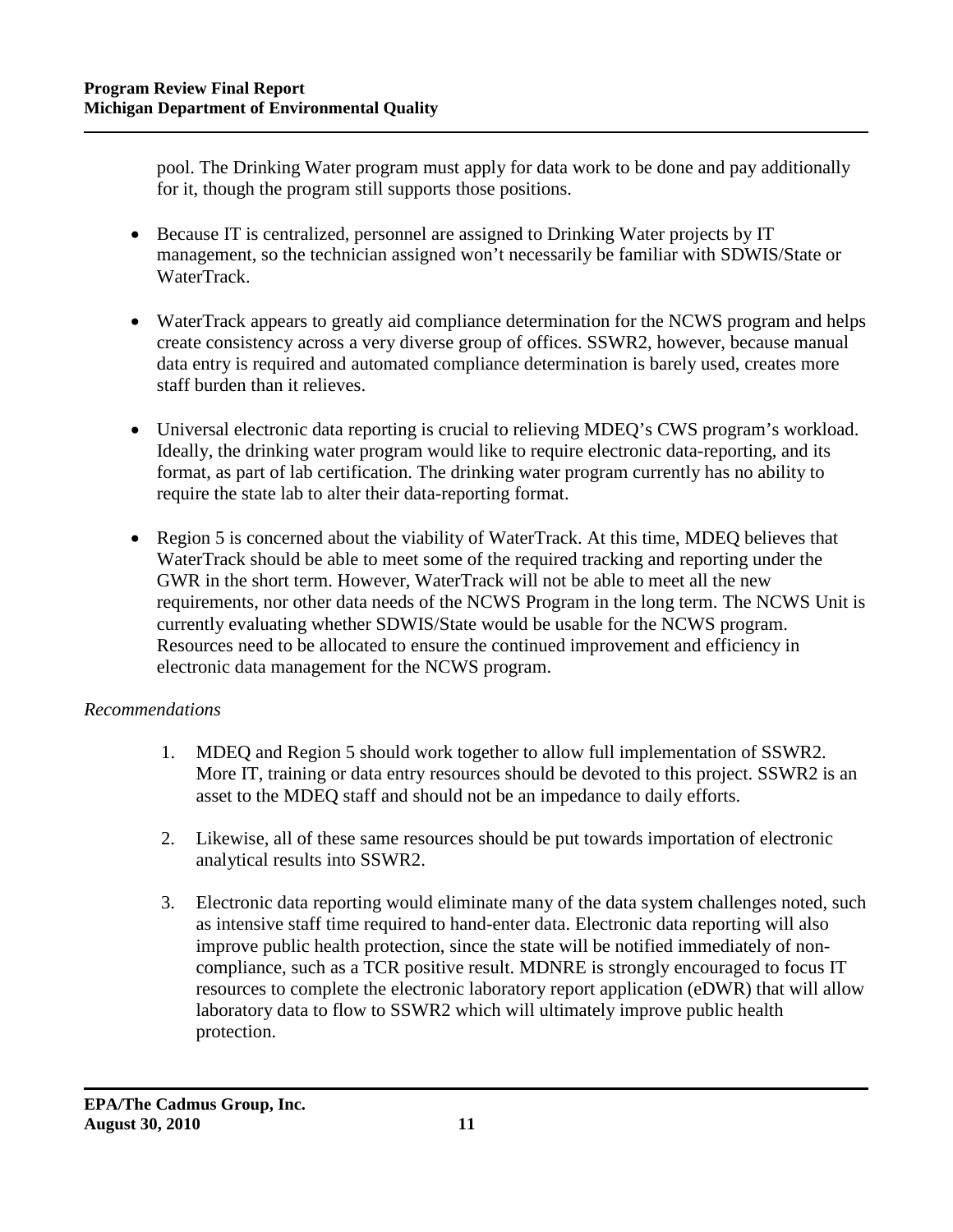- 4. Until the eDWR is operating, another possible recommendation would be to suggest the state initiate a voluntary private laboratory-to-state reporting program.
- 5. However, if eDWR remains impossible, other systems should be developed to ensure good data quality in SSWR2.
- 6. Better IT support should be sought. To effectively support drinking water IT needs, IT staff dedicated to drinking water program activities are needed.
- 7. Because WaterTrack is rapidly becoming obsolete, MDEQ should begin planning for its revision/replacement. Funds and resources should be identified to address this issue.
- 8. Implementation of CDS will address some discrepancies found during this review related to federal reporting, will improve compliance and will free up staff time to focus on public health protection issues, such as maintaining a field presence at systems.

# **E. Sample Collection, Analysis, and Laboratory Certification**

Michigan systems and contract operators collect most samples. Some LHDs will collect samples for systems, but this is an exception.

System operators are responsible for delivering samples to the laboratories for analysis. Most are hand-delivered and the rest sent via overnight mail.

The Michigan state lab performs about 90 percent of analyses for chemical monitoring for all systems, and about 30 percent of TCR analyses for CWSs and 60 percent for the NCWSs. Radionuclide samples are all analyzed by out-of-state labs.

Laboratory certification is handled by a separate unit in the same department. The laboratory certification staff were intended to be funded entirely by laboratory certification fees, but those funds have fallen short of requirements. This shortfall has been absorbed by general program funding.

#### *Sampling and Laboratory Certification Successes and Challenges*

• None.

# *Recommendations*

1. None.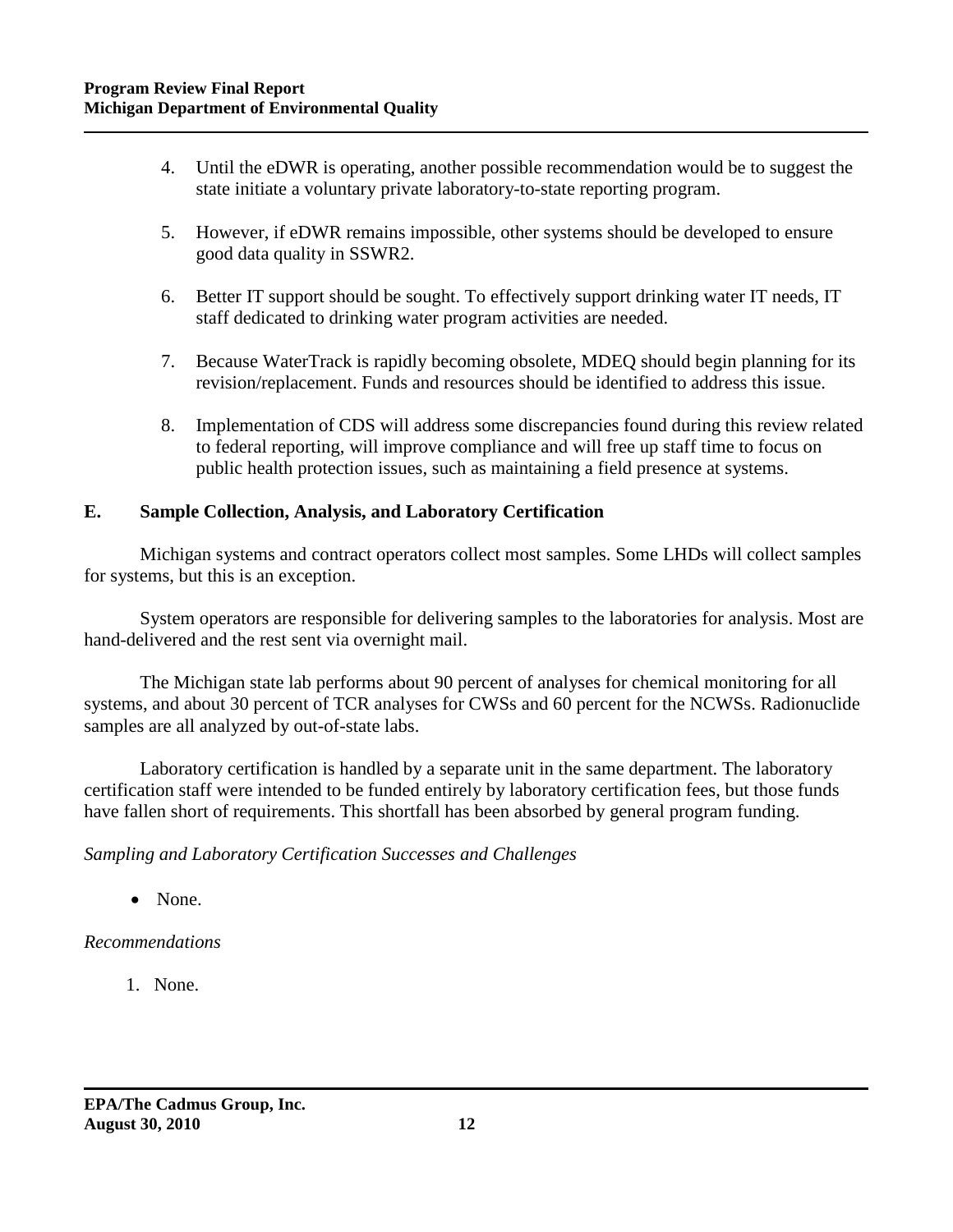# **III. Program Implementation**

This section outlines program implementation, successes and challenges from the previous and current reviews, and recommendations that may help the state improve their program.

# **A. General Program**

As shown in Table 3, Michigan does not yet have primacy for the Long-Term 2 Enhanced Surface Water Treatment Rule (LT2 ESWTR), the Stage 2 DBPR, the Lead and Copper Rule Minor Revisions (LCR MR) or Short-Term Revisions (LCR STR), or the GWR. Extension agreements are in place for LCRMR, LT2 ESWTR, Stage 2 DBPR, and GWR. Region 5 and Michigan did not agree on the requirements of LCRMR, especially regarding the minimum number of samples required, and so elected to postpone primacy until the next round of LCR revisions. In 2003, the Michigan Attorney General determined that MDEQ did not have the authority to enforce U.S. EPA's interpretation of a site as a faucet at NTNCWSs, thus Region 5 was unable to process the State's LCRMR primacy package. However, the LCR STR resolved this issue. Operator Certification ERG was approved July 1, 2002. Stage 2 DBPR, LT2 ESWTR, LCR STR and GWR became effective December 4, 2009. The

| <b>Table 3: Primacy Status in Michigan</b> |                                                                 |                                                                                                                |  |  |
|--------------------------------------------|-----------------------------------------------------------------|----------------------------------------------------------------------------------------------------------------|--|--|
| <b>Rules</b>                               | <b>Primacy Revision</b><br><b>Application or Program Update</b> |                                                                                                                |  |  |
|                                            | <b>Status</b>                                                   | <b>Comments</b>                                                                                                |  |  |
| <b>New PWS Definition</b>                  | Primacy                                                         |                                                                                                                |  |  |
| <b>Administrative Penalty Authority</b>    | Primacy                                                         |                                                                                                                |  |  |
| <b>CCR Rule</b>                            | Primacy                                                         |                                                                                                                |  |  |
| <b>TCR</b>                                 | Primacy                                                         |                                                                                                                |  |  |
| Phase II/V                                 | Primacy                                                         |                                                                                                                |  |  |
| <b>LCR</b>                                 | Primacy                                                         |                                                                                                                |  |  |
| <b>SWTR</b>                                | Primacy                                                         |                                                                                                                |  |  |
| <b>IESWTR</b>                              | Primacy                                                         |                                                                                                                |  |  |
| Stage 1 DBPR                               | Primacy                                                         |                                                                                                                |  |  |
| <b>LCR Minor Revisions</b>                 | Extension<br>Agreement                                          | R5 has been<br>holding this,<br>regarding the<br>minimum of<br>five samples.<br>Addressed in<br><b>LCR-STR</b> |  |  |
| PN Rule                                    | Primacy                                                         |                                                                                                                |  |  |
| <b>Revised Radionuclides Rule</b>          | Primacy                                                         |                                                                                                                |  |  |
| <b>Arsenic Rule</b>                        | Primacy                                                         |                                                                                                                |  |  |
| <b>Filter Backwash Rule</b>                | Primacy                                                         |                                                                                                                |  |  |
| LT1 Rule                                   | Primacy                                                         |                                                                                                                |  |  |
| Variances and Exemptions Rule              | Not using small<br>system rule                                  |                                                                                                                |  |  |
| <b>Operator Certification Program</b>      | Approved                                                        |                                                                                                                |  |  |
| <b>Operator Certification ERG</b>          | Approved                                                        | 7/1/2002                                                                                                       |  |  |
| Stage 2 DBPR                               | In Process                                                      | promulgated<br>12/4/2009                                                                                       |  |  |
| LT2 Rule                                   | In Process                                                      | promulgated<br>12/4/2009                                                                                       |  |  |
| <b>Ground Water Rule</b>                   | In Process                                                      | promulgated<br>12/4/2009                                                                                       |  |  |
| <b>LCR Short-Term Revisions</b>            | In Process                                                      | promulgated<br>12/4/2009                                                                                       |  |  |

Region received the primacy package for these rules in March 2010, and will combine it with the LCRMR primacy package. These two primacy packages are currently under review by Region 5.

Region 5 has granted MDEQ permission to disinvest in the following primacy activities. Region 5 acknowledges that MDEQ is directing their limited resources to implementing and enforcing drinking water regulations that directly affect public health. The final negotiated Disinvestment Acknowledgement documents have allowed MDEQ to temporarily disinvest in the following non-public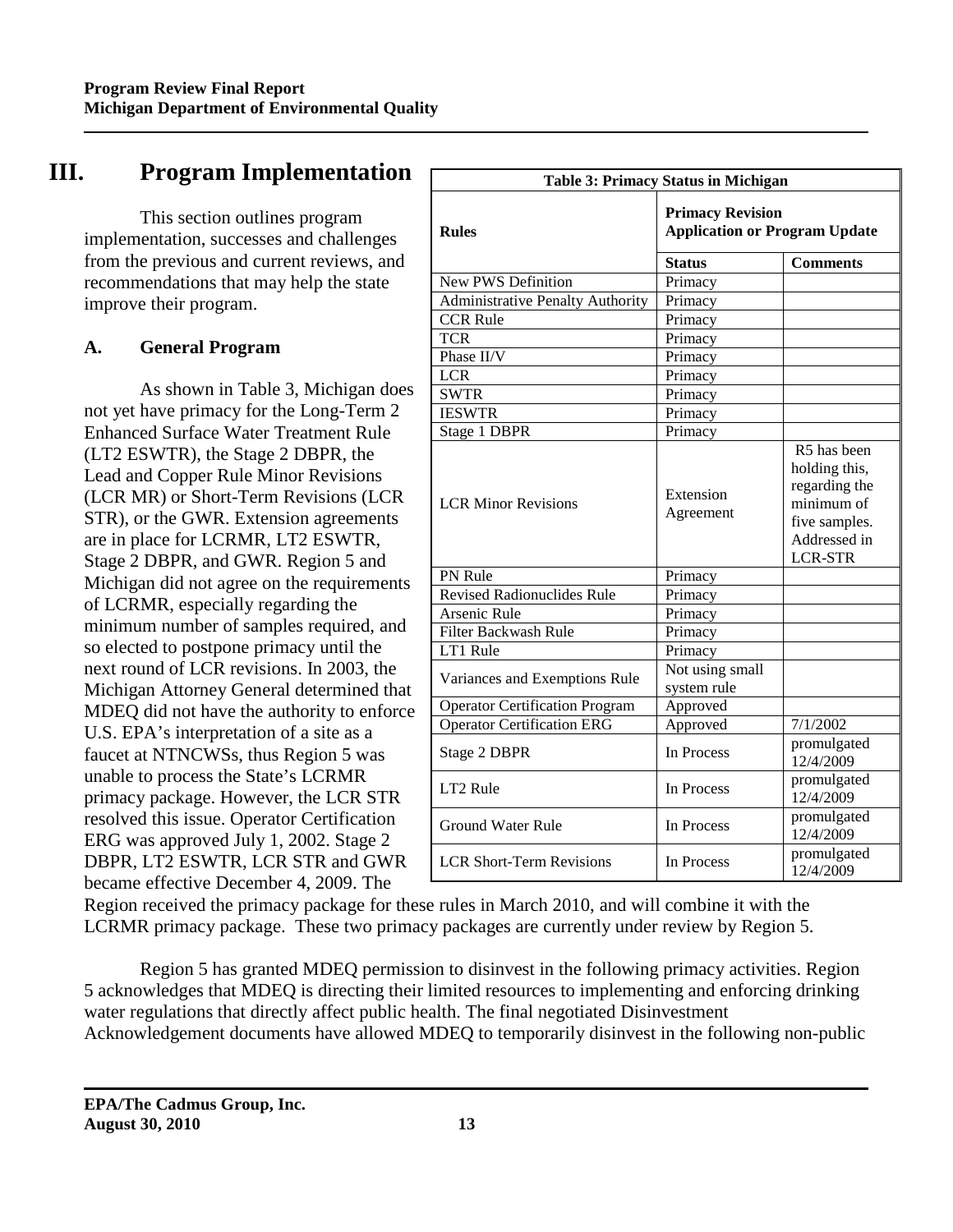health related primacy activities (those specific to individual rules are discussed in greater detail in those rule sections):

- Tier 3 Public Notification (PN) MDEQ does not commit to track Tier 3 PNs nor report Tier 3 PN violations to SDWIS; however all violations requiring a Tier 3 PN will be notified of the PN requirement;
- Late reporting of sample results for all rules, if a water system monitors on time, but misses the reporting deadline, MDEQ does not commit to issuing or reporting a violation for the late reporting of sample results, nor does MDEQ request Tier 3 PN in these instances;
- LCRMR milestone data MDEQ commits to improve reporting of milestone data to SDWIS/Fed as resources allow;
- Consumer Confidence Reports (CCRs) content and certifications MDEQ does not commit to issuing violations for late reporting of a CCR if the water supply can prove the CCR was distributed by the deadline, nor does it commit to reviewing CCRs for content. MDEQ does not commit to reporting violations to SDWIS/Fed for insufficient content or follow-up with the system for revisions, nor does it commit to tracking submission of CCR certification forms or to reporting violations for failure to submit a certification form. However, MDEQ continues to require CCRs from all community water systems;
- Minimum number of LCR samples Since MDEQ and EPA differed on the definition of a "sample site" at NTNCWSs, MDEQ was unable to enforce the minimum number of LCR samples as defined by EPA. Interim action was agreed to in the LCRMR Extension Agreement. Taking fewer than the minimum number of five samples at NTNCWSs has been allowed under the LCRSTR since 2007;
- Collection of LCR sample results in June through September for NTNCWSs MDEQ does not commit to ensuring NTNCWSs collect samples during the June-September time period;
- Calculations of running annual averages (RAAs) for disinfectant residuals MDEQ does not commit to calculating the RAA or to ensuring systems submit the RAA when all monthly averages are known to be below the maximum residual disinfectant level; however MDEQ will enforce failure to collect disinfectant residuals. A July 1 deadline for receipt of CCRs – MDEQ allows a 10-day grace period for receipt of CCRs to account for mail processing;
- Sanitary survey violations MDEQ does not commit to reporting historic and current Total Coliform Rule sanitary survey violations to SDWIS;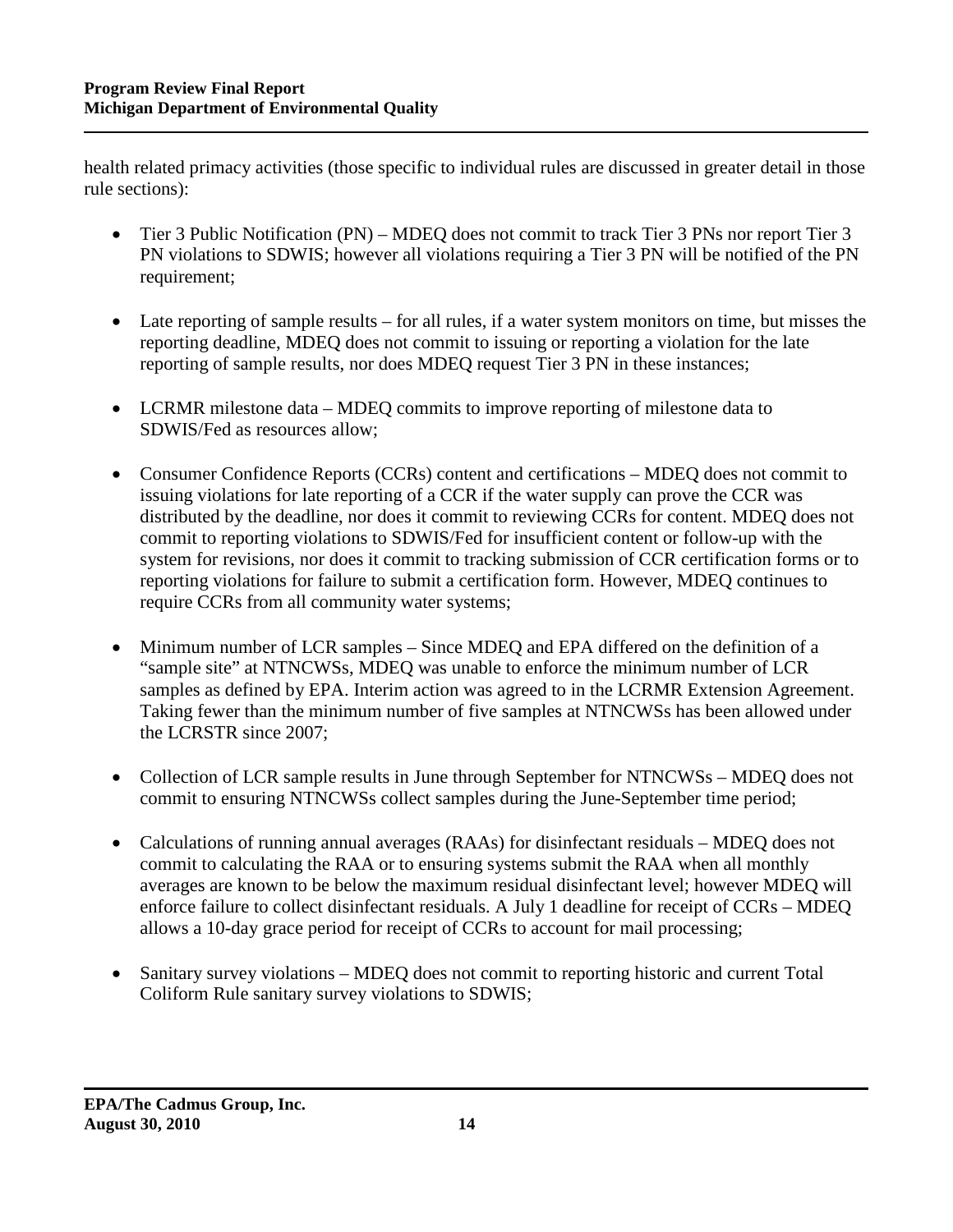- Review of LCR site-sampling plans –MDEQ does not commit to issuing violations for failure to submit the lead and copper reporting form, but MDEQ will continue to issue violations for failure to conduct the required lead and copper monitoring; and
- GWR corrective actions follow-up MDEQ commits to issuing violations for failure to perform required corrective action(s), but does not commit to tracking or issuing violations for failure to notify the state within 30 days of corrective action completion. Additionally, in circumstances where on-site verification of corrective action is necessary, MDEQ does not commit to conducting the verification within 30 days of notification, but will instead verify during the next routinely scheduled visit.

For the above disinvested activities, MDEQ does not track failures to adhere to these rules, nor do they assign and report violations or conduct any enforcement activities. Although Region 5 recognizes that MDEQ does not implement these aspects of SDWA, that recognition does not constitute approval by Region 5 or EPA Headquarters. All instances where the federal rules were not correctly implemented were treated as discrepancies.

MDEQ has no way of tracking how many systems have certified operators who operate more than five systems, because there are a number of private companies that provide operator services. There are expectations for operators, however, such as the amount of time they must spend on site, that constrain how many systems an operator can take on.

#### *General Successes and Challenges*

- Michigan has several requirements that are more stringent than are federally mandated.
	- 1. All subpart H systems are required to filter.
	- 2. VOC waivers are not granted for CWSs. However, Michigan does grant waivers for VOCs to NTNCWSs, as described in 141.24(f)(7), and State Rule 716(9).
	- 3. CWSs are required to monitor in the first three quarters of the year for entry point monitoring that is on an annual or less frequent schedule.
	- 4. Schools and daycare facilities are required to complete and deliver reports similar to CCRs.
- The public water supply program has regulatory authority to require monitoring by September 30 of each year (or at any other time deemed necessary by program staff). Administrative fines authority, coupled with the MDEQ's administrative fines policy, allows for administrative fines to be assessed if water supplies fail to monitor as required. This policy requires MDEQ to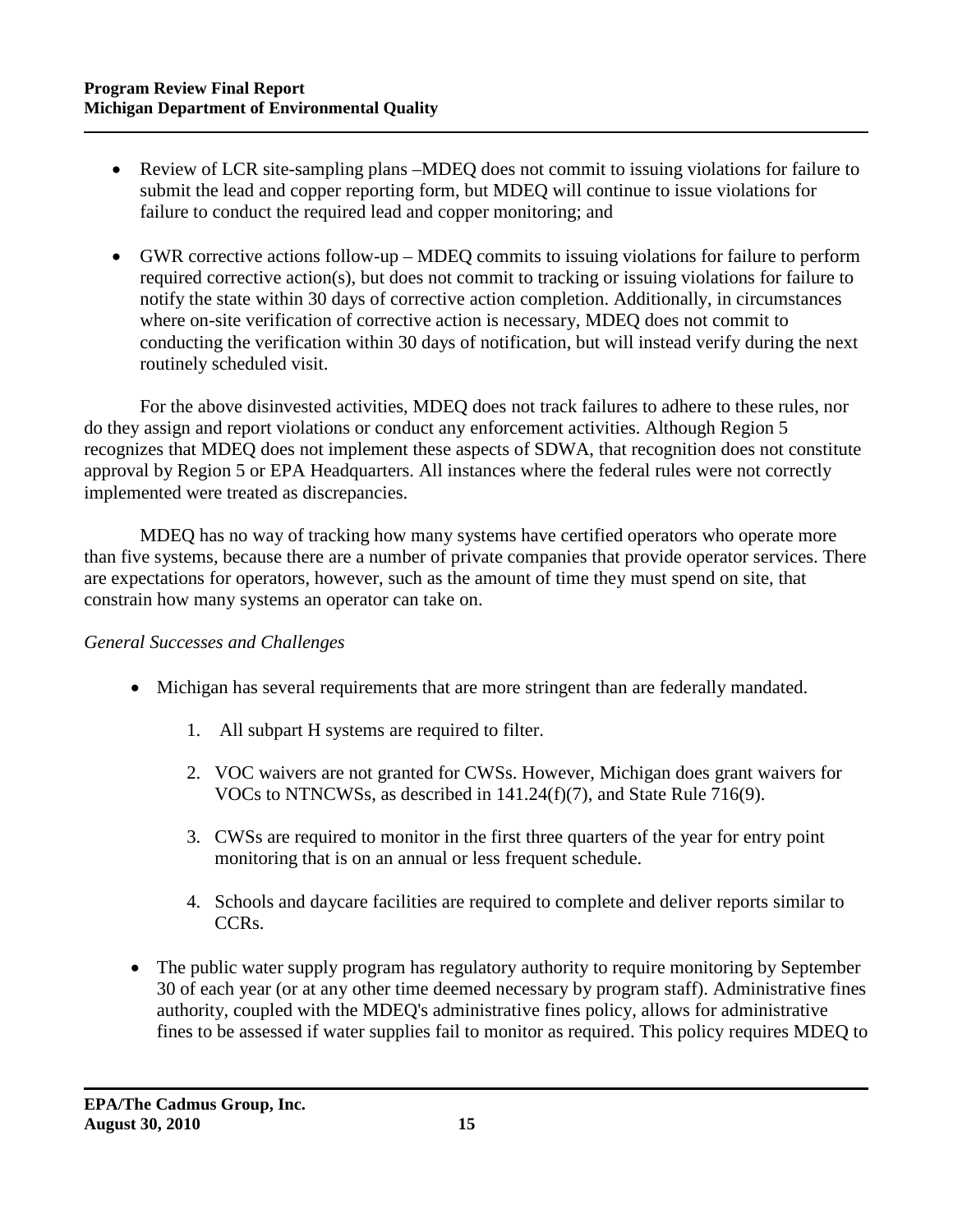properly document and remind water supplies of their monitoring requirements before penalties can be assessed.

#### *Recommendations*

1. MDEQ should reconsider the disinvestment activities. MDEQ's actions and policies should be as stringent as federally mandated rules and policies. All instances where the federal rules were not correctly implemented were treated as discrepancies.

In comments to the draft report, MDEQ noted that: *Unless federal requirements decrease or money/resources increase, program disinvestments will remain necessary.*

In addition, Region 5 commented that *the Region believes that Michigan has prioritized implementation of its drinking water program as defined in its Annual Resources Deployment Plan, with regard to public health protection. To trade state activities such as field surveillance and technical assistance for federally required activities such as CCR implementation threatens public health protection. Disinvested activities do not affect public health.*

2. In the future, when MDEQ is able to obtain sufficient resources to fully implement its drinking water program, MDEQ will return to implementation of non-public health related primacy activities, as agreed.

#### **B. Inventory**

MDEQ's inventory information is maintained in SSWR2 and WaterTrack. Sanitary surveys are the primary source of inventory information, but population data updates are frequently gleaned through the process of annual fee assessments. A calculator of two times the number of service connections can be used for mobile home parks, but only if an estimate is required.

#### *Inventory Successes and Challenges*

- There is no program-wide official procedure for updating inventory information in the databases. All staff have been trained and are supposed to be entering this information as it changes. Some district offices have an established process for this, others less so. For NCWSs, some county program coordinators are better about inputting information than others. For LHDs, the responsibility might fall to a clerical person and it's difficult for Lansing to determine how much sanitary surveys are scrutinized for changes to inventory.
- With the advent of the GWR, MDEQ hopes to improve the process of inventory updates.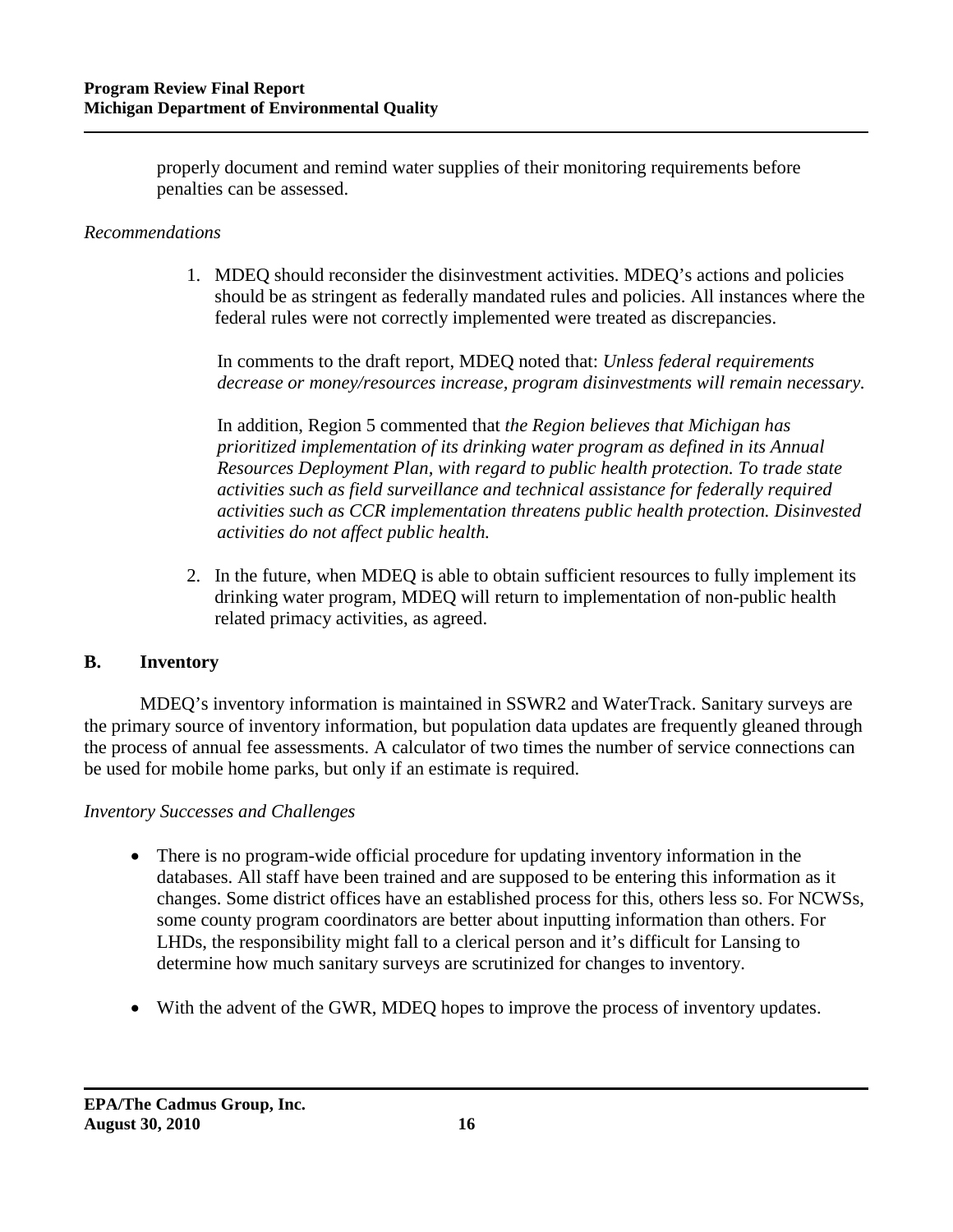- Two discrepancies were identified for inventory, one for an active system that should never have been added to the inventory and one for population numbers that were not accurately reflected in SDWIS/Fed. The population differences were also identified in the previous review and are partly an unavoidable result of a decentralized program. MDEQ staff indicated that they continue to remind staff in the district offices and LHDs that changes to essential inventory information should be updated in SDWIS/State or WaterTrack immediately following the sanitary survey. The CWS program has begun investigating methods of tracking sanitary survey information that would result in automated updating of SDWIS/State, but no decisions have yet been made due to the resource shortage crisis in Michigan. Also, annual fees sometimes necessitate more frequent updates to population numbers than can be provided by sanitary surveys. Therefore SDWIS populations may be updated more frequently than sanitary surveys and therefore do not always match.
- The only piece of information missing from the grant-withholding data is one ZIP code. This is because the owner address is in Canada and SDWIS/Fed will not accept the Canadian ZIP code.

#### *Recommendations*

1. MDEQ should pursue improving inventory updates and find methods to establish standard practices for inventory updates.

#### **C. Sanitary Survey**

Primarily hard copies of sanitary surveys in the system files were reviewed. CWSs are scheduled for sanitary surveys every three years, except for the mobile home parks when they were in a separate program that scheduled them for once every five years. Now that the mobile home parks have been absorbed into the greater CWS program, MDEQ is slowly moving them to a three-year schedule. NCWSs are scheduled for once every five years, but all CWSs will move to a three-year schedule with GWR.

Sanitary surveys for CWSs are all performed by state staff where the NCWS program uses LHD staff as their authorized agents.

For CWSs, district office staff review the sanitary surveys, a process that is usually between the employee and the supervisor, according to the custom of that office. In the past, full sanitary surveys were done only for complex systems and the rest received "evaluations." MDEQ is implementing a new policy under GWR, where all CWSs will be treated the same as those subject to the suite of SWTRs. A review of the survey by a "senior employee" will be required. For NCWSs data from the surveys are captured in WaterTrack, which Lansing reviews for completeness. Sanitary surveys are also reviewed during the annual evaluations and some will be field verified.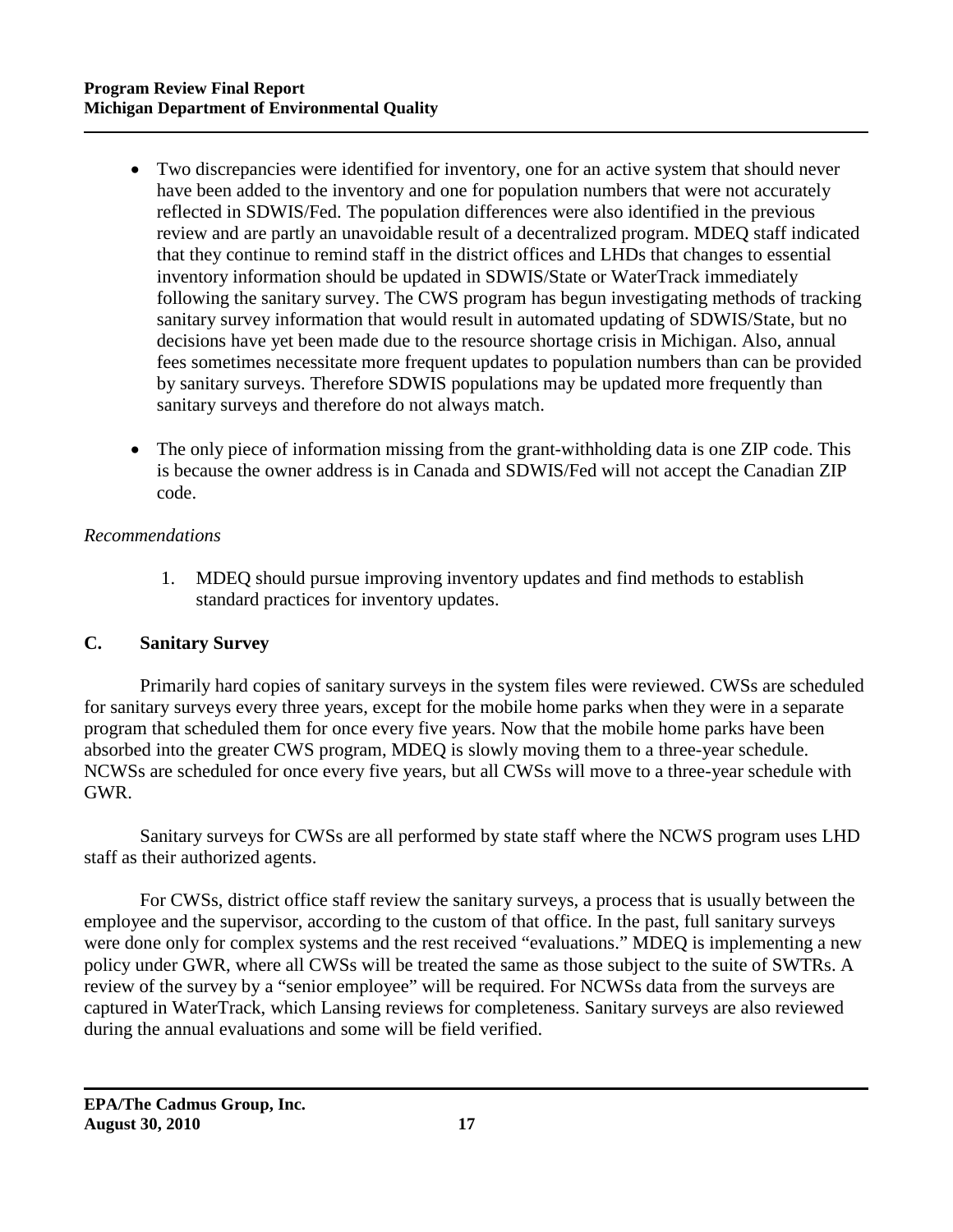Standard templates are required for the CWSs, with slightly different versions for different types of systems. The templates are Excel spreadsheets that take into account the eight elements required by the interim enhanced surface water treatment rule (IESWTR). A new policy prohibits districts from modifying the templates without consultation. A committee composed of Lansing and field staff evaluates the templates and procedures, so modifications are made in a more centralized manner.

CWSs usually receive notice of an impending survey about one week to one month in advance. Some district offices schedule all the surveys for a given quarter at once. Many NCWSs receive no forewarning, especially those with food service licenses, as those inspections are done simultaneously and must be unannounced.

The number of staff conducting sanitary surveys for CWSs has increased somewhat, because analyst-level staff are helping with the smaller, simpler systems. CWS staff that perform sanitary surveys also are responsible for compliance determinations, permitting, routine surveillance visits, drinking water state revolving fund work, design, and review of SWTR monthly operating reports (MORs). Depending on the district, some staff might also be working on storm water or NPDES-related work.

The LHDs have been getting squeezed economically and staff conducting sanitary surveys has decreased significantly. For NCWSs, there are usually drinking water-devoted staff in the LHD. Part of the agreement with the state requires a coordinator dedicated to drinking water work. Depending on the county, staff might also be involved in sewage, campgrounds, food licensing, etc. Additional rules have increased workload over the last five years. In addition, the LHDs have been burdened lately by dealing with the H1N1 pandemic.

Staff are primarily trained in sanitary surveys through on-site mentoring. EPA Region 5 has also provided training.

Both CWS and LHD staff are expected to generate a letter to the water system regarding the sanitary survey within 30 days. MDEQ assigns the date of the sanitary survey as the date the letter is generated; the survey is not considered completed until then. Whether deficiencies have been corrected is usually determined in a follow-up site visit. The district might input deficiencies into an Access addon that will eventually be moved into SSWR2, but there is no requirement that Lansing be notified of system sanitary deficiencies. This will change when GWR takes effect. NCWSs are given dates by which to comply. Lansing NCWS staff can run a query on WaterTrack to determine which compliance dates have been met.

The most common deficiencies observed for CWSs are those for general operation and maintenance issues that have been deferred and required planning activities. For NCWSs, minor crossconnection issues are most frequently observed.

Recalcitrant systems that do not correct deficiencies can be fined, though this rarely happens. LHDs have the option of revoking food licenses.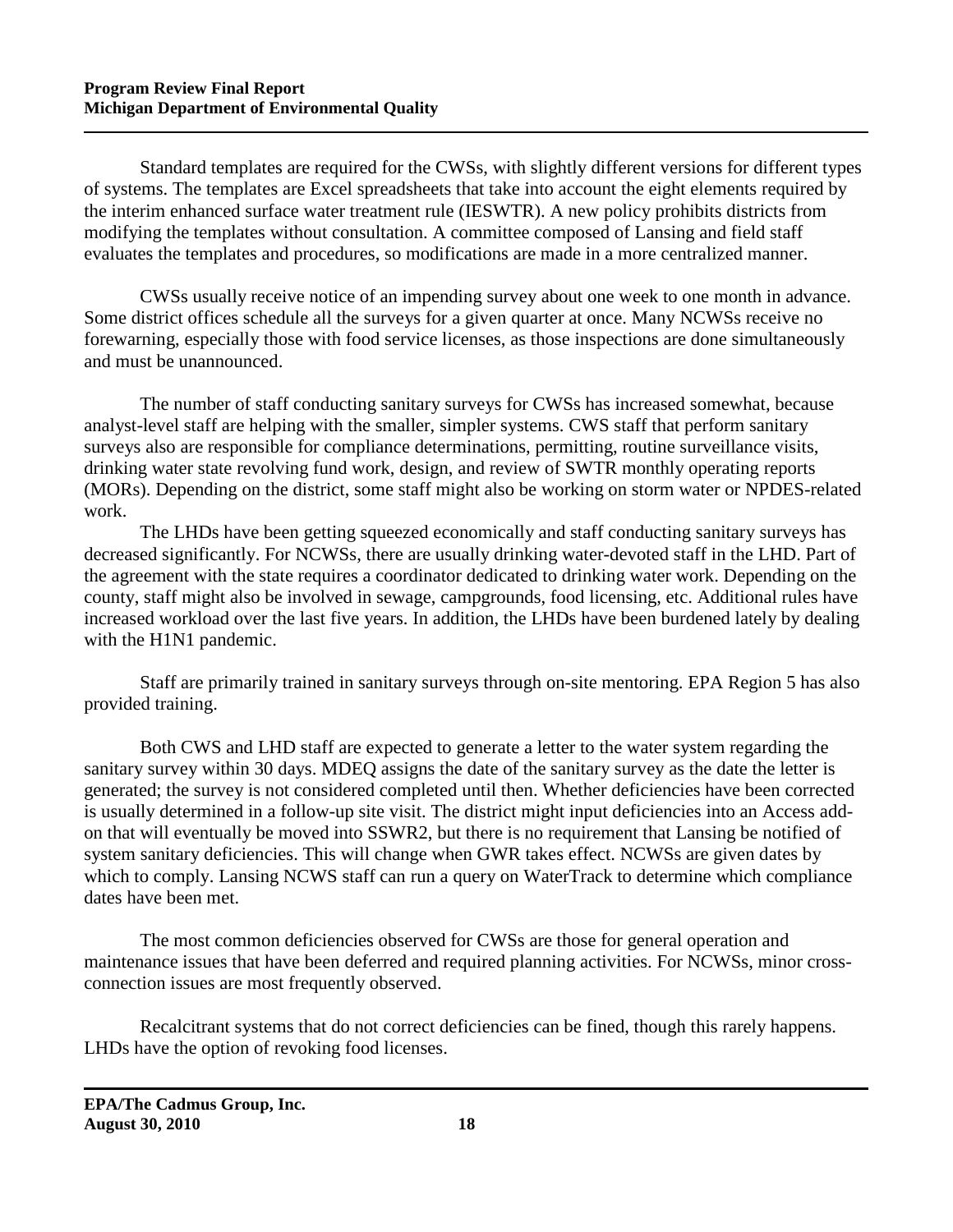TNCWSs need not have a licensed operator in Michigan, unless chemicals are added.

# *Sanitary Survey Successes and Challenges*

- Sanitary surveys assess useful information for capacity development, including financial assessments to identify expenses and project revenue to meet needs. If systems are deficient, they are checked to see if rates are adequate to support standard operations and capital improvements. Also, Type 1 water systems must conduct a reliability study every five years, which projects demand over a ten-year period.
- MDEQ considered using the Electronic Sanitary Survey (ESS), but rejected it because the ESS did not keep up with SSWR2 upgrades. Now the program is reconsidering either the ESS or something similar, in order to create greater consistency, expedite inventory changes into the databases and prevent staff from spending time and resources on unnecessary work.
- MDNRE would also find it useful if sanitary survey information was queryable.
- All CWSs are meeting the schedule for sanitary surveys, except for a handful that were outside by a few months. NTNCWSs and TNCWSs were 4 percent short in 2008 and 3 percent short in 2007.
- MDEQ reviews sanitary survey frequency quarterly for subpart H systems. For a while, the frequency was reviewed monthly because staff noticed that systems were getting behind schedule. Now that the frequency has improved, some districts have reduced the review to annual. NCWS sanitary survey frequencies are reviewed in the annual evaluation, but LHDs that have had issues are asked to provide quarterly updates.
- The NCWS program has noted a drift away from emphasis on sanitary surveys in the LHDs; they are no longer considered to be the core of the program.
- The NCWS program has been unable to provide adequate ongoing sanitary survey and basic drinking water public health training to LHDs due to resource limitations.
- The NCWS program, in particular, would appreciate any and all training for LHD staff performing sanitary surveys.
- MDEQ is working on identifying criteria for significant and "other" deficiencies. So far the state is not following the federal criteria, but is working with a combination of health risk and length of time the deficiency has been outstanding. MDEQ is considering a "cumulative" approach that quantifies "other" or small deficiencies that may eventually represent a significant problem.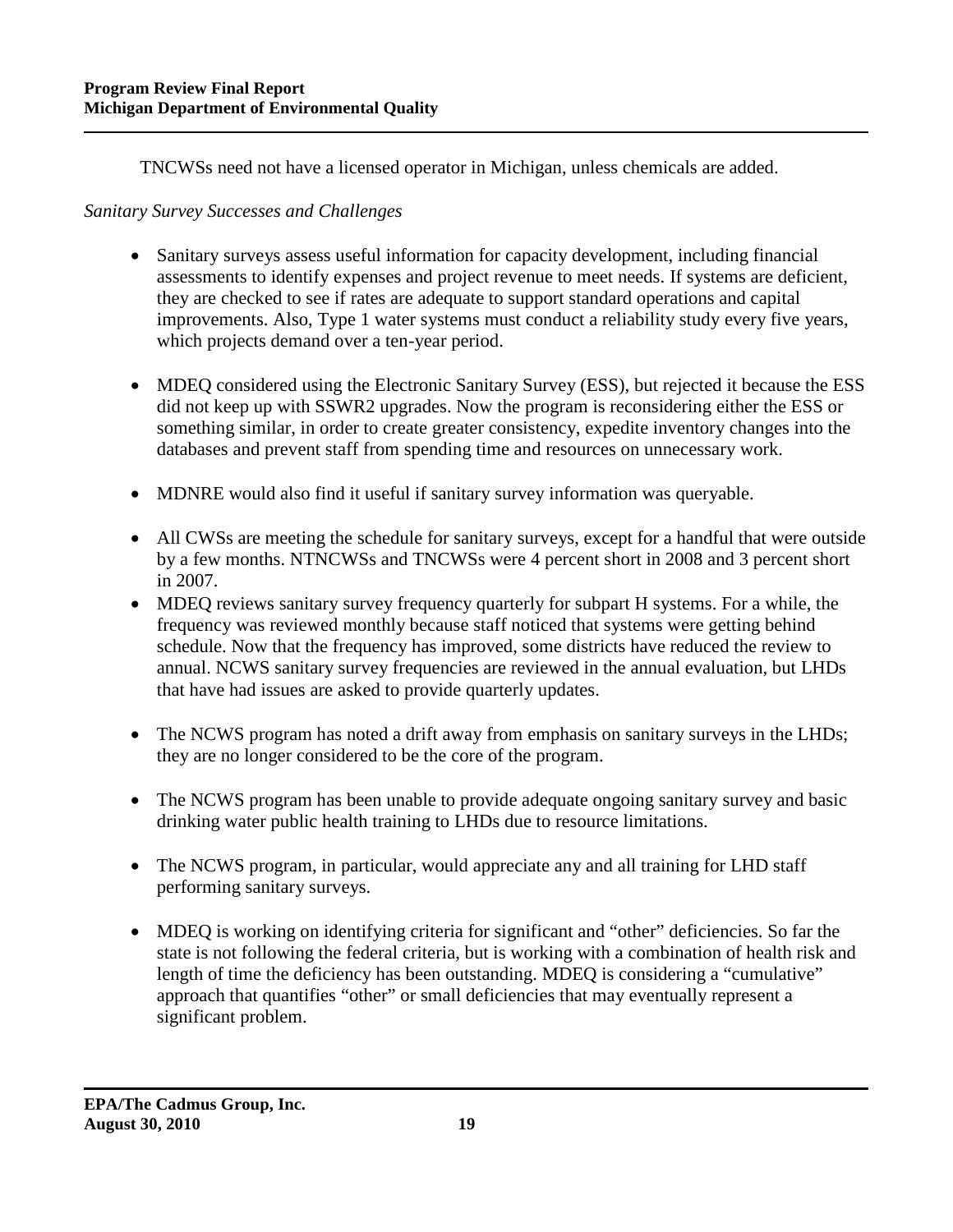- Lansing Operations Division cannot fully control the quality and consistency of sanitary surveys for CWSs; an unavoidable result of a decentralized program. Some districts will send surveys to Lansing for review, but others are less willing.
- MDEQ has disinvested in assigning and reporting violations for failure to have a sanitary survey according to the federal schedule. This is because sanitary surveys are conducted by MDEQ staff and are not the responsibility of the water supply.
- Four sanitary survey discrepancies were identified, two for CWSs and two for NTNCWSs, all because surveys were more than five years apart.

#### *Recommendations*

- 1. MDEQ should continue to work to improve sanitary survey frequency.
- 2. MDEQ should assign and report violations for failure to have a sanitary survey according to the federal schedule. Prior to IESWTR/LT1SWTR for surface water systems, and the GWR for ground water systems, it was the responsibility of the system to have a sanitary survey conducted within the required frequency regardless of whether the state took responsibility to conduct the sanitary survey. Thus, it was required that a sanitary survey violation be assessed. However, the salient point is that the system did not have a sanitary survey conducted within the required frequency. This is a public health issue.

#### **D. Consumer Confidence Report Rule**

CCRs are tracked electronically, with the receipt date entered into an MS Access add-on to SSWR2.

#### *Consumer Confidence Report Rule Successes and Challenges*

- MDEQ has disinvested in reviewing CCRs for content and therefore does not assign or report violations to SDWIS/Fed for insufficient content. MDEQ also does not track or enforce submission of CCR certification forms.
- MDEQ has also disinvested in the July 1 deadline for receipt of CCRs. Instead, a 10-day grace period is allowed.

MDEQ notes in comments to the draft report: *We continue to argue July 1 is not the deadline. The rules say "mail by," not "deliver by." As such, the MDEQ allows a 10-day grace period to account for mail processing time.*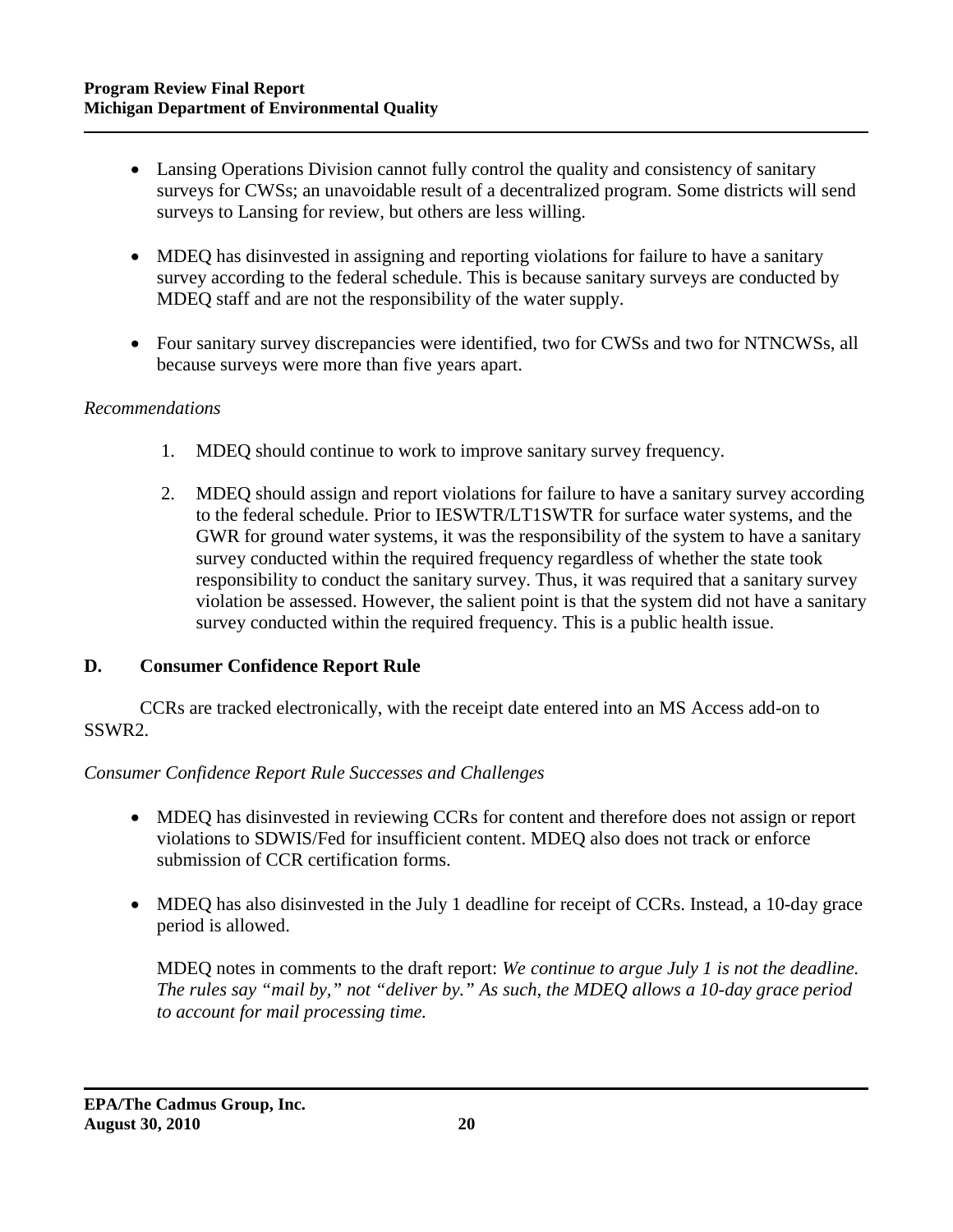• Four discrepancies were identified, all for systems that missed either the July 1 deadline or the October 1 deadline.

#### *Recommendations*

- 1. MDEQ should review CCRs for content and assign and report violations to SDWIS/Fed for insufficient content.
- 2. MDEQ should enforce submission of CCR certification forms and assign and report violations to SDWIS/Fed.
- 3. MDEQ should not allow a 10-day grace period for receipt of CCRs, because this policy is less stringent than the federal regulations.

#### **E. Total Coliform Rule**

If a total coliform positive sample is detected, the labs have no responsibility under the law to notify the state. Often the state lab will comment on the analytical results that the system should notify the state. When district offices and LHDs become aware of the detection, staff will contact the system with instructions. For *E. coli* positive results, the state lab has policy to contact district staff and the system, following a telephone-tree until they contact a person rather than a messaging system.

Repeat sampling is generally conducted within 24 hours of a total coliform positive sample. MDEQ encourages this and the team noted that this timeline was usually met. MDEQ had been allowing a waiver at staff discretion of the increased five routine samples in the month following a total coliform positive sample, but found that the LHDs were applying the waiver too frequently, so this is no longer allowed.

Invalidation of a total coliform positive sample is rarely granted. Water systems must complete a standardized form to apply for it and only lab error is considered to be a valid reason for invalidation.

#### *Total Coliform Rule Successes and Challenges*

• MDNRE expressed concern over TCR monitoring for NCWSs and ensuring proper follow-up to positives and MCL violations. Properly responding to TCR violations consumes significant resources. MDEQ, however, regards this as a core public health function for MDNRE and LHD staff because most NCWS operators do not have the expertise to identify and resolve the problems. MDNRE states that they "continue to focus on establishing and maintaining the multiple barriers that minimize these contamination events."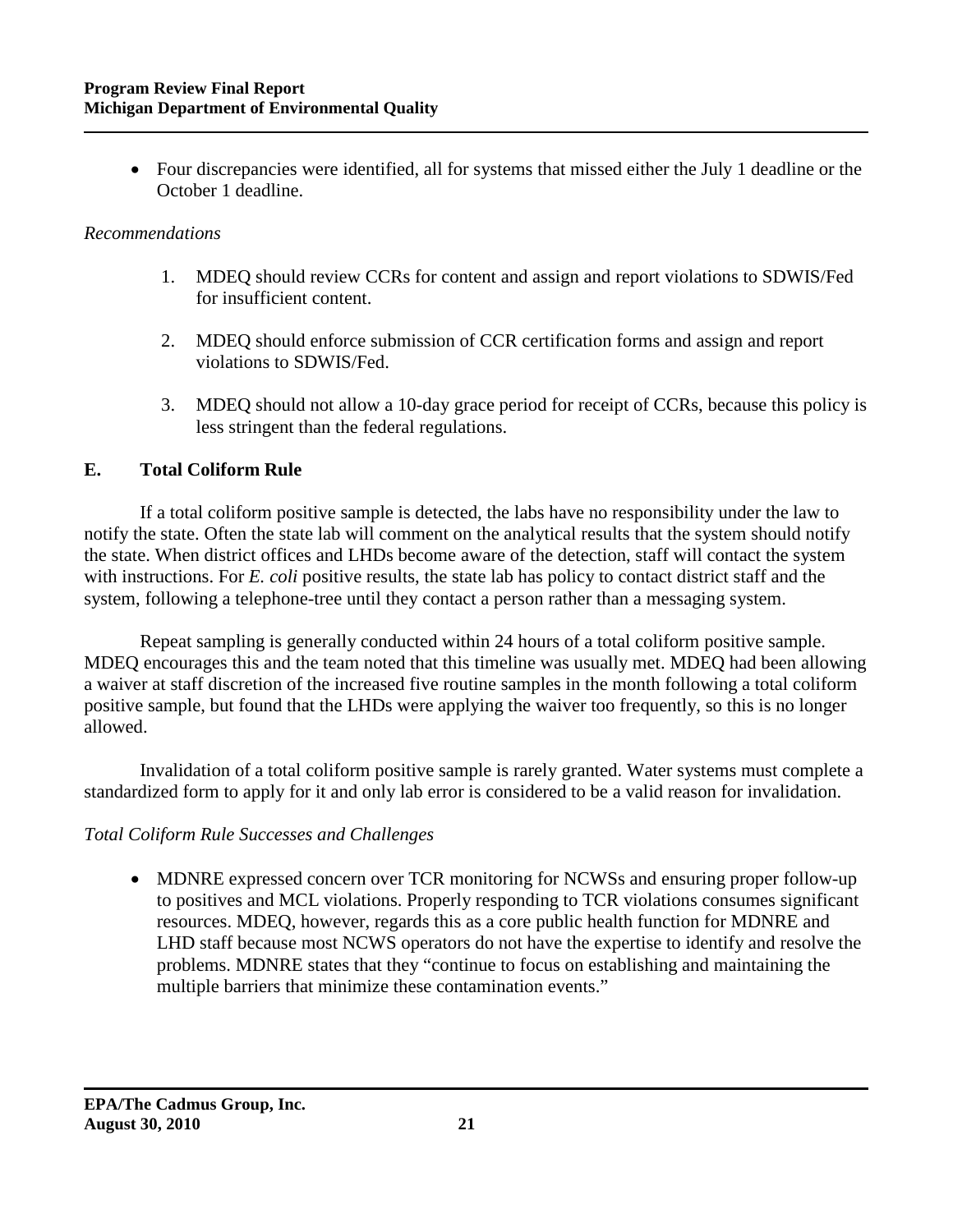- NCWS policy requires site visits within 48 hours of acute TCR MCL violations. Although no equivalent CWS procedure exists, CWS staff are also encouraged to conduct site visits under these circumstances.
- Site sampling plans are reviewed during sanitary surveys, but only if the system indicates changes have been made. For NCWSs, WaterTrack has the capability to record sample sites, but LHDs have not used it much. MDEQ anticipates that the plans will be reviewed more and in greater detail with the GWR.
- MDEQ is encountering some issues with entering CWS TCR samples into SSWR2. Sometimes duplicate samples are received via email from the lab or the system. Because all TCR samples are entered as sample summaries, with no sample IDs, duplicate samples can be entered into SSWR2 with no ability to determine if they are duplicates.
- Nine TCR discrepancies were identified, two for MCL violations.
- One monitoring and reporting (M/R) and two MCL violations assigned by MDEQ and reported to SDWIS/Fed were verified by the team.

# *Recommendations*

1. The LHDs should receive more training on determining compliance with the TCR MCLs. There appears to be confusion in applying the rules. For instance, unless a system is deactivated or a source is taken off-line, federal monitoring provisions apply and are not superseded by Precautionary Measures instituted by the state.

In comments to the final report, MDNRE notes: *This first recommendation does not have much basis in Successes and Challenges or in the list of discrepancies. Nor is it helpful. The TCR discrepancies in this review do not show confusion in determining compliance. Rather, they show that the NCWS Program's approach is not the same as what the reviewers expect. The ongoing training most needed is about investigating and addressing instances of TC contamination.* 

- 2. At least one round of repeat sampling should always be conducted following a total coliform positive TCR sample, even if a monthly MCL violation has been assigned, so that compliance with the acute MCL can be determined.
- 3. To maintain data quality and prevent errors and confusion, TCR samples should be retained as individual sample results and not as sample summaries.
- 4. MDEQ should review site-sampling plans on a regular basis as resources allow.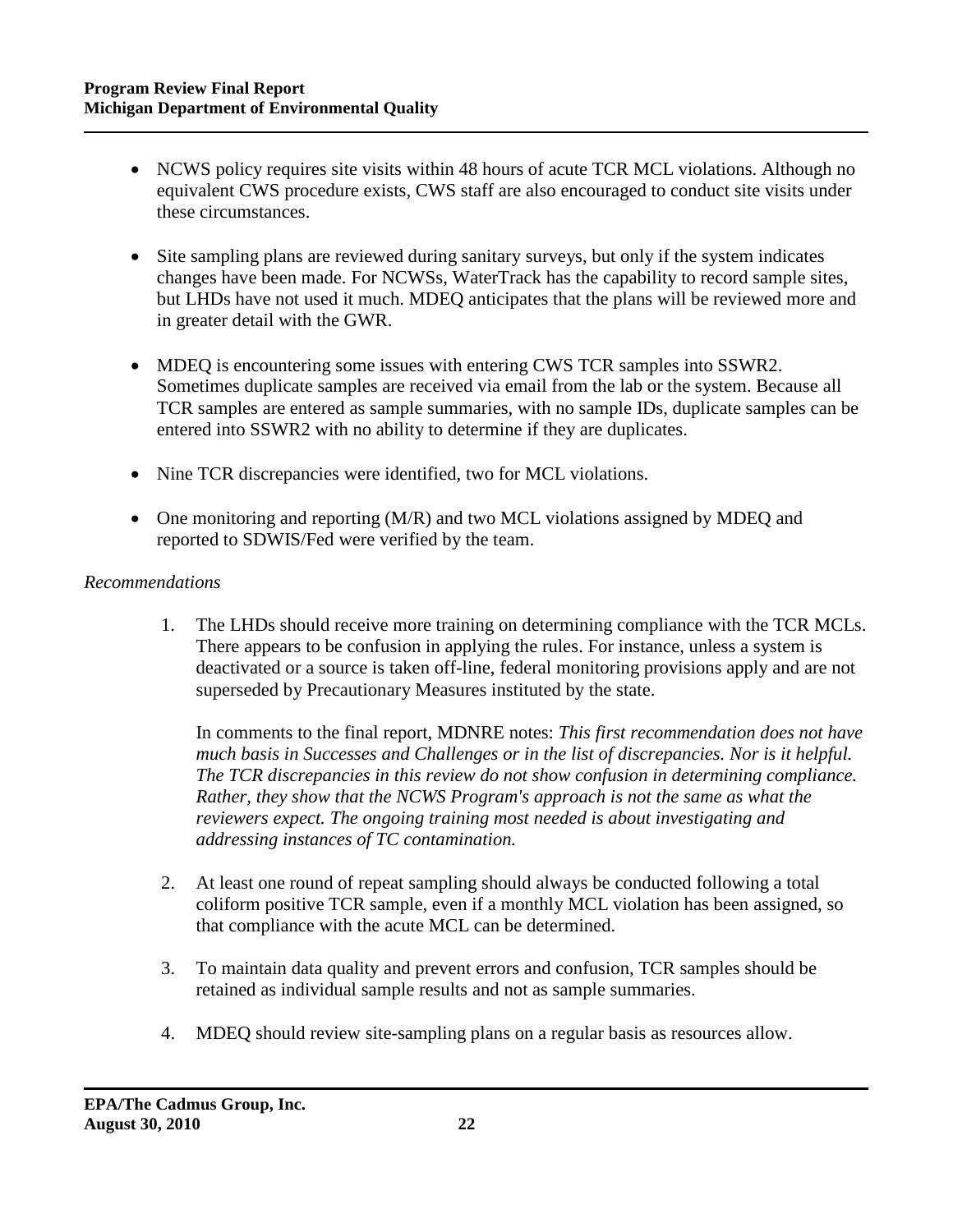#### **F. Phase II/V Rule**

Analytical results from WaterTrack were reviewed for the NCWSs and from the hard-copy files for the CWSs.

# *Phase II/V Rules Successes and Challenges*

- MDEQ allows NTNCWSs that are not schools or daycares and that have non-vulnerable populations to have nitrate values of 20 mg/L without receiving MCL violations, if the systems post PN and provide bottled water as allowed under 40 CFR 141.11(d). The systems must demonstrate that they have no access to a source that meets the standard.
- Michigan employs a "statewide waiver" program for SOCs in which systems are classified as least vulnerable, moderately vulnerable or highly vulnerable. Monitoring requirements for CWSs are based on this vulnerability status. According to the waiver/entry point monitoring schedule provided by the Lansing office, moderately vulnerable systems must monitor for SOCs twice every three years and least vulnerable systems once every three years.
- NTNCWSs are reduced to six-year monitoring for both VOCs and SOCs if results are nondetect in the prior three-year compliance period.
- One SOC discrepancy was identified for a system with multiple entry points that did not monitor at all points. The system has since been notified to correct its monitoring.
- One CWS received a VOC discrepancy for failing to take quarterly samples following a detection.
- MDEQ requires confirmation samples for nitrate MCL exceedances, and compliance is based on the average of the two samples.
- About 80 systems were in violation of the arsenic standard at the time of the review. MDEQ is using an interim bottled water program for 60 of the NCWSs which minimizes exposure to elevated arsenic. MDEQ oversees the bottled water program compliance and is also working toward compliance with the remaining CWSs and NCWSs.
- Overall, 19 discrepancies were identified for IOCs, VOCs, SOCs and nitrates. Almost all resulted from confusion over waiver status, number of wells and entry points and sample identification.
- Nine M/R violations assigned by MDEQ and reported to SDWIS/Fed were verified by the team.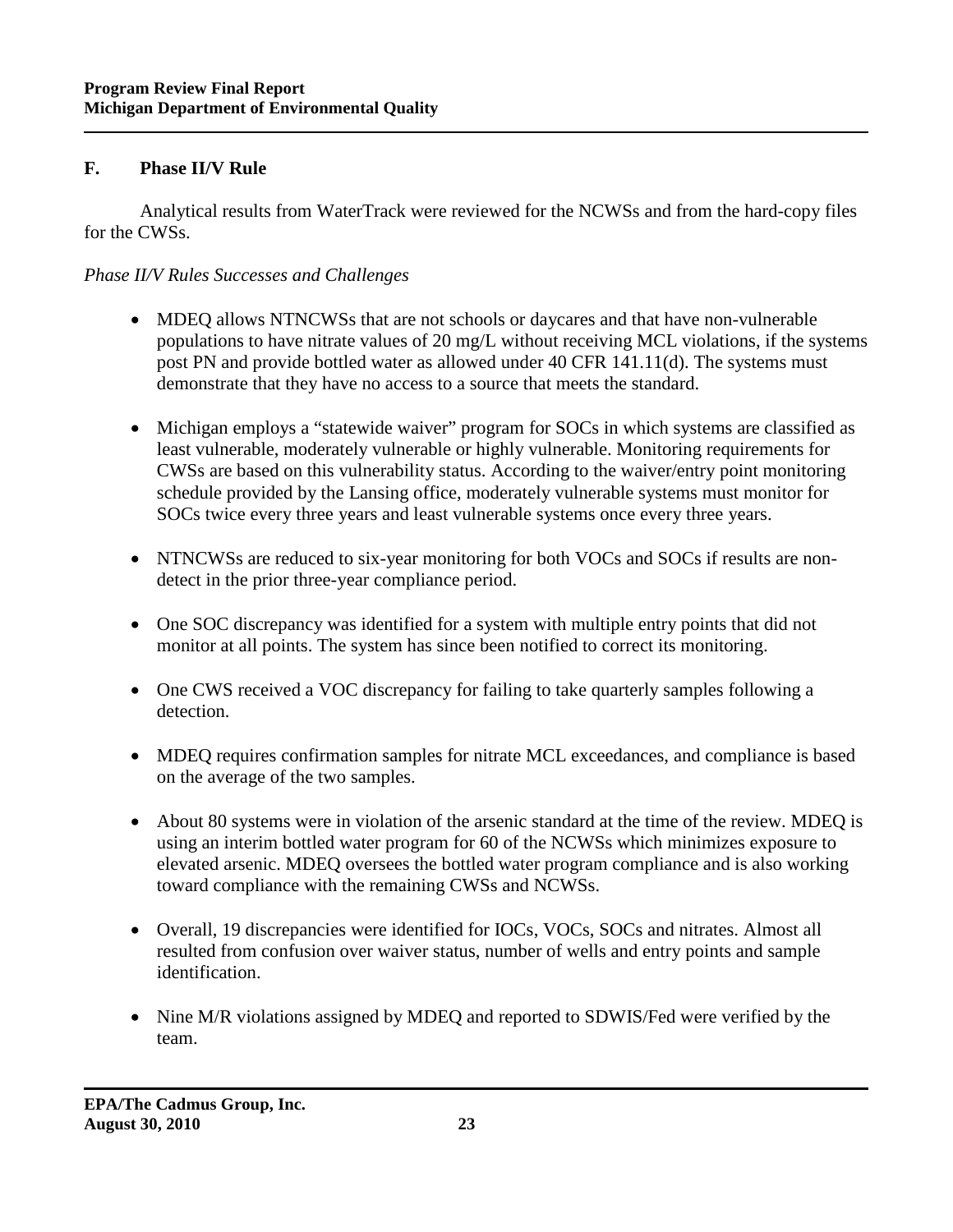#### *Recommendations*

- 1. As previously discussed under Section IIB. Waiver Information, the MDEQ waiver program should be revisited to ensure that all systems are monitoring correctly. Documentation of waiver status should be clearly represented for all systems.
- 2. All detections should be met with quarterly monitoring to determine that the source is reliably and consistently (R&C) below the MCL. This issue was also identified in the previous review.

# **G. Filter Backwash Recycling Rule**

A Filter Backwash Recycling Rule (FBRR) notification was required of only one or two systems in the state. Neither was included in the current review sample.

# *FBRR Successes and Challenges*

• None.

# *Recommendations*

1. None.

# **H. Stage 1 and Stage 2 Disinfectant and Disinfection By-Products Rules**

Most Michigan systems do not calculate RAAs for Stage 1 DBPR for systems, but rather submit their raw data to the state. No TNCWSs use chorine dioxide for disinfection, thus none are subject to Stage 1 DBPR. Michigan requires consecutive systems to monitor for this rule, unless there is an agreement for the parent system to also monitor for TCR as part of the combined distribution system. Most consecutive systems are now monitoring as part of early implementation of Stage 2 DBPR.

MDEQ asks systems on annual or triennial haloacetic acids (HAA5) and total trihalomethanes (TTHM) monitoring to sample in the warmest period of June 1 to September 30. M/R violations are assigned if CWSs fail to do so, but the NCWS program is unlikely to assign violations in these instances.

MDEQ does not have a standard description of significant change that would require profiling and benchmarking. Most systems were waived from profiling under applicability monitoring. Under LT2 ESWTR, systems will have to complete profiling and benchmarking for viruses. Otherwise only a significant change in chlorination practices would require systems to revisit profiling and benchmarking.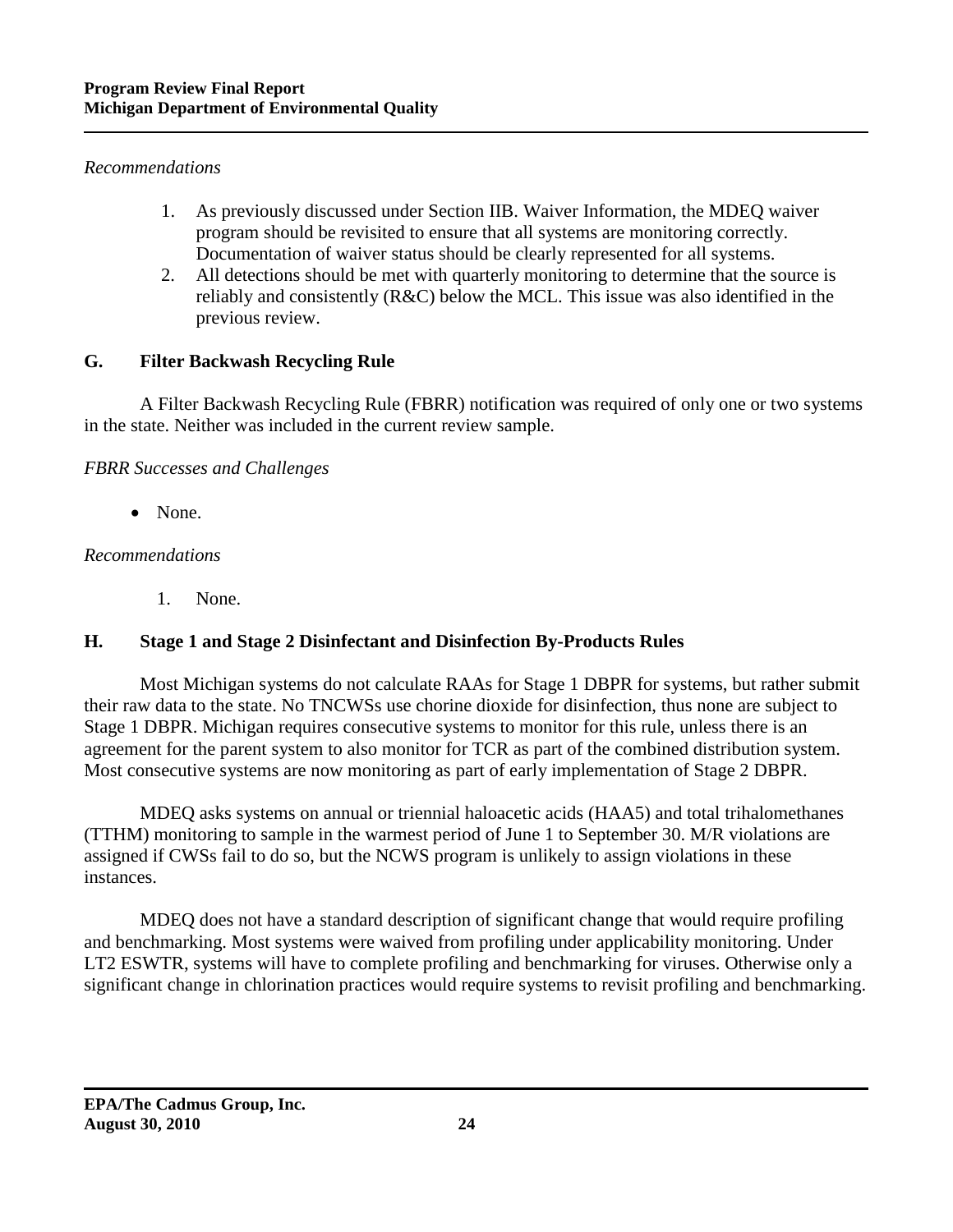*Stage 1 and Stage 2 Disinfectant and Disinfection By-Products Rules Successes and Challenges* 

- Monitoring plans for CWSs were reviewed at the onset of Stage 1 DBPR and have not been revisited since, unless a system change requires it. The NCWS program only implemented this program a couple of years ago. About 60 NCWSs were subject to Stage 1 DBPR and MDEQ assisted them with monitoring plans.
- The previous review recommended that MDEQ ensure that systems are meeting the disinfectant residual reporting requirements. The report reminded the state that, within 10 days of the end of each quarter, systems are required to report to the state the monthly average of all samples taken in each month for the last 12 months, the average of all monthly averages for the last 12 months, and whether this average exceeds the MRDL of 4.0 mg/L. Alternatively, the state may calculate the averages for systems.

MDEQ responded that it does issue violations for failure to correctly monitor for DBPR, but does not issue violations for late reporting, as outlined in its disinvestment agreement. Also, according to disinvestment agreements with Region 5 MDEQ does not assign or report violations for failure to report an RAA, nor do MDEQ staff calculate the RAA if all monthly averages are known to be below the maximum residual disinfectant level. The disinvestment agreement, however, specifies that MDEQ will enforce failure to collect disinfectant residuals.

The decision not to calculate these values leads to a tendency for the chlorine residual data not to be scrutinized. In one case, TCR samples were reported on the MORs for August 5, but the chlorine residual was reported for August 15. When the team identified this as a discrepancy, because TCR and chlorine residual samples were not taken at the same time and place, it was determined this was a typo on the operator's part. However, these data had clearly not been reviewed for compliance determination purposes or the error would have been detected sooner. For the same system in another month, the operator neglected to report a chlorine residual sample entirely, which was not detected and corrected until after the team inquired.

- In many cases, chlorine residuals are not being taken at the same time and place as TCR samples. MDEQ staff explained that often district engineers will recommend additional chlorine residual sampling for operational information. Systems are frequently encouraged to sample and report additional chlorine residual information. None of this is problematic in itself, and can improve the understanding of a system's chlorination practices. However, this practice does not comply with Stage 1 DBPR requirements. The rule demands that chlorine residuals be taken at the same time and place as TCR samples or according to a system sampling plan. Compliance with Stage 1 DBPR should be determined accordingly and other chlorine residual sampling be considered special or investigative monitoring.
- In parallel with the TCR data-entry issues already discussed, entry point chlorine residuals can be erroneously entered as distribution system compliance samples.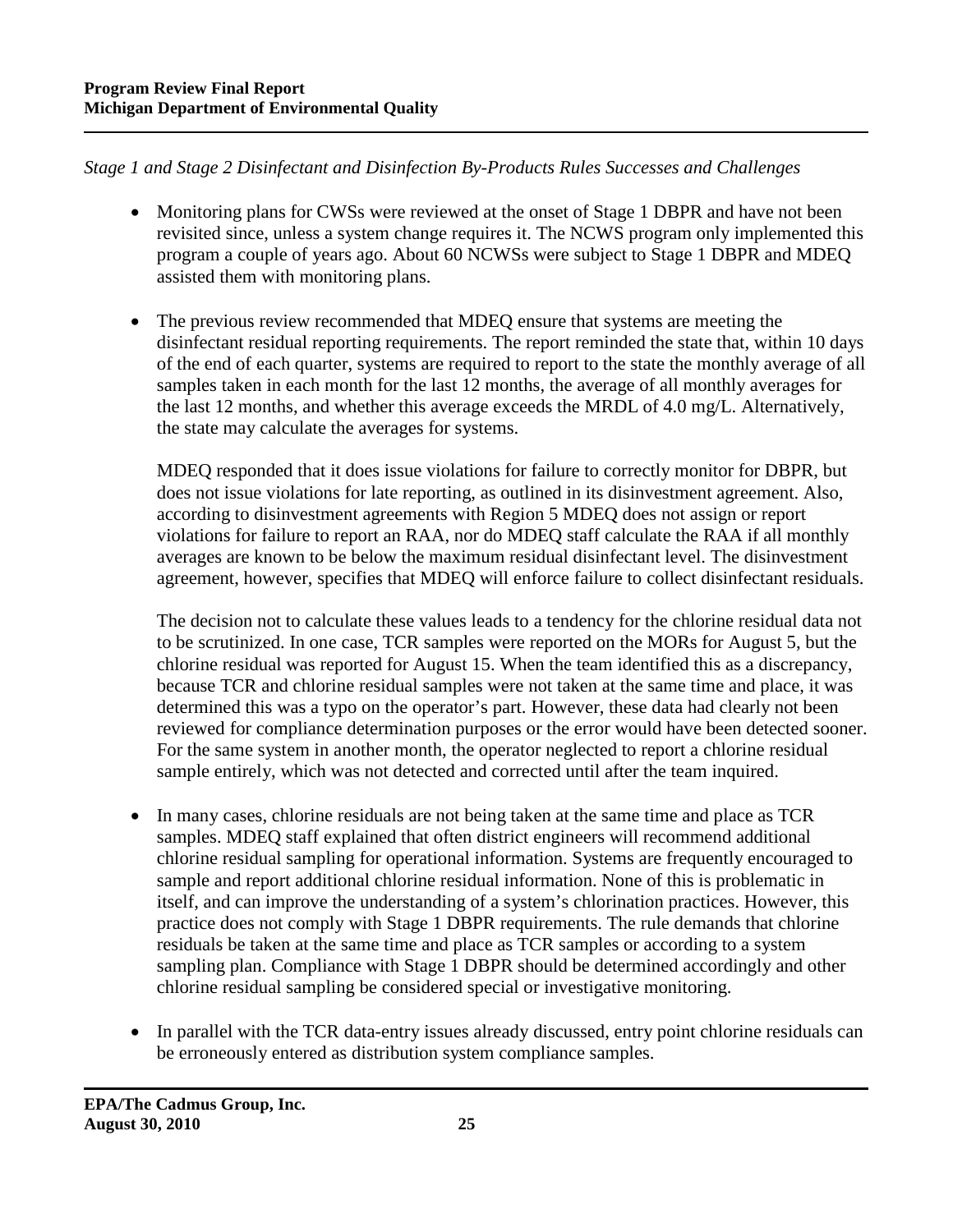- MDEQ performs total organic carbon (TOC) compliance calculations for systems, but will no longer do so in the future if all finished TOC results are less than 2.0, as part of the FY 2010 disinvestment agreement. This approach would not conform to federal regulations.
- Stage 1 DBPR received the most discrepancies of all the rules, with 19 identified, all for disinfectant residual monitoring. MDEQ has disinvested in calculating the RAA for disinfectant residuals, TTHM and HAA5, and TOC removal ratios.

#### *Recommendations*

1. It is clear from the discrepancies found, that MDEQ should prioritize determining how to improve chlorine residual compliance. Chlorine residual results for compliance with Stage 1 DBPR should be kept separate from other chlorine samples, RAAs should be calculated and compliance determined according to the federal rule. It should be noted that SSWR2 can perform these calculations.

# **I. Radionuclides Rule**

MDEQ had historically conducted entry point sampling for radionuclides, so those data were used for grandfathering. MDEQ coordinates with its Hazardous Waste Division on residual disposal options. The two divisions participated in a pilot project that identified basins with radioactivity. The two divisions will also work together on media disposal.

No Michigan systems have been deemed vulnerable to Gross Beta.

#### *Radionuclides Rule Successes and Challenges*

- There are no labs in Michigan that are certified for radionuclide analysis, so samples are sent out of state. The labs tend to be very slow and yield widely varying results. Some systems have begun sending samples to two labs and getting very different analytical results. This poses a problem for MDEQ because systems will then argue that the lower results should be used for compliance.
- Less than 10 systems were out of compliance under the interim radionuclides rule. These systems remedied the problem by deactivating the exceeding wells.
- One system has installed treatment for radium. This system was reviewed as part of the sample and no discrepancies were identified for radionuclides.
- Four discrepancies were identified, all for one system that did not monitor all sources correctly.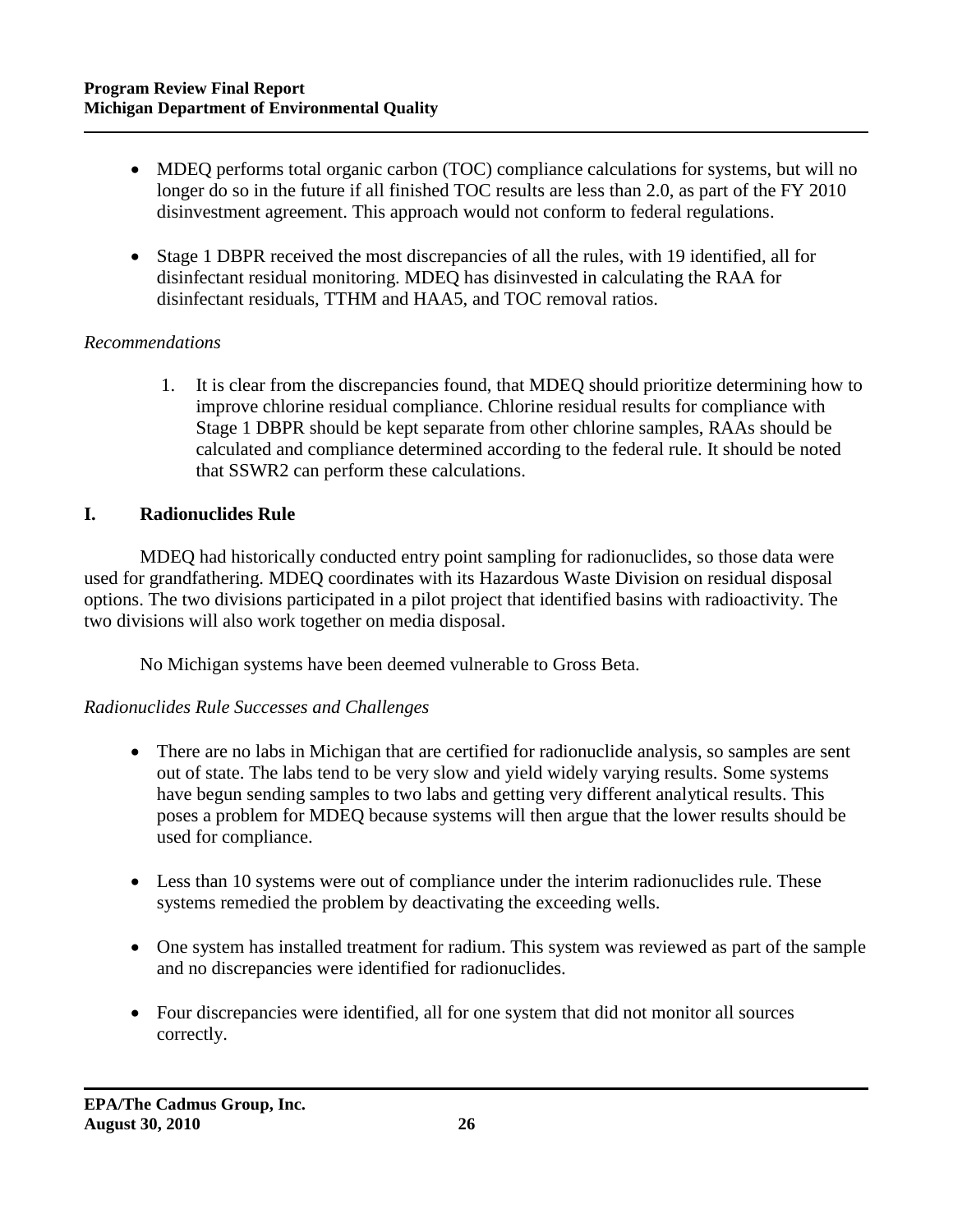• One M/R violation assigned by MDEQ and reported to SDWIS/Fed was verified by the team.

#### *Recommendations*

1. MDEQ should ensure that PWSs monitor for all sources under the Revised Radionuclides Rule.

# **J. Lead and Copper Rule**

The state calculates  $90<sup>th</sup>$  percentiles for the systems. Michigan has traditionally allowed NTNCWSs to collect fewer than the minimum of five samples, as discussed in Section III.A. in the discussion on the disinvestment activities and MDNRE and plans to continue to do so, since it is allowed under the LCRSTR. The number of taps is verified during sanitary surveys.

# *Lead and Copper Rule Successes and Challenges*

- Action-level exceedances (ALEs) at schools or childcare facilities are prioritized by drinking water staff as those are hot-button issues, but those systems do not receive any other special attention or procedures.
- Systems are encouraged to notify the customer of high samples. Some only distribute the information in response to inquiries, but many municipalities do so as a matter of course.

*MDNRE indicated in comments to the final report that these "high values" should be defined as those exceeding the action level.*

- WaterTrack does not calculate  $90<sup>th</sup>$  percentiles, unless one sample exceeds one-half of the action level. In that case, a potential violation will be identified and staff will use WaterTrack to calculate the  $90<sup>th</sup>$  percentile. This practice does not meet the requirements of Federal Regulations, since it is required that all 90th percentiles be calculated.
- In several cases,  $90<sup>th</sup>$  percentile sample values or ALE values were not entered into SDWIS/State in a timely fashion and thus were not reported to SDWIS/Fed in time to be included before the data freeze. These calculations are done manually by MDEQ staff and are not automated.
- MDEQ disinvested in requiring annual and triennial LCR monitoring to be conducted during June through September for NTNCWSs.
- MDEQ disinvested from assigning violations if a system does not include the reporting form with LCR samples that describes site-selection criteria and reasons for sampling-site changes.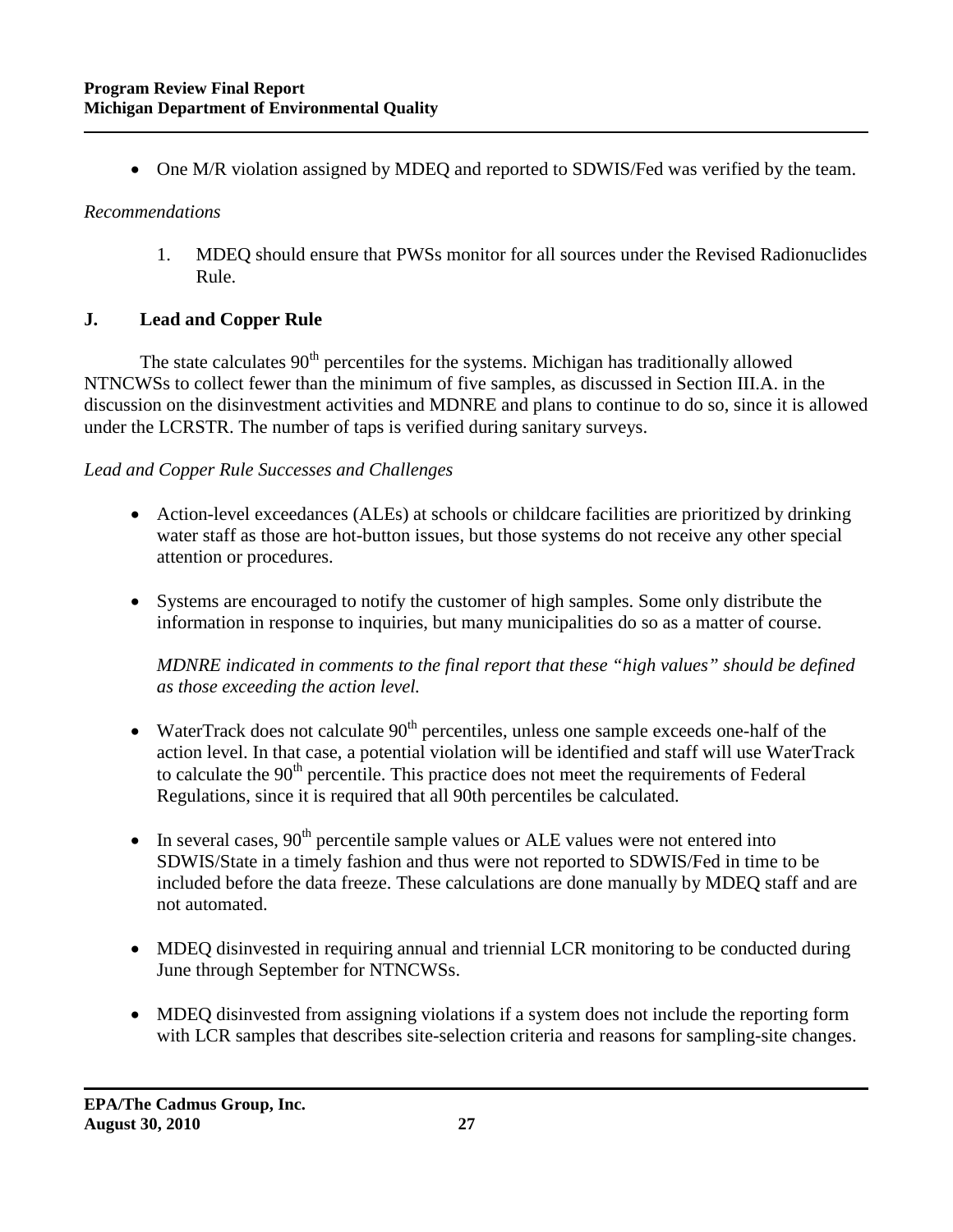As a result, MDEQ and LHD staff do not review site-sampling plans that are submitted with samples.

- According to disinvestment agreements with Region 5, MDEQ does not commit to 100 percent reporting of LCRMR milestone data. MDEQ did commit in Fiscal Year 2007 to increase NTNCWS milestone data to 50 percent (40 percent was achieved); to 80 percent in 2008; and to general improvement in 2009. MDEQ notes that by the end of 2009, 88% of NCWS milestone data and 95% of CWS milestone data were reported. However, some data gaps remain.
- Michigan has always required NTNCWSs to sample at a minimum of five LCR taps, but has not been able to enforce this requirement. While NTNCWSs may take fewer than the minimum of 5 tap samples as allowed under LCRSTR, these revisions were not published in the Federal Register until 2007 and cannot be applied retroactively.

The previous review in 2005 determined that Michigan did not have the legal authority to enforce the requirement that all NTNCWSs collect five samples (according to a letter from the Michigan Attorney General). Through a Primacy Extension Agreement dated March 2002, the state agreed to notify Region 5 of any instance where a system failed to collect the required number of samples. Discrepancies were identified where 12 of the 20 NTNCWSs that were reviewed did not collect the federally required number of samples, and that the state had not notified EPA Region 5 of this occurrence. These 12 instances were treated as data flow discrepancies in the report, in that the state did not provide required data to EPA.

For this review, tighter protocols prohibit the team from classifying these instances as actual data flow errors. They have been classified as compliance determination discrepancies, because compliance was not determined according to the federal rule, by either the state or the Region.

- Overall, 17 discrepancies were identified. Some were because  $90<sup>th</sup>$  percentiles were not calculated or reported. Most were for NTNCWSs that either did not sample in the summer months or failed to take a minimum of five samples.
- Fifteen lead or copper sample results and ALEs were reported correctly to SDWIS/Fed and two violations assigned by MDEQ and reported to SDWIS/Fed were verified by the team.

# *Recommendations*

- 1. All  $90<sup>th</sup>$  percentiles must be calculated, according to federal regulations.
- 2. Milestones should be reported to SDWIS/Fed, as required by federal regulations. MDNRE has committed to report LCRMR milestones, as resources allow.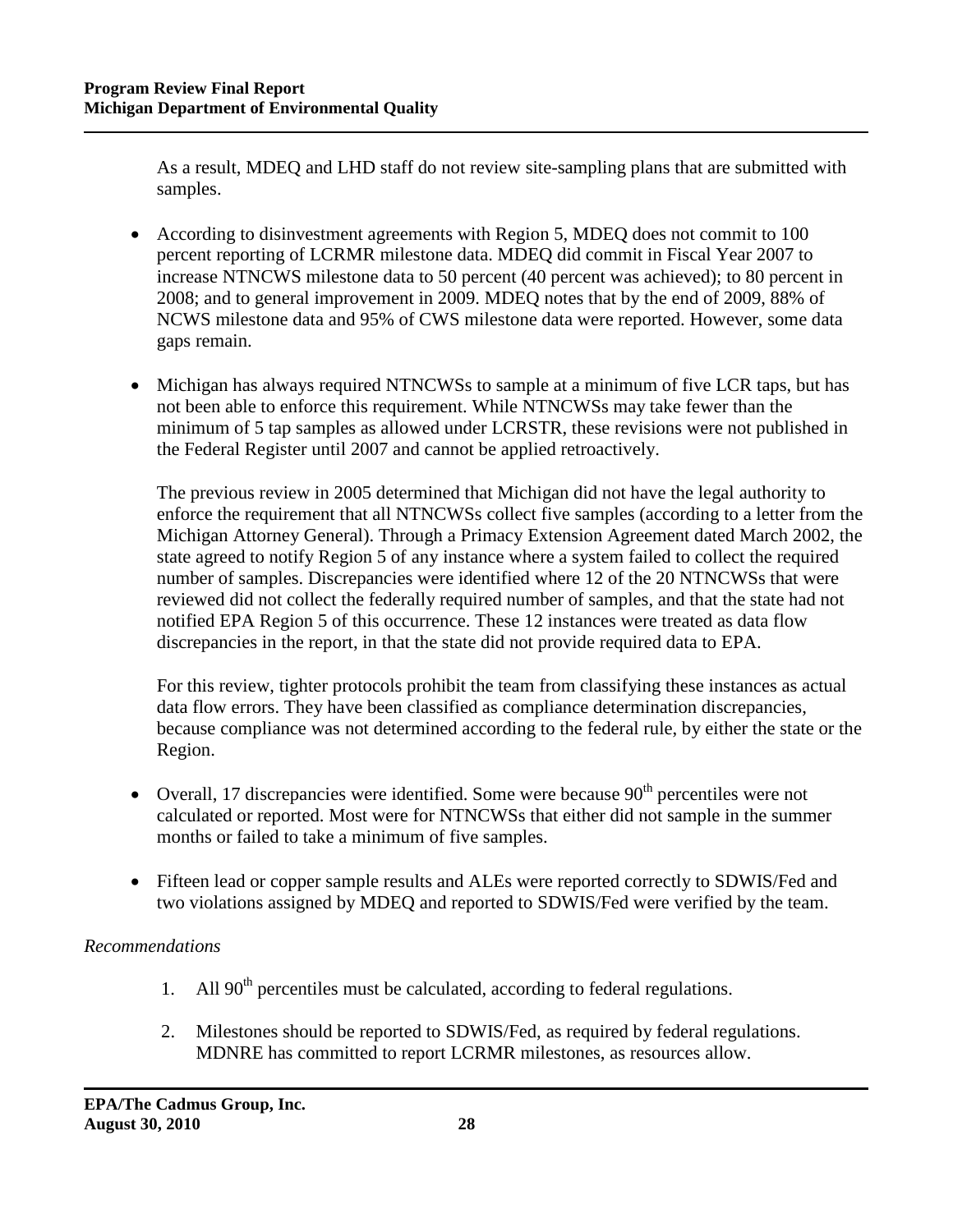- 3. All systems on annual or triennial monitoring should sample in the summer months of June to September, or an alternate designated four-month timeframe.
- 4. If a system is repeatedly not conducting its annual or triennial lead and copper monitoring, the state should consider placing the system on six-month monitoring until it has two, clean six-month rounds of monitoring."

# **K. Surface Water Treatment Rule, Interim and Long Term 1 and 2 Enhanced Surface Water Treatment Rules**

Michigan has numerous surface water systems and eight surface water or purchased surface water systems were included in this review's statistical sample.

Systems complete and submit MORs on hard copies which are reviewed by district and LHD staff. Some districts are entering MOR data into SSWR2. MDEQ would like to input all facility analyte levels (FANLs) codes, so more compliance can be automated, but the process is time-consuming.

Michigan regulations do not allow systems to avoid filtration. There are no finished water storage facilities that are uncovered.

All ground water under the direct influence of surface water (GWUDI) determinations were completed in 1994. Systems, usually NCWSs, with chronic issues are re-evaluated.

#### *Surface Water Treatment Related Successes and Challenges*

- Systems are required to note when plants are offline, so compliance can be determined. MDEQ encountered some MORs where this information wasn't readily available, so a field was added to the standardized forms to track this for CWSs. MORs for NCWSs are less likely to note this.
- No discrepancies were identified for any of the surface water treatment rules.

#### *Recommendations*

1. None.

# **L. Public Notification**

The team only reviewed Tier 1 and Tier 2 PN violations. Proof of PN is entered as a date in the MDEQ databases.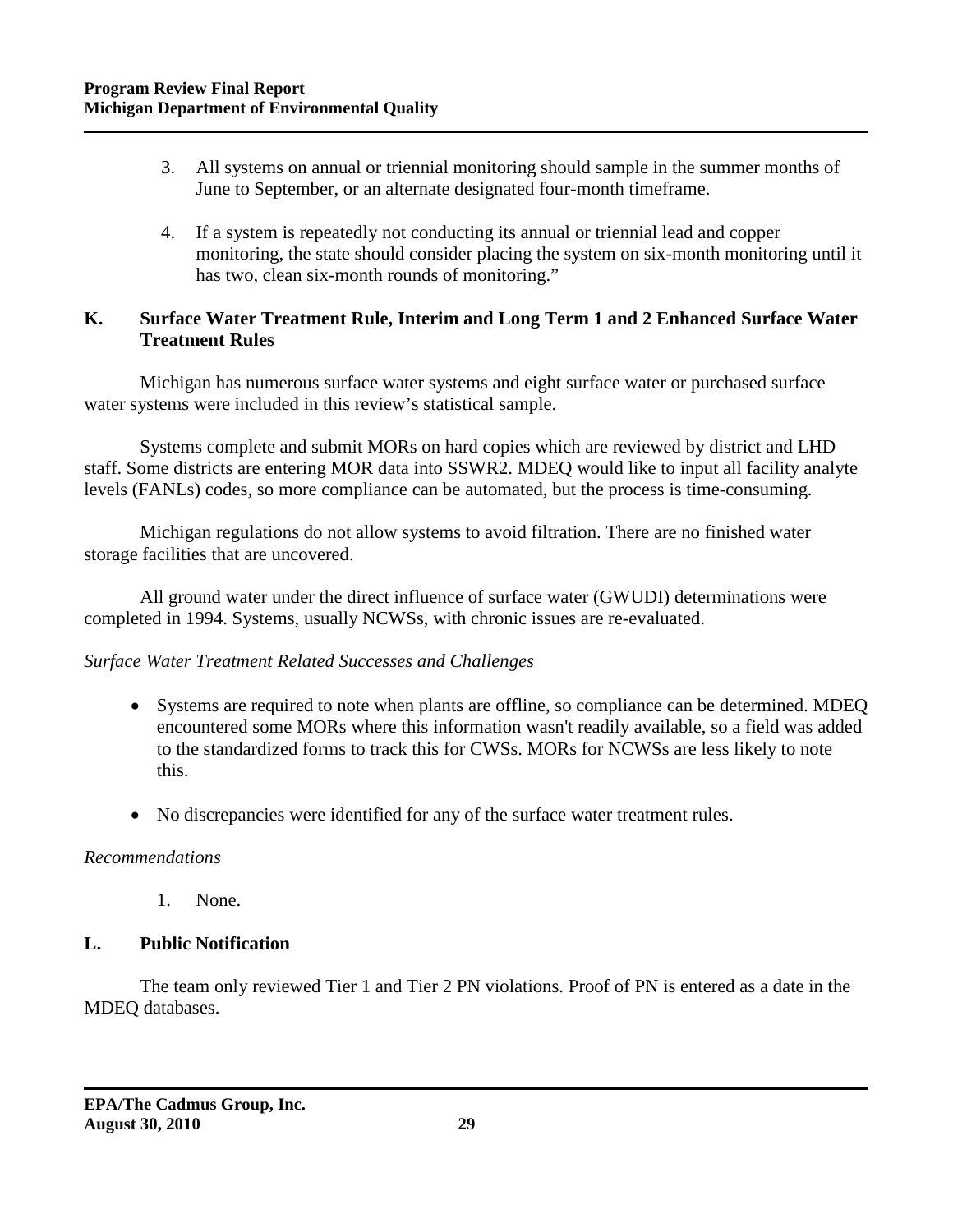# *Public Notification Successes and Challenges*

- MDEQ has disinvested in tracking Tier 3 PN and assigning or reporting violations for failure to conduct or provide proof of PN to SDWIS/Fed. MDEQ has agreed to notify water supplies of all PN requirements. However, the program does not commit to tracking Tier 3 PN, nor to assigning or reporting violations for failure to conduct or provide proof of PN to SDWIS/Fed.
- One PN discrepancy was identified, for a PN violation assigned with an incorrect date.

#### *Recommendations*

1. MDEQ should track PN for all three tiers, according to federal regulations.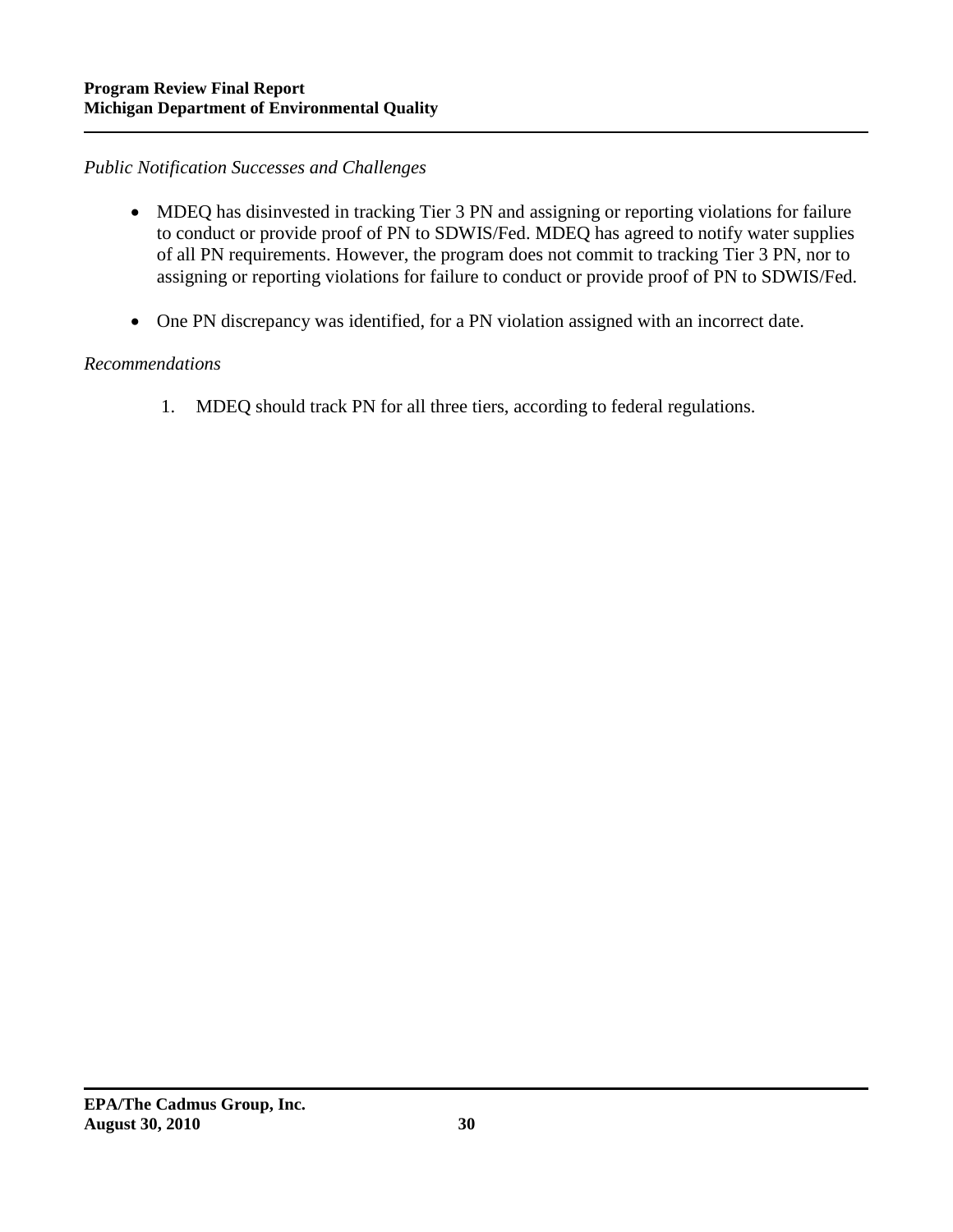**Appendix A Status of Previous Recommendations**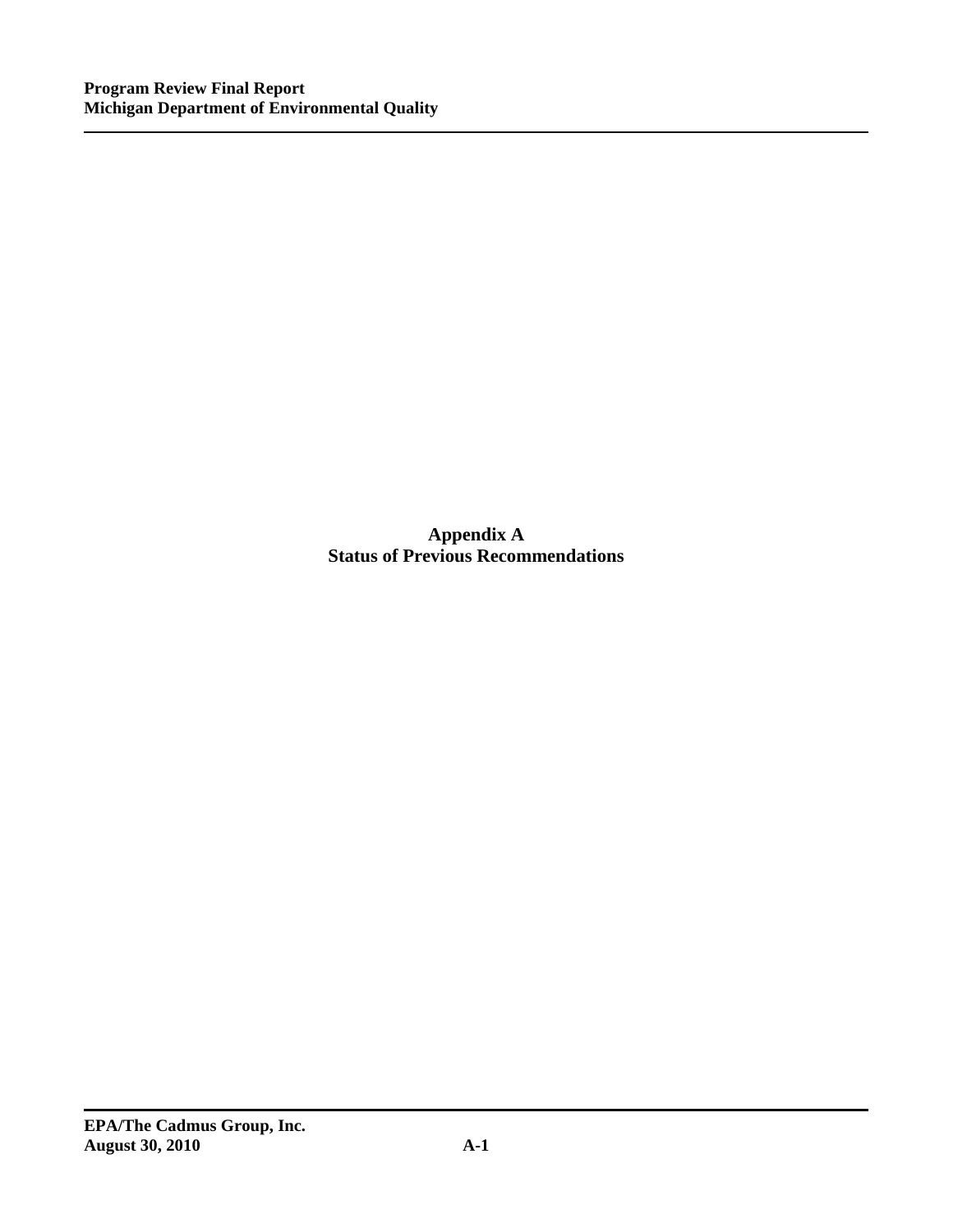# **Questions on Michigan's Corrective Actions since the October 2005 Review The final report for the Michigan Department of Environmental Quality (MDEQ) October 2005 review identified major and minor implementation concerns. Questions follow on how the recommendations of the report and from Region 5 were implemented.**

| <b>Description of Issue and</b><br>Recommendation | <b>Questions</b>                                                                                                                                                        | <b>State Response</b>                                                                                                                                                                                                                                                                                                                                                                                                                                                                                                                                            |  |  |  |
|---------------------------------------------------|-------------------------------------------------------------------------------------------------------------------------------------------------------------------------|------------------------------------------------------------------------------------------------------------------------------------------------------------------------------------------------------------------------------------------------------------------------------------------------------------------------------------------------------------------------------------------------------------------------------------------------------------------------------------------------------------------------------------------------------------------|--|--|--|
| <b>Introduction/General</b>                       |                                                                                                                                                                         |                                                                                                                                                                                                                                                                                                                                                                                                                                                                                                                                                                  |  |  |  |
| Recommendations from last review.                 | What steps have the<br>region and state taken<br>since the last review to<br>address<br>recommendations found<br>in the report?                                         | Furthered training and revised guidance for follow-up on TCR positives<br>and made some adjustments to inventory data mapping (NCWS). Lower<br>priority program activities that MDEQ does not commit to conducting<br>(such as issuance of reporting violations), are now detailed in program<br>disinvestment documents and through the PWSS ARDP. Additional<br>review of program data and compliance determination is conducted.<br>Additional staff guidance and changes to data tracking was created to<br>address some of the more common review findings. |  |  |  |
| Recommendations from last review.                 | Are findings from<br>reviews included in<br>discussions between the<br>state and region, for<br>instance when the PWSS<br>Grant or annual work<br>plans are negotiated? | Yes, some findings are discussed with EPA Region 5 when negotiating<br>the PWSS Grant, setting program targets, etc. Examples: (1) Data clean-<br>up goals (such as the source treatment flags mentioned below) were<br>negotiated with the Region, and (2) we worked with the Region to set<br>targets for improving sanitary survey frequency.                                                                                                                                                                                                                 |  |  |  |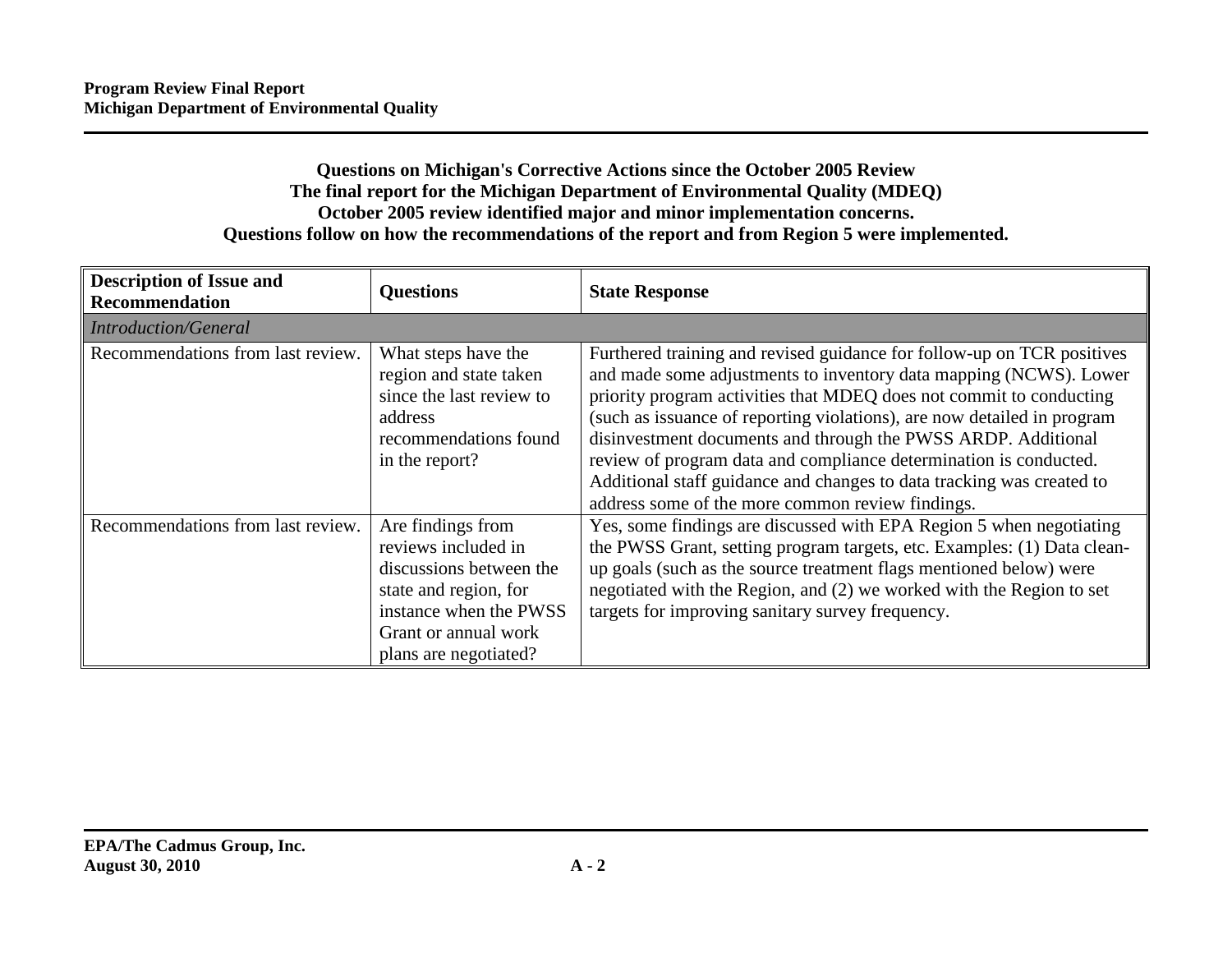| <b>Description of Issue and</b><br><b>Recommendation</b>                                                                                                                                           | <b>Questions</b>                 | <b>State Response</b>                                                                                                                                                                                                                                                                                                                                                                                                                                                                                                                                                                                                                               |
|----------------------------------------------------------------------------------------------------------------------------------------------------------------------------------------------------|----------------------------------|-----------------------------------------------------------------------------------------------------------------------------------------------------------------------------------------------------------------------------------------------------------------------------------------------------------------------------------------------------------------------------------------------------------------------------------------------------------------------------------------------------------------------------------------------------------------------------------------------------------------------------------------------------|
| It was recommended in the previous<br>review that MDEQ ensure that all<br>violations they assign are reported<br>to SDWIS/Fed and that they rescind<br>any erroneous violations from<br>SDWIS/Fed. | How was this issue<br>addressed? | Periodic reviews of compliance determination ensure that most valid<br>violations are detected and reported in a timely fashion. Efforts to<br>improve training in the use of central databases are helping to keep<br>unreported violations to a minimum. Large time lags in data exchange,<br>the complexity of some rules, and sporadic database and server<br>catastrophes make it difficult to keep state and federal databases entirely<br>in sync.                                                                                                                                                                                           |
| <i>Inventory</i>                                                                                                                                                                                   |                                  |                                                                                                                                                                                                                                                                                                                                                                                                                                                                                                                                                                                                                                                     |
| It was recommended in the previous<br>review that MDEQ report changes<br>for administrative contact name or<br>address as soon as the new<br>information is identified in sanitary<br>surveys.     | How was this issue<br>addressed? | We continue to remind staff that changes to essential inventory<br>information should be updated in SDWIS/State or WaterTrack<br>immediately following the sanitary survey. The CWS program has begun<br>investigating methods of tracking sanitary survey information that would<br>result in automated updating of SDWIS/State (no decisions have yet been<br>made). Lastly, according to the Region, the requirement to have a<br>person's name listed under AC in the database was to have been<br>reevaluated by EPA's Data Sharing Committee in 2006. We don't know<br>what was decided, but assume this issue has been given lower priority. |
| It was recommended in the previous<br>review that MDEQ report changes<br>in population as soon as the new<br>information is identified in sanitary<br>surveys.                                     | How was this issue<br>addressed? | This should be occurring by same process as administrative contact<br>updates (see response above), however annual fees sometimes necessitate<br>more frequent updates than sanitary surveys are conducted. Therefore,<br>SDWIS populations may be updated more frequently than sanitary<br>surveys and therefore do not always match.                                                                                                                                                                                                                                                                                                              |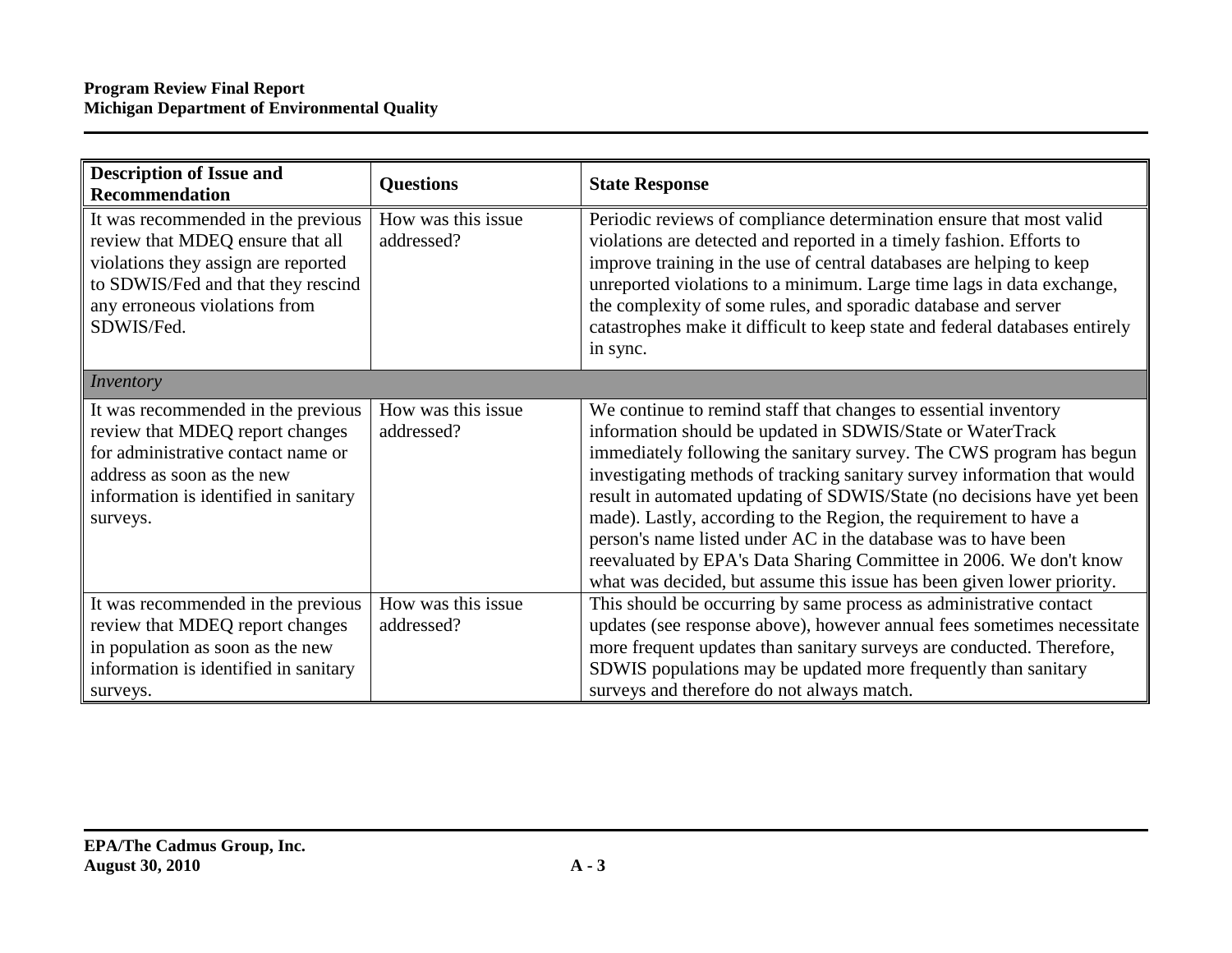| <b>Description of Issue and</b>                                                                                                                                                                                                                                                                                                                                                                                               | <b>Questions</b>                                                                                                    | <b>State Response</b>                                                                                                                                                                                                                                                                                                                                                                                                                                                                                                                                                                                                                                                     |
|-------------------------------------------------------------------------------------------------------------------------------------------------------------------------------------------------------------------------------------------------------------------------------------------------------------------------------------------------------------------------------------------------------------------------------|---------------------------------------------------------------------------------------------------------------------|---------------------------------------------------------------------------------------------------------------------------------------------------------------------------------------------------------------------------------------------------------------------------------------------------------------------------------------------------------------------------------------------------------------------------------------------------------------------------------------------------------------------------------------------------------------------------------------------------------------------------------------------------------------------------|
| <b>Recommendation</b>                                                                                                                                                                                                                                                                                                                                                                                                         |                                                                                                                     |                                                                                                                                                                                                                                                                                                                                                                                                                                                                                                                                                                                                                                                                           |
| It was recommended that MDEQ<br>ensure that the grant withholding<br>information, especially source<br>treatment flags, were updated as<br>soon as possible in SDWIS/Fed.<br>MDEQ noted that it was committed<br>to work on correcting the source<br>treatment flag data element in<br>SDWIS/Fed during FY 2006, which<br>was documented in the state's FY<br>2006 Annual Resource Deployment<br>Plan under the PWSS program. | Were these values<br>updated and is all grant<br>withholding information<br>now complete?                           | Source treatment flag errors generated when transferring data to<br>SDWIS/Fed have been corrected. The state has continued to run periodic<br>treatment flag QC reports and works towards correction of any additional<br>errors. We also work with the Region 5 SDWIS/Fed coordinator to<br>ensure grant withholding issues are addressed.                                                                                                                                                                                                                                                                                                                               |
| <b>Sanitary Surveys</b>                                                                                                                                                                                                                                                                                                                                                                                                       |                                                                                                                     |                                                                                                                                                                                                                                                                                                                                                                                                                                                                                                                                                                                                                                                                           |
| It was recommended that MDEQ<br>ensure that sanitary surveys are<br>conducted at the required frequency<br>and report violations to SDWIS/Fed<br>when surveys are conducted more<br>than five years apart.                                                                                                                                                                                                                    | Are sanitary surveys<br>conducted on schedule<br>and, if not, are violations<br>now assigned in these<br>instances? | We have worked to achieve sanitary survey frequencies required by rule.<br>A concerted effort was made to bring all Subpart H systems back into<br>compliance with the three-year survey requirement. We also worked to<br>bring manufactured housing communities and NCWSs into compliance<br>with the five-year requirement. In the instances when sanitary surveys<br>are not conducted on time, we DO NOT issue violations. It has always<br>been the role of MDEQ to conduct these surveys and we will not issue<br>violations against water supplies because we could not meet the<br>requirement. This item has been identified in our disinvestment<br>documents. |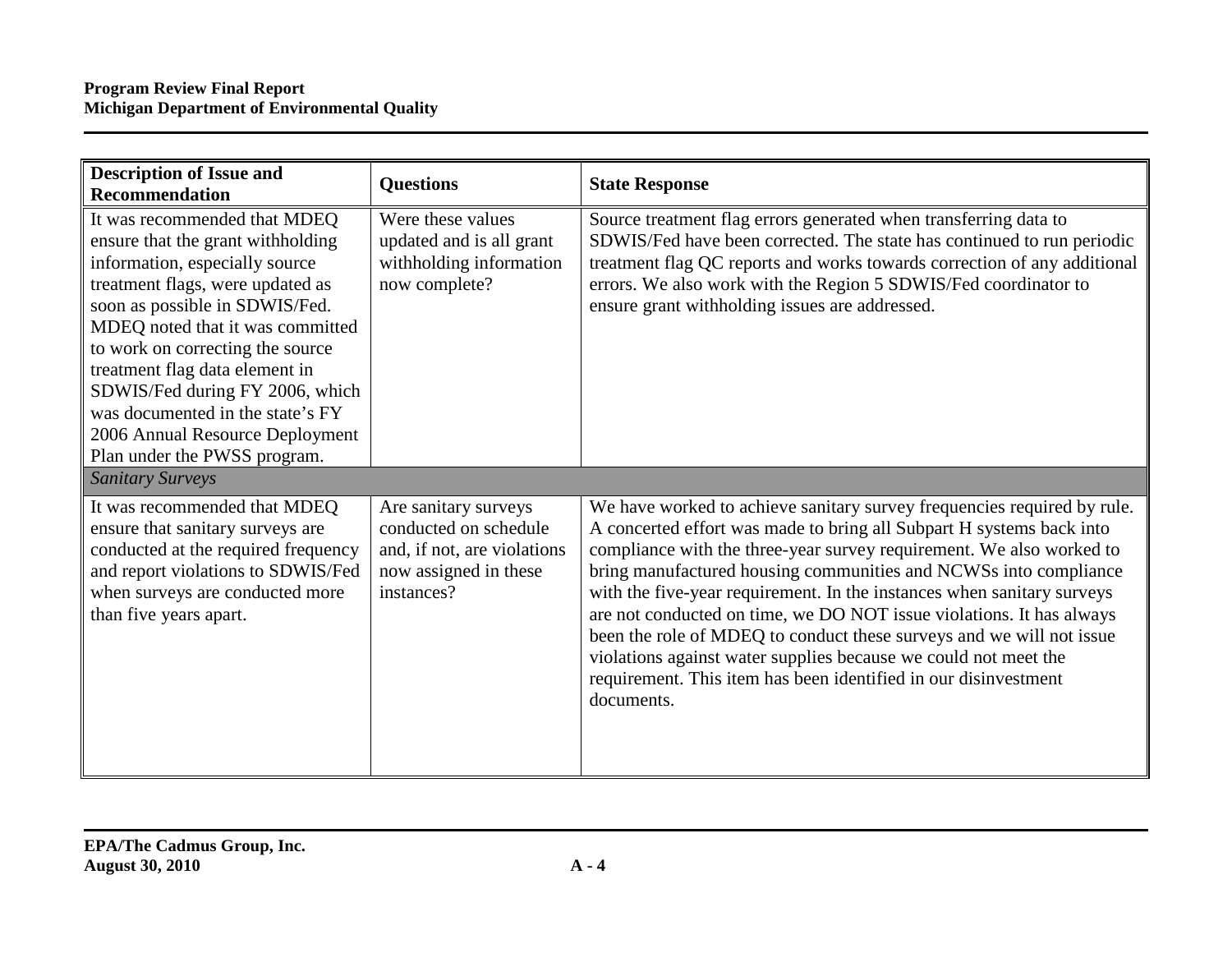| <b>Description of Issue and</b><br><b>Recommendation</b>                                                                                                                                                     | <b>Questions</b>                                      | <b>State Response</b>                                                                                                                                                                                                                                                                                                                                                                                                                                                                                                                                                   |
|--------------------------------------------------------------------------------------------------------------------------------------------------------------------------------------------------------------|-------------------------------------------------------|-------------------------------------------------------------------------------------------------------------------------------------------------------------------------------------------------------------------------------------------------------------------------------------------------------------------------------------------------------------------------------------------------------------------------------------------------------------------------------------------------------------------------------------------------------------------------|
| <b>Consumer Confidence Reports</b><br>(CCR)                                                                                                                                                                  |                                                       |                                                                                                                                                                                                                                                                                                                                                                                                                                                                                                                                                                         |
| Some offices were allowing "grace<br>periods" for the receipt of CCRs<br>and certifications. It was<br>recommended that MDEQ ensure<br>that systems that deliver or certify<br>CCRs late receive violations. | Are violations now<br>assigned in these<br>instances? | Michigan has allowed a 10-day grace period for receipt of CCRs because<br>rule language says "mail by" July 1, not "submit by" July 1. Because of<br>differing mail room practices in each field office, postmark dates are also<br>not reliable. As a result, a grace period was allowed to account for mail<br>processing. CCRs received after July 10 were issued violations. This<br>grace period was formalized in the FY07-FY09 disinvestment<br>documents. Michigan has also disinvested in issuing violations for late<br>submittal of CCR certification forms. |
| Total Coliform Rule (TCR)                                                                                                                                                                                    |                                                       |                                                                                                                                                                                                                                                                                                                                                                                                                                                                                                                                                                         |
| It was recommended that MDEQ<br>ensure that all systems report TCR<br>analytical results on time each<br>month and that violations are<br>reported to SDWIS/Fed when they<br>fail to do so.                  | Are violations now<br>assigned in these<br>instances? | Although MDEQ encourages supplies to report monitoring results on<br>time, we generally do NOT issue violations for late reporting. This was<br>formalized in FY07-FY10 disinvestment documents.                                                                                                                                                                                                                                                                                                                                                                        |
| It was recommended that MDEQ<br>ensure that systems collect<br>sufficient repeat and routine<br>samples following a total coliform-<br>positive result.                                                      | How was this issue<br>addressed?                      | CWSs: SSWR2 is used by the CWS program to track and ensure<br>compliance with routine/repeat TCR monitoring. Unless special<br>circumstances exist, staff are expected to issues violations for any failure<br>to conduct required monitoring.<br>NCWSs: Beginning in the Fall of 2005, with district meetings involving<br>LHDs, the NCWS Program has provided training and revised its<br>guidance documents related to follow-up on positive bacteriological and<br><i>E. coli</i> positive results.                                                                 |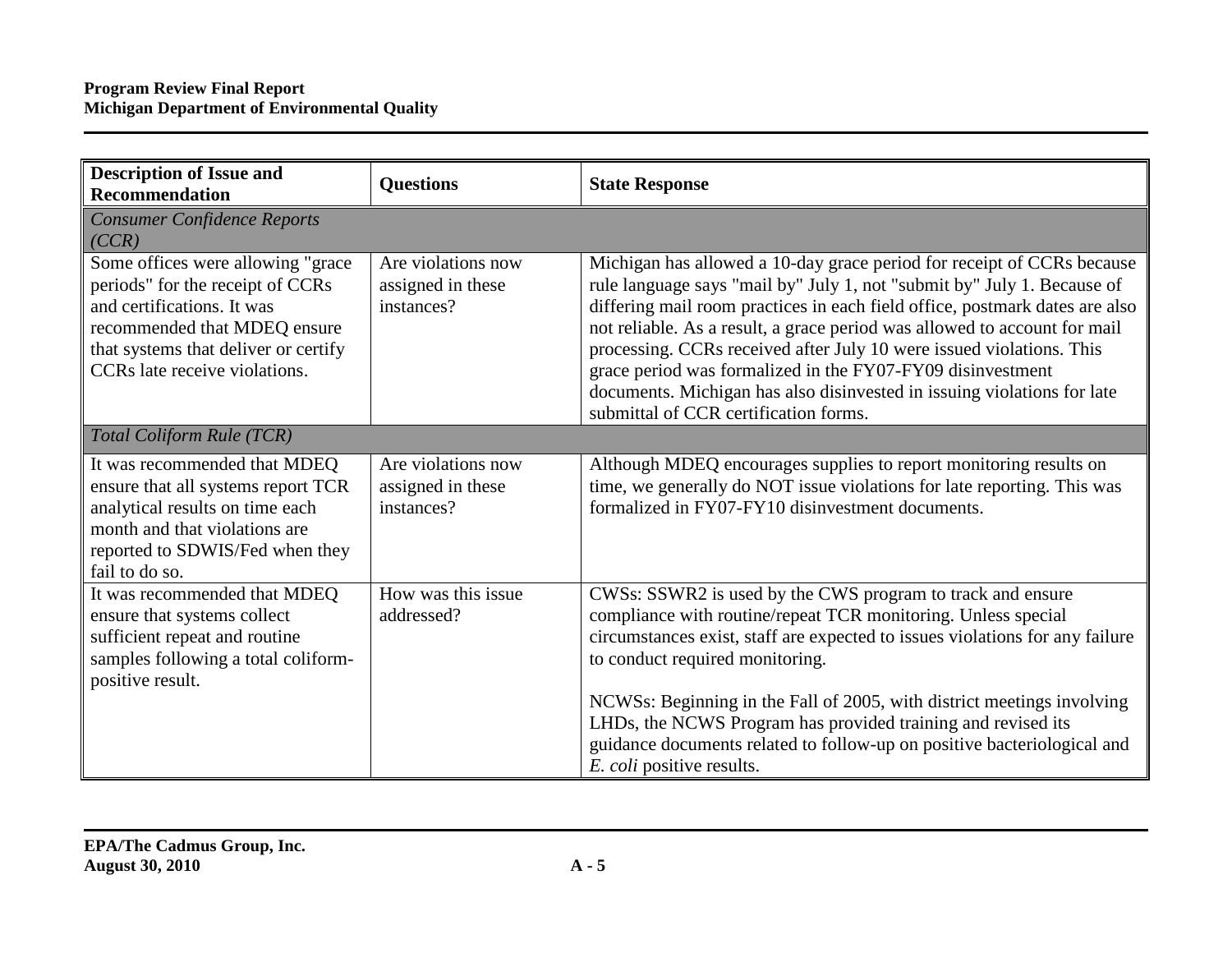| <b>Description of Issue and</b><br><b>Recommendation</b>                                                                                                                                                                                                        | <b>Questions</b>                                                                                                       | <b>State Response</b>                                                                                                                                                                                                                                                                                                                                        |
|-----------------------------------------------------------------------------------------------------------------------------------------------------------------------------------------------------------------------------------------------------------------|------------------------------------------------------------------------------------------------------------------------|--------------------------------------------------------------------------------------------------------------------------------------------------------------------------------------------------------------------------------------------------------------------------------------------------------------------------------------------------------------|
| It was recommended that MDEQ<br>ensure that that TCR MCL<br>violations are assigned by the local<br>health departments when warranted.                                                                                                                          | How was this issue<br>addressed?                                                                                       | NCWSs: See above. Additionally, the TCR discrepancies from the April<br>2006 DV Final Report noted that the problem was not improper follow-<br>up on positives and MCLs, but mostly one of poor documentation by the<br>LHD. The state continually encourages complete documentation in<br>quarterly reviews of data and in annual evaluations of the LHDs. |
| Phase II/V                                                                                                                                                                                                                                                      |                                                                                                                        |                                                                                                                                                                                                                                                                                                                                                              |
| The previous review recommended<br>that, in the event of a detect, MDEQ<br>should ensure that quarterly<br>sampling is conducted to determine<br>whether the contaminant is R&C<br>below the MCL, even if other<br>causes for the detections are<br>suspected.  | Do all systems now<br>monitor correctly?                                                                               | MDEQ staff should conduct follow-up monitoring if a contaminant is<br>detected, even if a suspected source has been identified. Staff have been<br>reminded of this requirement.                                                                                                                                                                             |
| The previous review recommended<br>that systems that do not monitor<br>according to schedule should<br>receive M/R violations, because<br>some systems failed to monitor for<br>nitrates and either did not receive<br>M/R violations or received them<br>late. | What steps were taken to<br>ensure that compliance<br>determinations of this<br>type are done properly<br>and on time? | NCWSs: The program continues with quarterly and annual reviews of<br>compliance determination by LHDs. Reviews emphasize the use of<br>WaterTrack's Unreported Historical Violation Report to identify where a<br>violation determination was missed. No nitrate M/R issues were found<br>for the CWS review.                                                |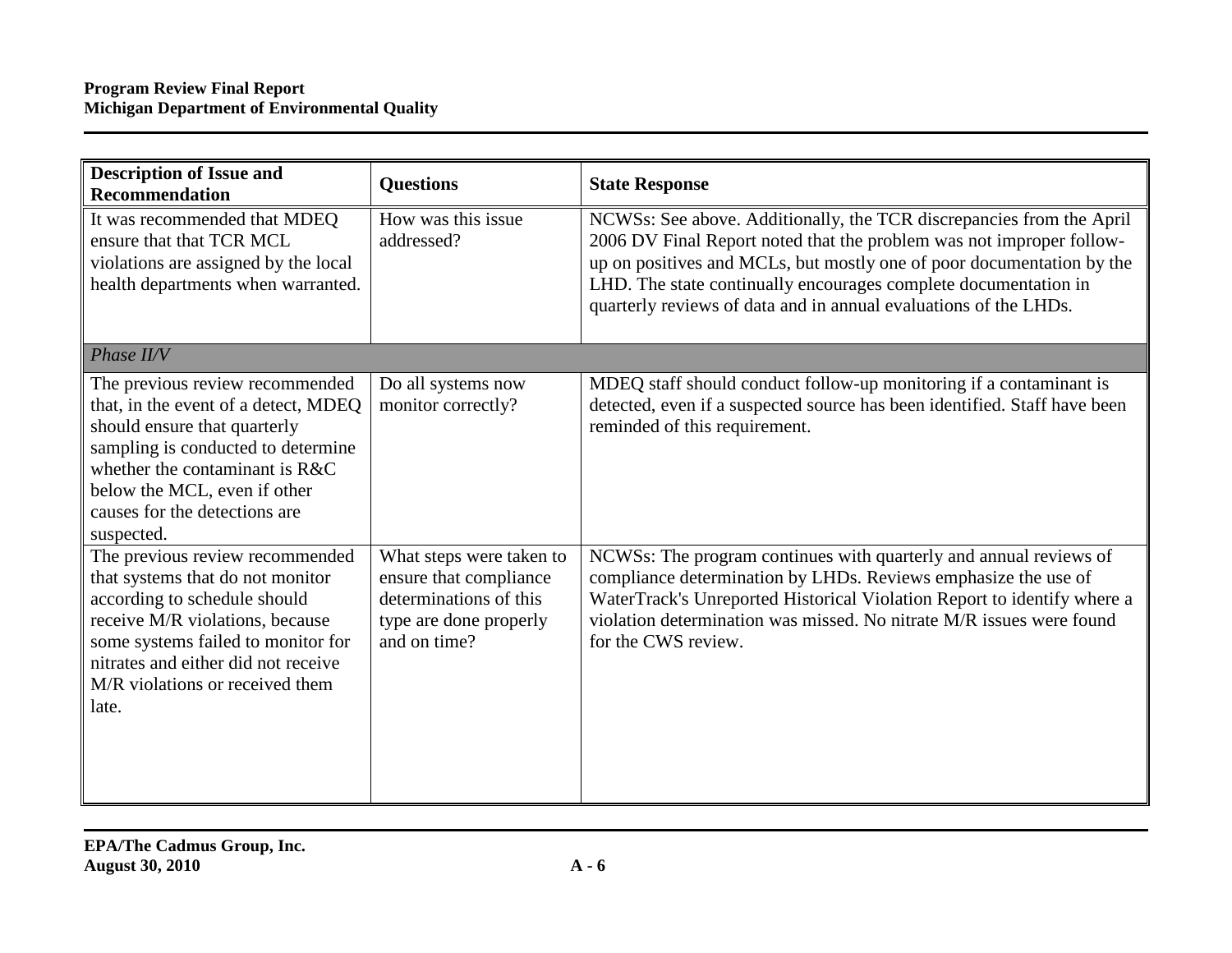| <b>Description of Issue and</b><br><b>Recommendation</b>                                                                                                                                                                                                                                                                                                                                                                                                                                                                                                              | <b>Questions</b>                                            | <b>State Response</b>                                                                                                                                                                                                                                                                                                                                                                                                  |
|-----------------------------------------------------------------------------------------------------------------------------------------------------------------------------------------------------------------------------------------------------------------------------------------------------------------------------------------------------------------------------------------------------------------------------------------------------------------------------------------------------------------------------------------------------------------------|-------------------------------------------------------------|------------------------------------------------------------------------------------------------------------------------------------------------------------------------------------------------------------------------------------------------------------------------------------------------------------------------------------------------------------------------------------------------------------------------|
|                                                                                                                                                                                                                                                                                                                                                                                                                                                                                                                                                                       |                                                             |                                                                                                                                                                                                                                                                                                                                                                                                                        |
| <b>Stage 1 DBPR</b>                                                                                                                                                                                                                                                                                                                                                                                                                                                                                                                                                   |                                                             |                                                                                                                                                                                                                                                                                                                                                                                                                        |
| The previous review recommended<br>that MDEQ ensure that systems are<br>meeting the disinfectant residual<br>reporting requirements. Within 10<br>days of the end of each quarter,<br>systems are required to report to the<br>state the monthly average of all<br>samples taken in each month for the<br>last 12 months, the average of all<br>monthly averages for the last 12<br>months, and whether this average<br>exceeds the maximum residual<br>disinfectant level (MRDL) of 4.0<br>mg/L. Alternatively, the state may<br>calculate the averages for systems. | How was this issue<br>addressed?                            | DEQ does issue violations for failure to correctly monitor for DBPR, but<br>we do NOT issue violations for late reporting. Also, if all individual<br>chlorine residuals are below the drinking water standard, we do NOT<br>issue violations for failure to report an RAA, nor do we calculate the<br>RAA. This was formalized in the FY07-FY10 disinvestment documents.                                              |
| Lead and Copper Rule (LCR)                                                                                                                                                                                                                                                                                                                                                                                                                                                                                                                                            |                                                             |                                                                                                                                                                                                                                                                                                                                                                                                                        |
| The previous review recommended<br>that MDEQ ensure that PWSs<br>collect enough tap samples based<br>on population served and that<br>violations are reported to<br>SDWIS/Fed for all systems that fail<br>to do so.                                                                                                                                                                                                                                                                                                                                                  | Are these violations<br>assigned and reported<br>correctly? | CWSs: Not applicable - The CWS program DOES issue and report<br>violations for failure to collect the sufficient number of lead/copper<br>samples.<br>NCWSs: The required number of samples is not always based on<br>population if the system has just one service connection and fewer<br>available drinking water taps than the population chart number.<br>Otherwise, yes these violations are reported correctly. |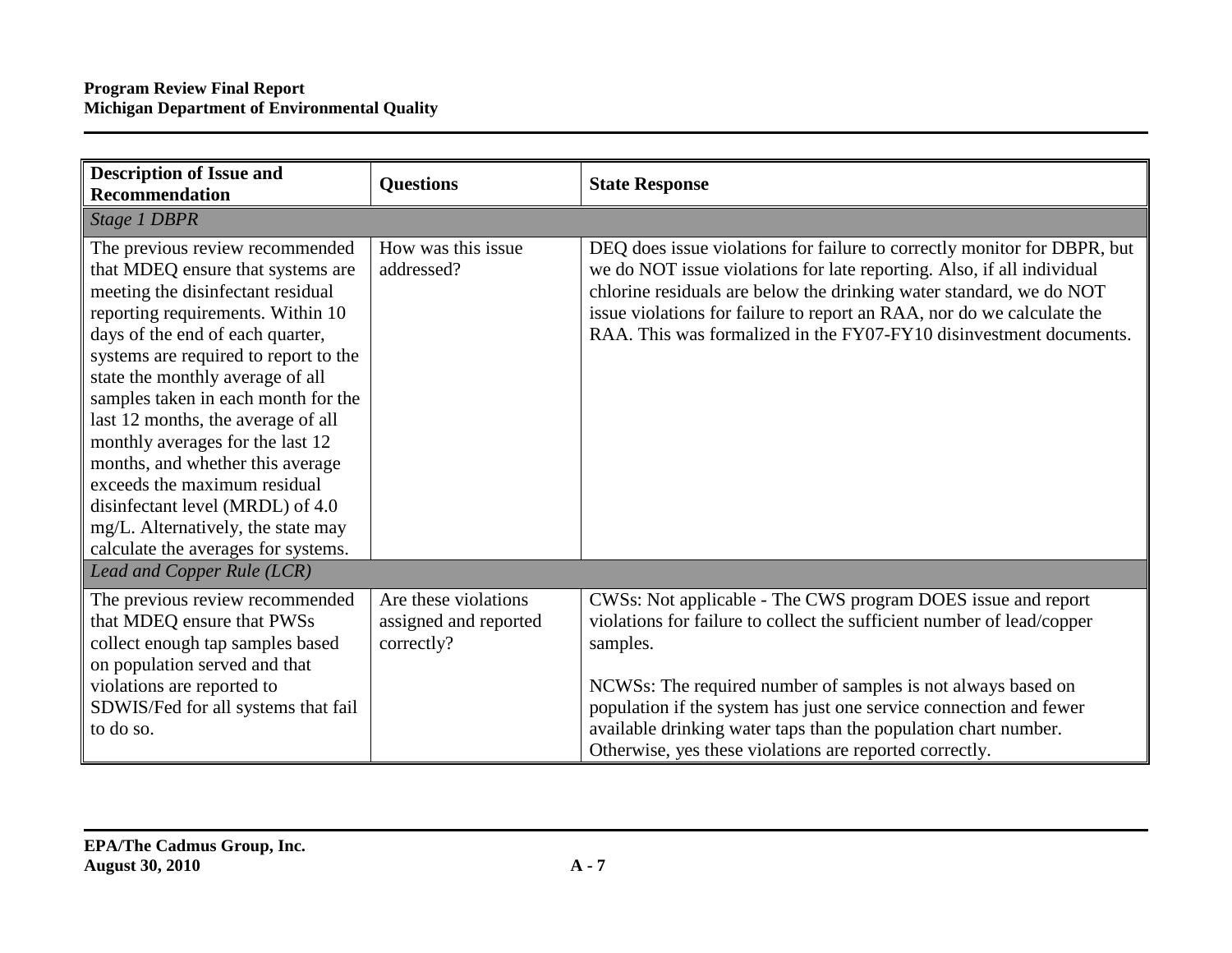| <b>Description of Issue and</b><br>Recommendation                                                                                                                                                                                      | <b>Questions</b>                                               | <b>State Response</b>                                                                                                                                                                                                                                                                                                                                                                                      |
|----------------------------------------------------------------------------------------------------------------------------------------------------------------------------------------------------------------------------------------|----------------------------------------------------------------|------------------------------------------------------------------------------------------------------------------------------------------------------------------------------------------------------------------------------------------------------------------------------------------------------------------------------------------------------------------------------------------------------------|
| The review recommended that<br>MDEQ continue to work with<br>Region 5 and SAIC to ensure that<br>they can report all ALEs and lead<br>90th percentile sample results for<br>systems serving more than 3,300<br>customers to SDWIS/Fed. | Are these values now<br>reported consistently to<br>SDWIS/Fed? | CWSs: Since the last review, 90th percentile data required for federal<br>reporting has been transferred to SSWR2 and is properly reported to<br>SDWIS/Fed with routine quarterly reporting.<br>NCWSs: There are only a couple of NCWSs greater than 3,300. Yes, the<br>sample results have been reported since the last review, but reporting of<br>these has not been automated due to other priorities. |
| It was recommended that MDEQ<br>assign and report violations when<br>PWSs fail to collect annual or<br>triennial samples on time.                                                                                                      | Are these violations<br>assigned and reported<br>correctly?    | The program does strive to issue and report these violations as required.                                                                                                                                                                                                                                                                                                                                  |
| It was recommended that MDEQ<br>ensure that systems sample in the<br>summer months of June through<br>September or receive a violation.<br>Alternately, another four-month<br>compliance period could be<br>assigned to the systems.   | How was this issue<br>addressed?                               | CWSs: Yes, the CWS program ensures June-September monitoring for<br>systems on annual or triennial monitoring.<br>NCWSs: Sampling between June-September is not enforced and an<br>alternative four-month period is not established. This is a low priority<br>item and has been included in our FY07-FY10 disinvestment documents.                                                                        |
| <b>Interim Enhanced Surface Water</b><br><b>Treatment Rule (IESWTR)</b>                                                                                                                                                                |                                                                |                                                                                                                                                                                                                                                                                                                                                                                                            |
| The previous review recommended<br>that MDEQ ensure that PWSs<br>collect adequate turbidity and<br>chlorine residual samples, and that<br>violations are assigned and reported<br>to SDWIS/Fed for systems that fail<br>to do so.      | How was this issue<br>addressed?                               | CWS <sub>s</sub> : Staff were reminded/retrained on the need to account for<br>IESWTR rule requirements. Some districts began tracking this data in<br>SDWIS/State to assist with this effort, but not all districts had the<br>resources to take this step.<br>NCWS <sub>s</sub> : N/A.                                                                                                                   |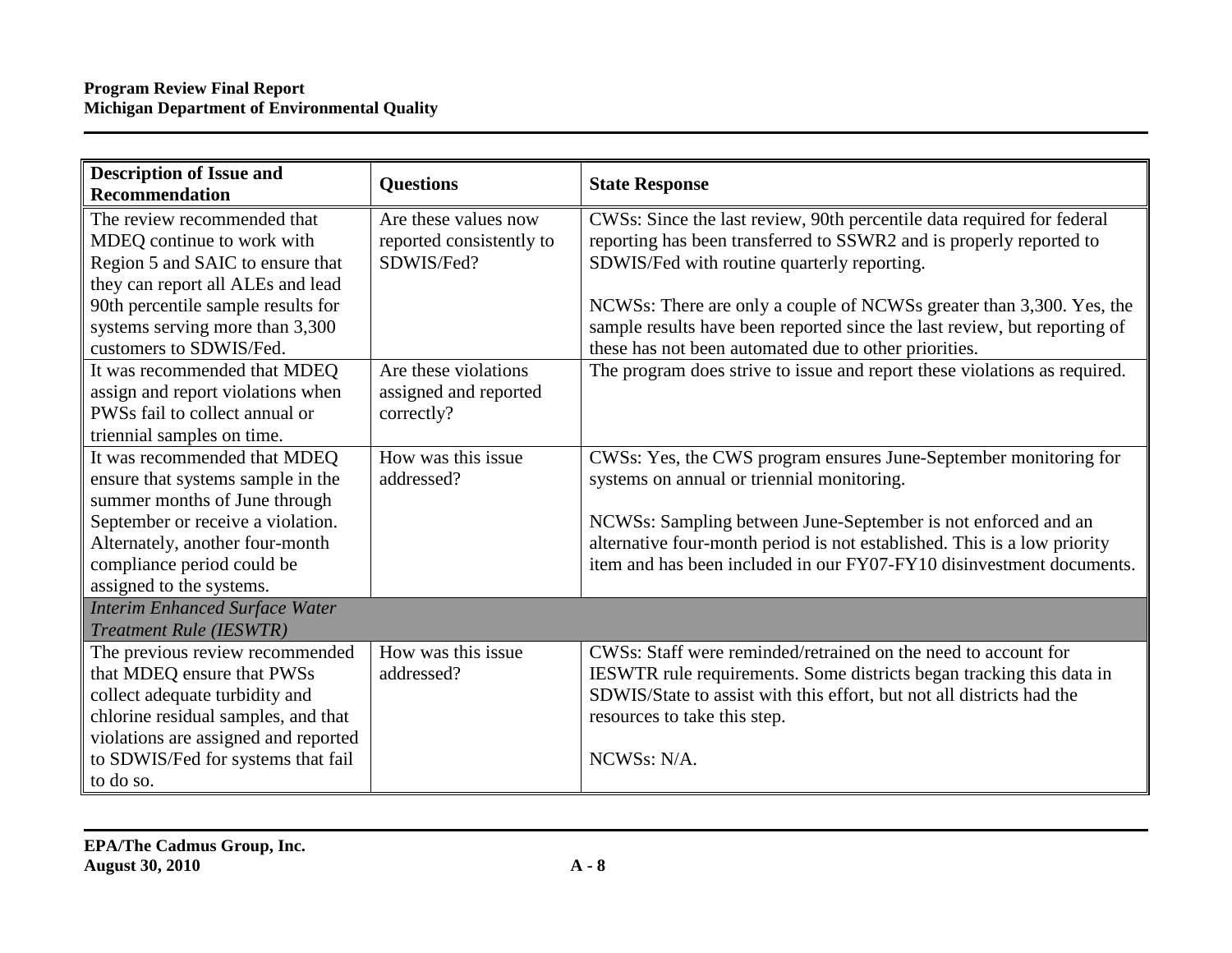**Appendix B Summary of Discrepancies Identified by Rule**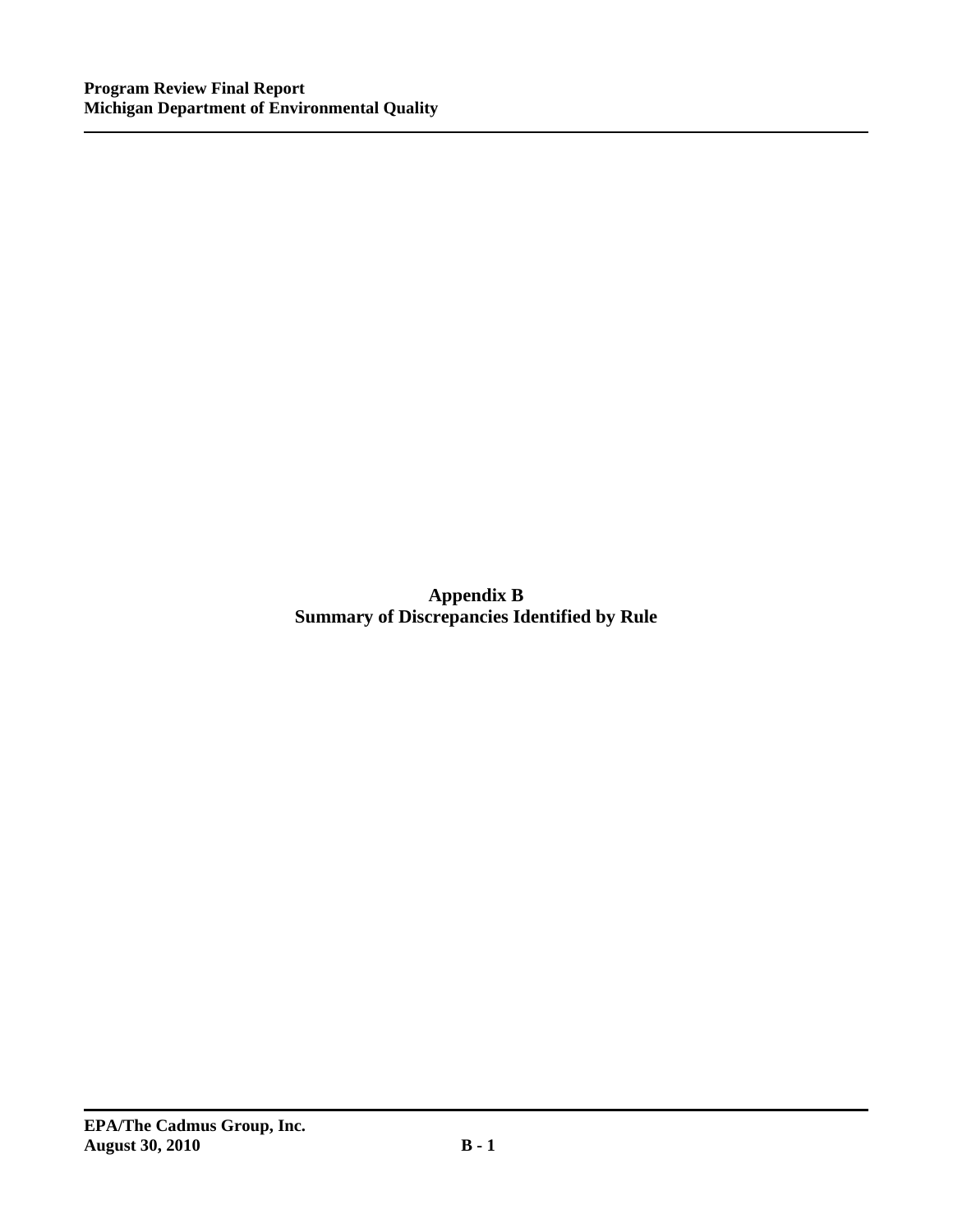|                                                            | <b>Compliance Determination (CD)</b>             |                  | Data Flow (DF) |               |
|------------------------------------------------------------|--------------------------------------------------|------------------|----------------|---------------|
| Rule                                                       | M/R                                              | <b>MCL/TT</b>    | M/R            | <b>MCL/TT</b> |
| Inventory                                                  | CWSs: 2                                          |                  |                |               |
| <b>Sanitary Surveys</b>                                    | CWSs: 2<br><b>TNCWSs: 2</b>                      |                  |                |               |
| <b>Consumer Confidence Reports</b>                         | CWS <sub>s</sub> : 4                             |                  |                |               |
| <b>Total Coliform Rule</b>                                 | CWSs: 3<br><b>NTNCWSs: 1</b><br><b>TNCWSs: 3</b> | <b>TNCWSs: 2</b> |                |               |
| Nitrate/Nitrite                                            | <b>CWSs: 1</b>                                   |                  |                |               |
| Inorganics (IOCs)                                          | CWSs: 1<br><b>NTNCWSs: 1</b>                     |                  |                |               |
| <b>Volatile Organics (VOCs)</b>                            | <b>CWSs: 4</b>                                   |                  |                |               |
| Synthetic Organics (SOCs)                                  | <b>CWSs: 1</b>                                   |                  |                |               |
| Stage 1 and Stage 2 DBPR                                   | <b>CWSs: 19</b>                                  |                  |                |               |
| Surface Water Treatment Rules (SWTR,<br>IESWTR, LT1 ESWTR) |                                                  |                  |                |               |
| Filter Backwash Recycling Rule                             |                                                  |                  |                |               |
| <b>Radionuclide Contaminants</b>                           | CWS <sub>s</sub> : 4                             |                  |                |               |
| Lead and Copper (LCR)                                      | CWSs: 3<br><b>NTNCWSs: 14</b>                    |                  |                |               |
| <b>Public Notification</b>                                 | CWSs: 1                                          |                  |                |               |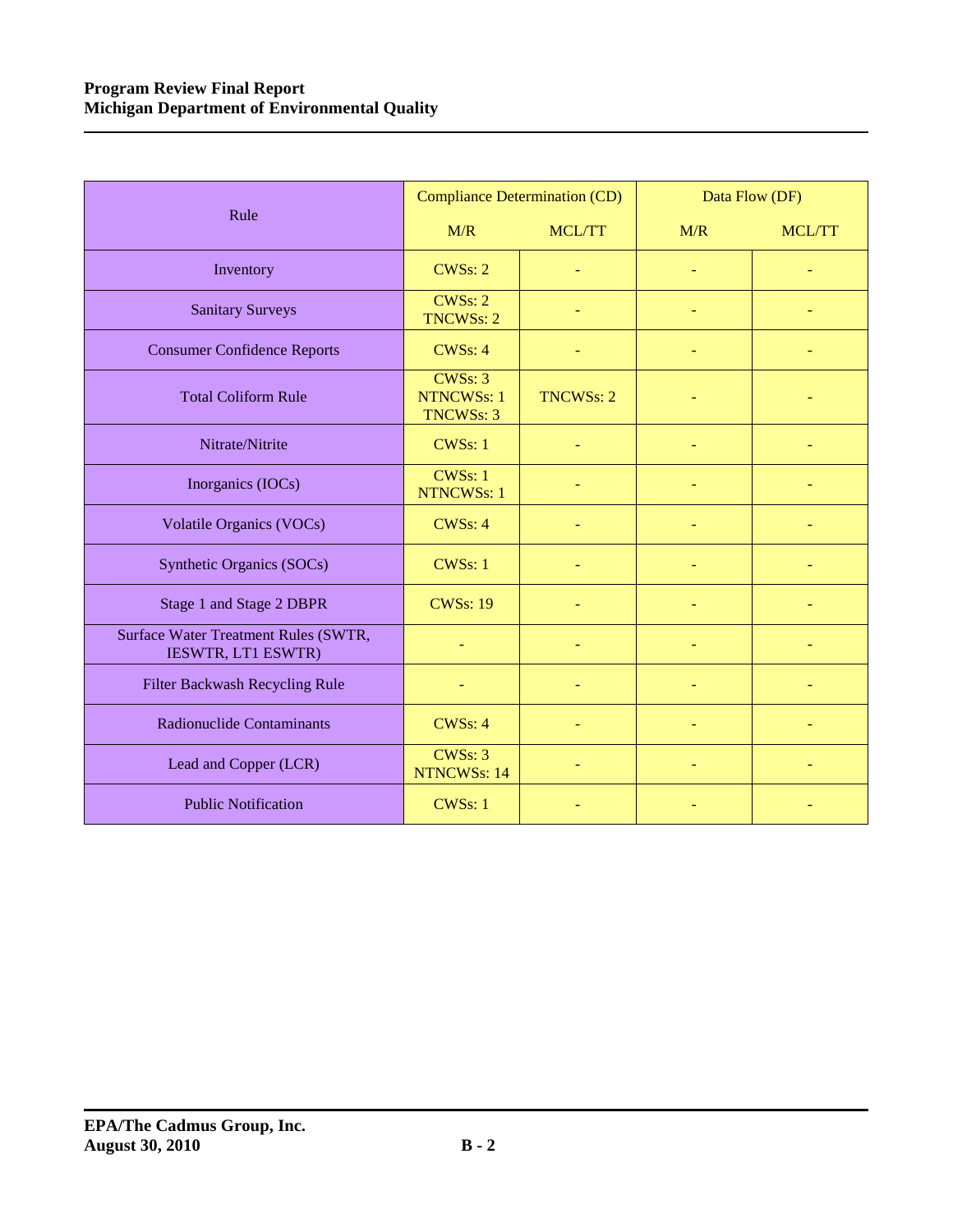**Appendix C** 

**Summary of Discrepancies Identified by System**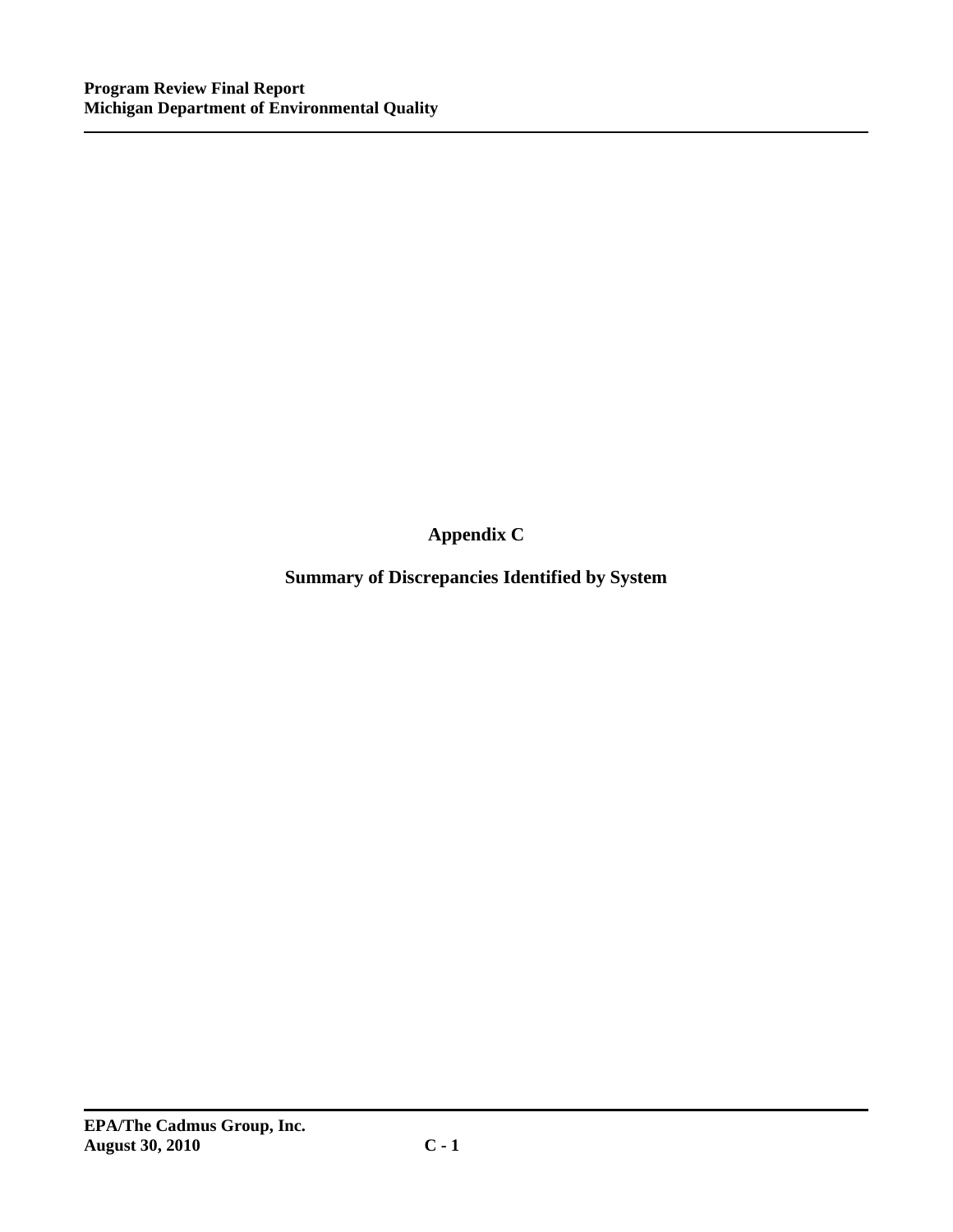| <b>PWSID</b> | <b>PWS Name</b>                    | <b>System</b><br><b>Type</b> | Rule       | <b>Violation or</b><br>Compliance<br><b>Begin</b><br>Date(s) | <b>Question</b>                                                                                 | <b>Supporting</b><br><b>Details</b>                                                                               | <b>State Response</b>                                                                                                                                                                                                 | <b>Discrepancy</b><br><b>Resolution</b> |
|--------------|------------------------------------|------------------------------|------------|--------------------------------------------------------------|-------------------------------------------------------------------------------------------------|-------------------------------------------------------------------------------------------------------------------|-----------------------------------------------------------------------------------------------------------------------------------------------------------------------------------------------------------------------|-----------------------------------------|
| MI0001718    | DANSVILLE,<br><b>VILLAGE OF</b>    | <b>CWS</b>                   | <b>CCR</b> | 7/1/08                                                       | CCR not<br>delivered by 7/1<br>as required. Why<br>wasn't a violation<br>assigned?              |                                                                                                                   | CCR was emailed<br>$6/7/08$ as indicated on<br>the certification form,<br>however a hard copy<br>could not be located<br>and the email was<br>deleted. A replacement<br>report was requested<br>and received 7/24/08. | Discrepancy<br>stands.                  |
| MI0002310    | FLINT, CITY<br>OF                  | <b>CWS</b>                   | <b>CCR</b> | 10/1/08                                                      | CCR not certified<br>by $10/1$ as<br>required. Why<br>wasn't a violation<br>assigned?           | Certification<br>received $10/2/08$ .<br>(Realize state has<br>disinvested from<br>tracking this<br>requirement.) | <b>PROGRAM</b><br><b>DISINVESTMENT</b>                                                                                                                                                                                | Discrepancy<br>stands.                  |
| MI0005740    | <b>ROCKLAND</b><br><b>TOWNSHIP</b> | <b>CWS</b>                   | CCR        | 10/1/08                                                      | No record found<br>that CCR was<br>certified by 10/1.<br>Why wasn't a<br>violation<br>assigned? | No CCR<br>certification was<br>provided. Can you<br>provide a copy of<br>the certification?                       | <b>PROGRAM</b><br><b>DISINVESTMENT</b>                                                                                                                                                                                | Discrepancy<br>stands.                  |
| MI0005740    | <b>ROCKLAND</b><br><b>TOWNSHIP</b> | <b>CWS</b>                   | <b>CCR</b> | 7/1/08                                                       | CCR not<br>delivered by 7/1<br>as required. Why<br>wasn't a violation<br>assigned?              | CCR was date<br>stamped 7/7/08,<br>no date provided<br>when CCR was<br>distributed to<br>consumers.               | <b>PROGRAM</b><br><b>DISINVESTMENT</b>                                                                                                                                                                                | Discrepancy<br>stands.                  |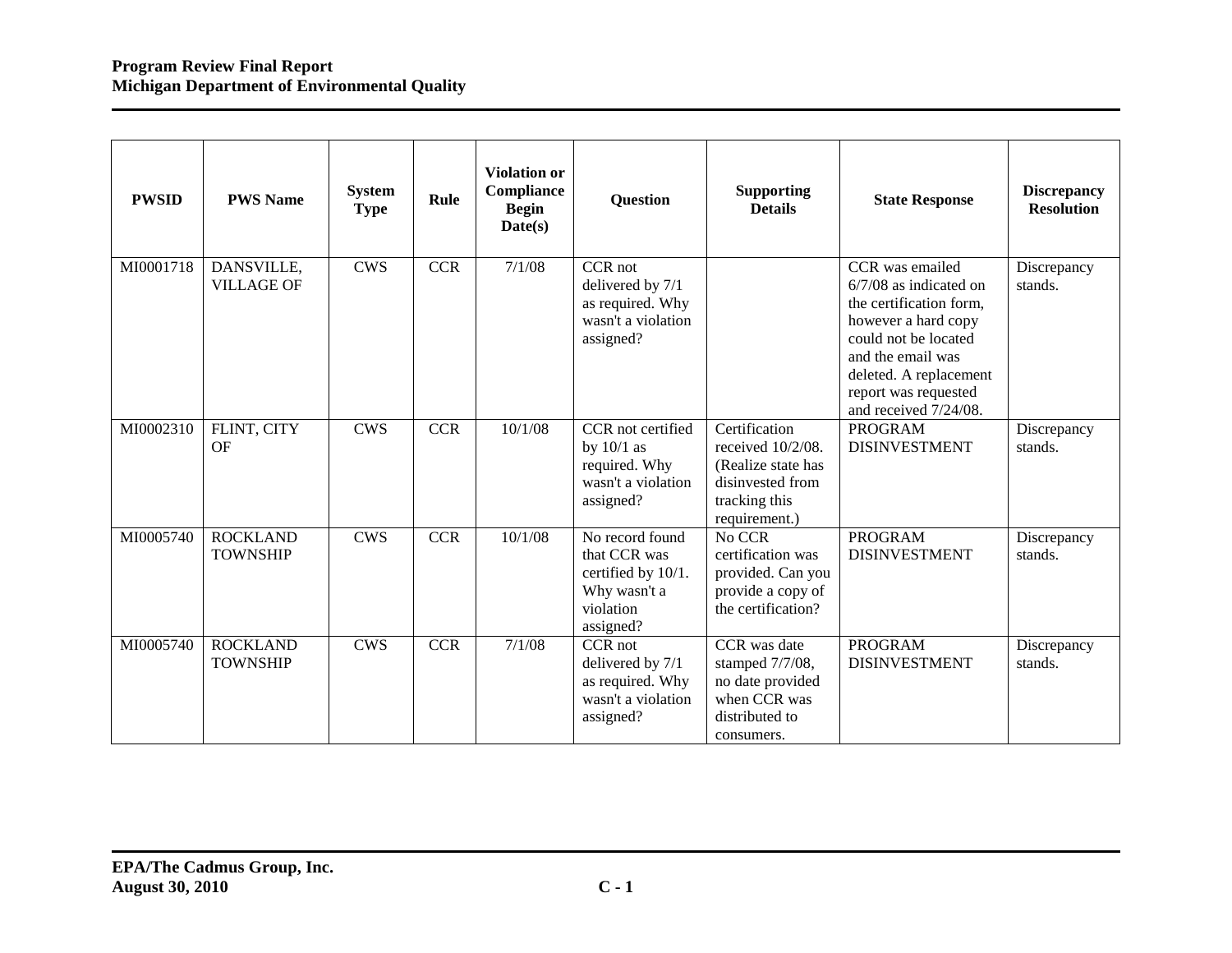| <b>PWSID</b> | <b>PWS Name</b>                 | <b>System</b><br><b>Type</b> | Rule        | <b>Violation or</b><br>Compliance<br><b>Begin</b><br>Date(s) | <b>Question</b>                                                                                                                                                                                                               | <b>Supporting</b><br><b>Details</b>                                                                                                                                                       | <b>State Response</b>                                                                                                                                                                                                                                                                                                                                          | <b>Discrepancy</b><br><b>Resolution</b>                                                                                                        |
|--------------|---------------------------------|------------------------------|-------------|--------------------------------------------------------------|-------------------------------------------------------------------------------------------------------------------------------------------------------------------------------------------------------------------------------|-------------------------------------------------------------------------------------------------------------------------------------------------------------------------------------------|----------------------------------------------------------------------------------------------------------------------------------------------------------------------------------------------------------------------------------------------------------------------------------------------------------------------------------------------------------------|------------------------------------------------------------------------------------------------------------------------------------------------|
| MI0001718    | DANSVILLE,<br><b>VILLAGE OF</b> | <b>CWS</b>                   | <b>DBPR</b> | 4/1/09                                                       | System failed to<br>sample during<br>compliance<br>period. Why<br>wasn't a violation<br>assigned?                                                                                                                             | No chlorine<br>residual samples<br>found for April<br>'09. Also, three<br>chlorine residual<br>samples found for<br>May '09 while<br>only two chlorine<br>residual samples<br>were taken. | A mistake on the April<br>MOR. Spoke with the<br>operator and he cross-<br>referenced his bench<br>sheet and sent in a<br>corrected MOR. The<br>routine chlorine<br>residual collected with<br>the monthly<br>bacteriological sample<br>is listed on the MOR.<br>Extra residuals were a<br>suggestion by the<br>district engineer for<br>operational purposes. | Discrepancy<br>stands. An<br>M/R violation<br>should have<br>been assigned<br>for failure to<br>monitor and<br>then returned<br>to compliance. |
| MI0001718    | DANSVILLE,<br><b>VILLAGE OF</b> | <b>CWS</b>                   | <b>DBPR</b> | 7/1/08                                                       | More TCR<br>samples were<br>recorded than<br>chlorine residual<br>samples. Expect<br>distribution<br>system chlorine<br>residuals to be<br>taken at the same<br>time and place as<br>TCR samples.<br>Why no M/R<br>violation? | Chlorine sample<br>collected 8/15/08<br>and TCR sample<br>collected 8/5/08.<br>Expect chlorine<br>residual<br>monitoring to<br>occur at the same<br>time and place as<br>TCR monitoring.  | A typo on the MOR,<br>should have been<br>8/5/08. Spoke with the<br>operator and has been<br>corrected with a<br>replacement MOR. See<br>attachment.                                                                                                                                                                                                           | Discrepancy<br>stands. An<br>M/R violation<br>should have<br>been assigned<br>and then<br>returned to<br>compliance.                           |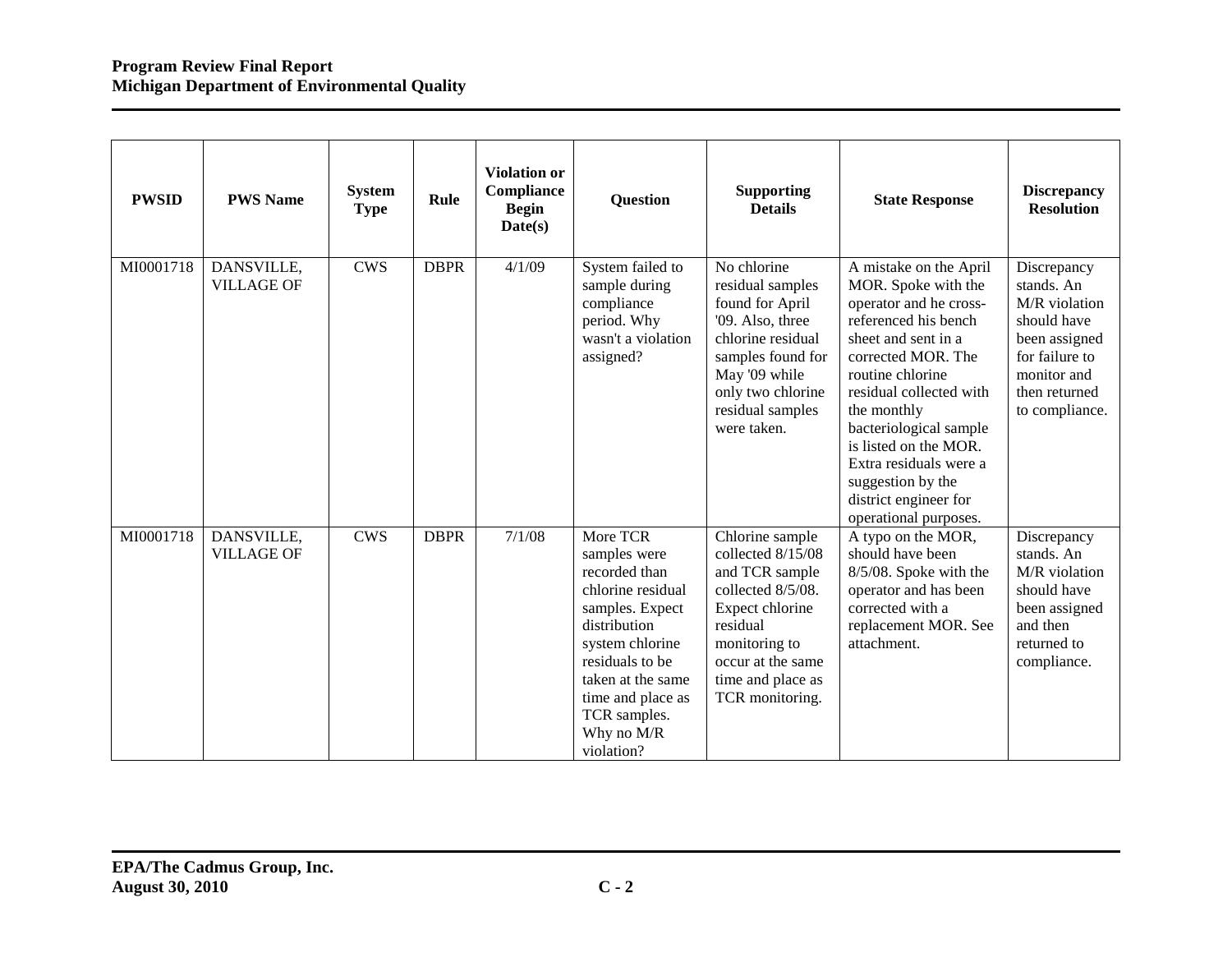| <b>PWSID</b> | <b>PWS Name</b>   | <b>System</b><br><b>Type</b> | Rule        | <b>Violation or</b><br>Compliance<br><b>Begin</b><br>Date(s) | Question                                                                                                                                                                                                                      | <b>Supporting</b><br><b>Details</b>                                                                                                                                                                                                | <b>State Response</b>                                                                                                                                | <b>Discrepancy</b><br><b>Resolution</b>                                                                                                                                                                                                                                                                                    |
|--------------|-------------------|------------------------------|-------------|--------------------------------------------------------------|-------------------------------------------------------------------------------------------------------------------------------------------------------------------------------------------------------------------------------|------------------------------------------------------------------------------------------------------------------------------------------------------------------------------------------------------------------------------------|------------------------------------------------------------------------------------------------------------------------------------------------------|----------------------------------------------------------------------------------------------------------------------------------------------------------------------------------------------------------------------------------------------------------------------------------------------------------------------------|
| MI0002310    | FLINT, CITY<br>OF | <b>CWS</b>                   | <b>DBPR</b> | $7/1/08$ ,<br>$10/1/08$ ,<br>4/1/09                          | More chlorine<br>residual samples<br>were recorded<br>than TCR<br>samples. Expect<br>distribution<br>system chlorine<br>residuals to be<br>taken at the same<br>time and place as<br>TCR samples.<br>Why no M/R<br>violation? | In July through<br>October 2008 and<br>April through<br>June 2009, more<br>chlorine residual<br>samples were<br>collected in the<br>distribution<br>system than TCR<br>samples. (In<br>November 2008,<br>the reverse<br>occurred.) | It appears there has<br>been a calculation error<br>during the audit, the<br>number of residuals and<br>sample results do match<br>up. See attached. | Discrepancies<br>stand. The data<br>provided<br>matches the<br>data recorded<br>on site for<br>chlorine<br>residual<br>numbers.<br>However, TCR<br>sample<br>numbers were<br>not provided.<br>According to<br>the team's<br>findings, the<br>chlorine<br>residual<br>numbers do<br>not match the<br>TCR sample<br>numbers. |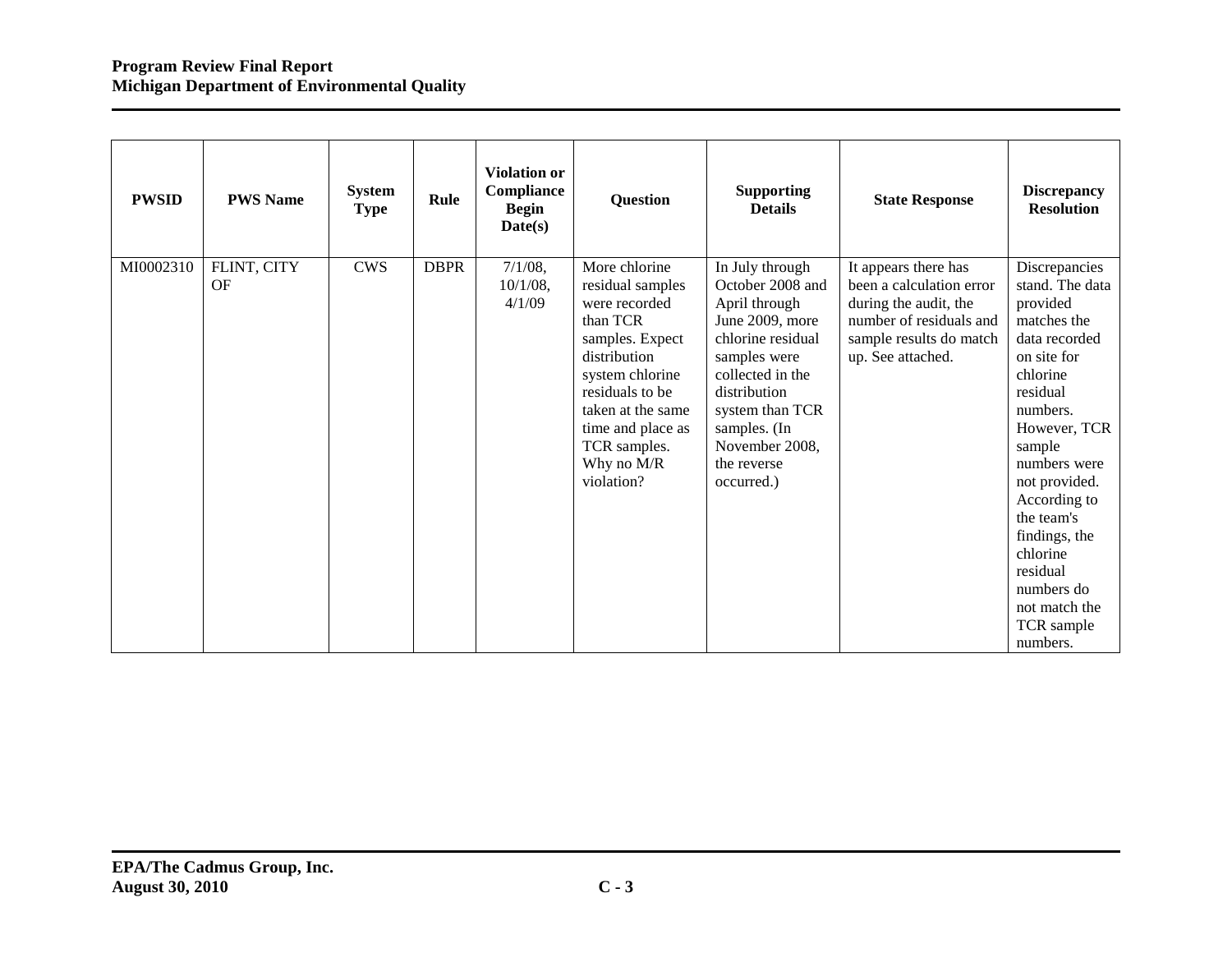| <b>PWSID</b> | <b>PWS Name</b>                   | <b>System</b><br><b>Type</b> | Rule        | <b>Violation or</b><br>Compliance<br><b>Begin</b><br>Date(s) | <b>Question</b>                                                                                                                                                                                                                                             | <b>Supporting</b><br><b>Details</b>                                                                                                                                               | <b>State Response</b>                                                                                                                                                                                                                                                                         | <b>Discrepancy</b><br><b>Resolution</b> |
|--------------|-----------------------------------|------------------------------|-------------|--------------------------------------------------------------|-------------------------------------------------------------------------------------------------------------------------------------------------------------------------------------------------------------------------------------------------------------|-----------------------------------------------------------------------------------------------------------------------------------------------------------------------------------|-----------------------------------------------------------------------------------------------------------------------------------------------------------------------------------------------------------------------------------------------------------------------------------------------|-----------------------------------------|
| MI0004170    | MASON, CITY<br><b>OF</b>          | <b>CWS</b>                   | <b>DBPR</b> | 4/1/09                                                       | Running annual<br>average for<br>chlorine residuals<br>not calculated -<br>why wasn't a<br>violation<br>assigned?                                                                                                                                           | Found monthly<br>averages on the<br>system's MORs,<br>but did not see the<br>RAA calculated.<br>Can you provide<br>this calculation<br>for the July 2008<br>through June<br>2009? | <b>PROGRAM</b><br><b>DISINVESTMENT</b>                                                                                                                                                                                                                                                        | Discrepancy<br>stands.                  |
| MI0004152    | <b>MATHIAS</b><br><b>TOWNSHIP</b> | <b>CWS</b>                   | <b>DBPR</b> | $7/1/08$ ,<br>$10/1/08$ ,<br>$1/1/09$ ,<br>4/1/09            | System did not<br>record distribution<br>system chlorine<br>residual samples<br>taken at the same<br>time and place as<br>TCR samples for<br><b>MRDL</b><br>compliance. In<br>addition, no RAA<br>was calculated.<br>Why weren't<br>violations<br>assigned? | For 12 months<br>ending 6/30/09.                                                                                                                                                  | The operator does<br>collect the free chlorine<br>residual, which is 0.01<br>or less, and is<br>submitting that<br>information to be added<br>to his MOR. He has<br>been advised to collect<br>a total residual if he<br>cannot detect a free<br>residual and record that<br>note on his MOR. | Discrepancies<br>stand.                 |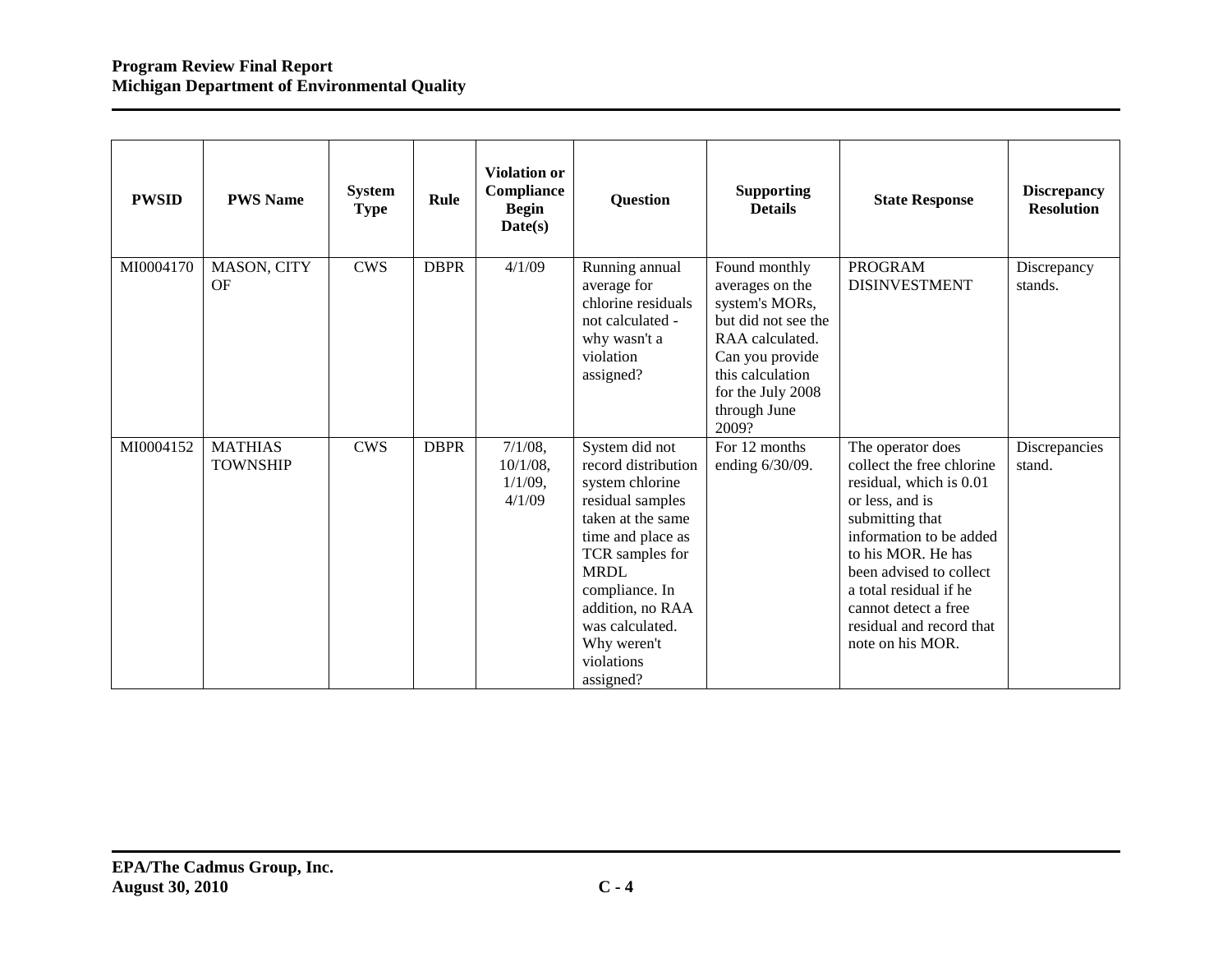| <b>PWSID</b> | <b>PWS Name</b>                    | <b>System</b><br><b>Type</b> | Rule        | <b>Violation or</b><br>Compliance<br><b>Begin</b><br>Date(s) | <b>Question</b>                                                                                                   | <b>Supporting</b><br><b>Details</b>                                                                                                                                                         | <b>State Response</b>                                                                                                                                                                        | <b>Discrepancy</b><br><b>Resolution</b> |
|--------------|------------------------------------|------------------------------|-------------|--------------------------------------------------------------|-------------------------------------------------------------------------------------------------------------------|---------------------------------------------------------------------------------------------------------------------------------------------------------------------------------------------|----------------------------------------------------------------------------------------------------------------------------------------------------------------------------------------------|-----------------------------------------|
| MI0005740    | <b>ROCKLAND</b><br><b>TOWNSHIP</b> | <b>CWS</b>                   | <b>DBPR</b> | 4/1/09                                                       | Running annual<br>average for<br>chlorine residuals<br>not calculated -<br>why wasn't a<br>violation<br>assigned? | For July 2008<br>through June<br>2009.                                                                                                                                                      | <b>PROGRAM</b><br><b>DISINVESTMENT</b><br>RAAs provided by<br>state, but system is<br>calculating the RAA on<br>an annual basis, not as a<br>running annual average<br>calculated quarterly. | Discrepancy<br>stands.                  |
| MI0005740    | <b>ROCKLAND</b><br><b>TOWNSHIP</b> | <b>CWS</b>                   | <b>DBPR</b> | $7/1/08$ ,<br>$10/1/08$ ,<br>1/1/09                          | Sampling results<br>reported late.                                                                                | Distribution<br>system chlorine<br>residual results for<br>July 2008 through<br>January 2009<br>reported 2/27/09.<br>Results for<br>February 2009<br>through June 2009<br>reported 11/3/09. | <b>PROGRAM</b><br><b>DISINVESTMENT</b><br>State provided missing<br>data. System appeared<br>to monitor correctly,<br>but is reporting data<br>chronically late.                             | Discrepancies<br>stand.                 |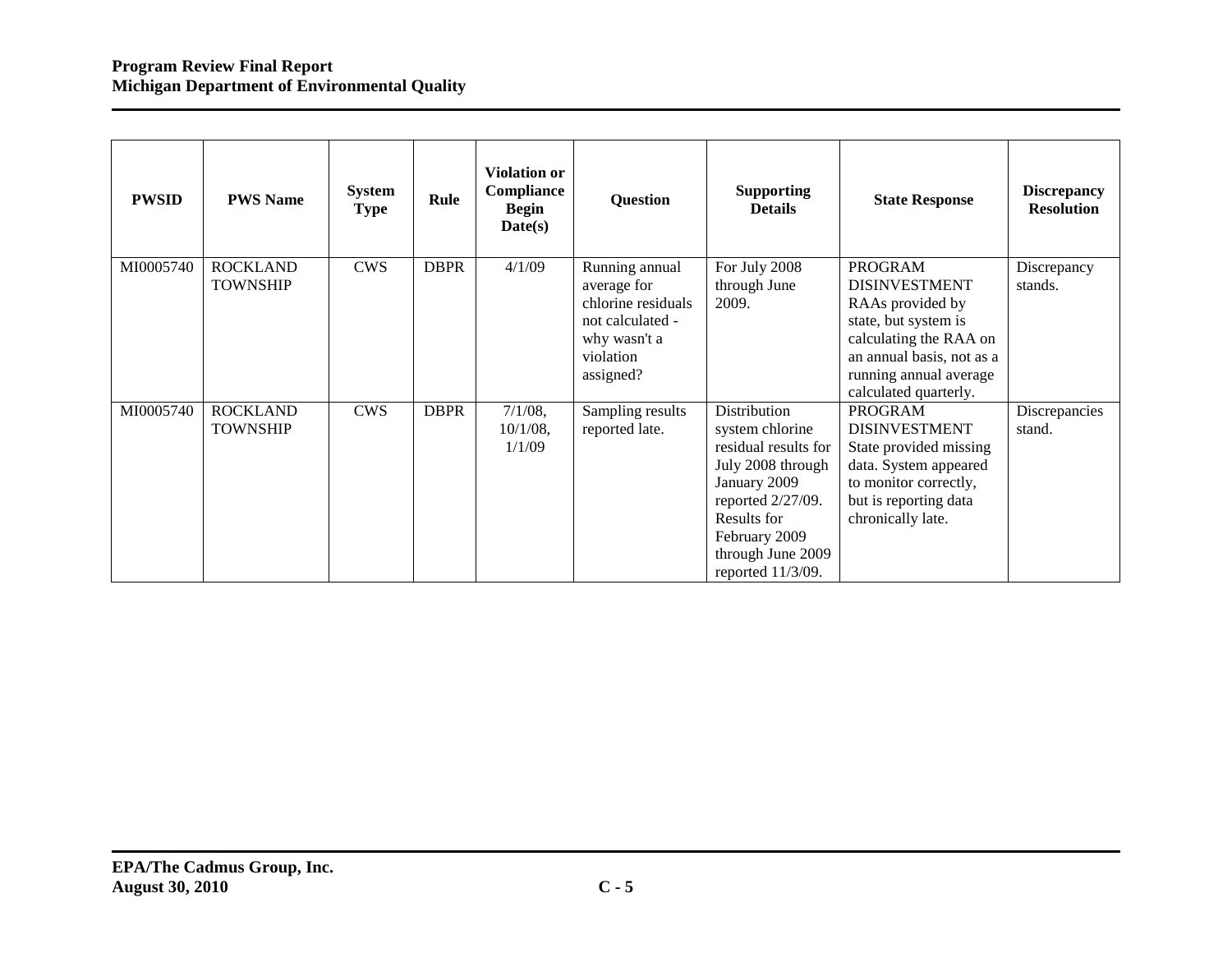| <b>PWSID</b> | <b>PWS Name</b>   | <b>System</b><br><b>Type</b> | Rule        | <b>Violation or</b><br>Compliance<br><b>Begin</b><br>Date(s) | <b>Question</b>                                                                   | <b>Supporting</b><br><b>Details</b>                                                                                                                                                | <b>State Response</b>                                                                                                                                                                                                                                                                                                                                                                                                                                               | <b>Discrepancy</b><br><b>Resolution</b>                                                                        |
|--------------|-------------------|------------------------------|-------------|--------------------------------------------------------------|-----------------------------------------------------------------------------------|------------------------------------------------------------------------------------------------------------------------------------------------------------------------------------|---------------------------------------------------------------------------------------------------------------------------------------------------------------------------------------------------------------------------------------------------------------------------------------------------------------------------------------------------------------------------------------------------------------------------------------------------------------------|----------------------------------------------------------------------------------------------------------------|
| MI0006445    | <b>SUGAR LOAF</b> | <b>CWS</b>                   | <b>DBPR</b> | 4/1/09                                                       | Sampling results<br>were received<br>late. Why wasn't a<br>violation<br>assigned? | Chlorine residual<br>results were<br>marked as<br>received more<br>than 10 days after<br>the end of the<br>compliance period<br>in May 2009. In<br>addition, no RAA<br>calculated. | <b>PROGRAM</b><br><b>DISINVESTMENT</b><br>In addition to the MOR,<br>chlorine data were<br>received on separate<br>laboratory summary<br>sheets. All laboratory<br>summary sheets were<br>received on time except<br>5/09. Monthly averages<br>were calculated. The<br>RAA was not<br>calculated (all monthly<br>averages were below 1<br>ppm). Auditor used<br><b>MORs</b> for<br>determination. The<br>laboratory summary<br>sheets were shown to<br>the auditor. | Discrepancy<br>stands,<br>sampling<br>results<br>received late in<br>$5/09$ , and no<br>RAA was<br>calculated. |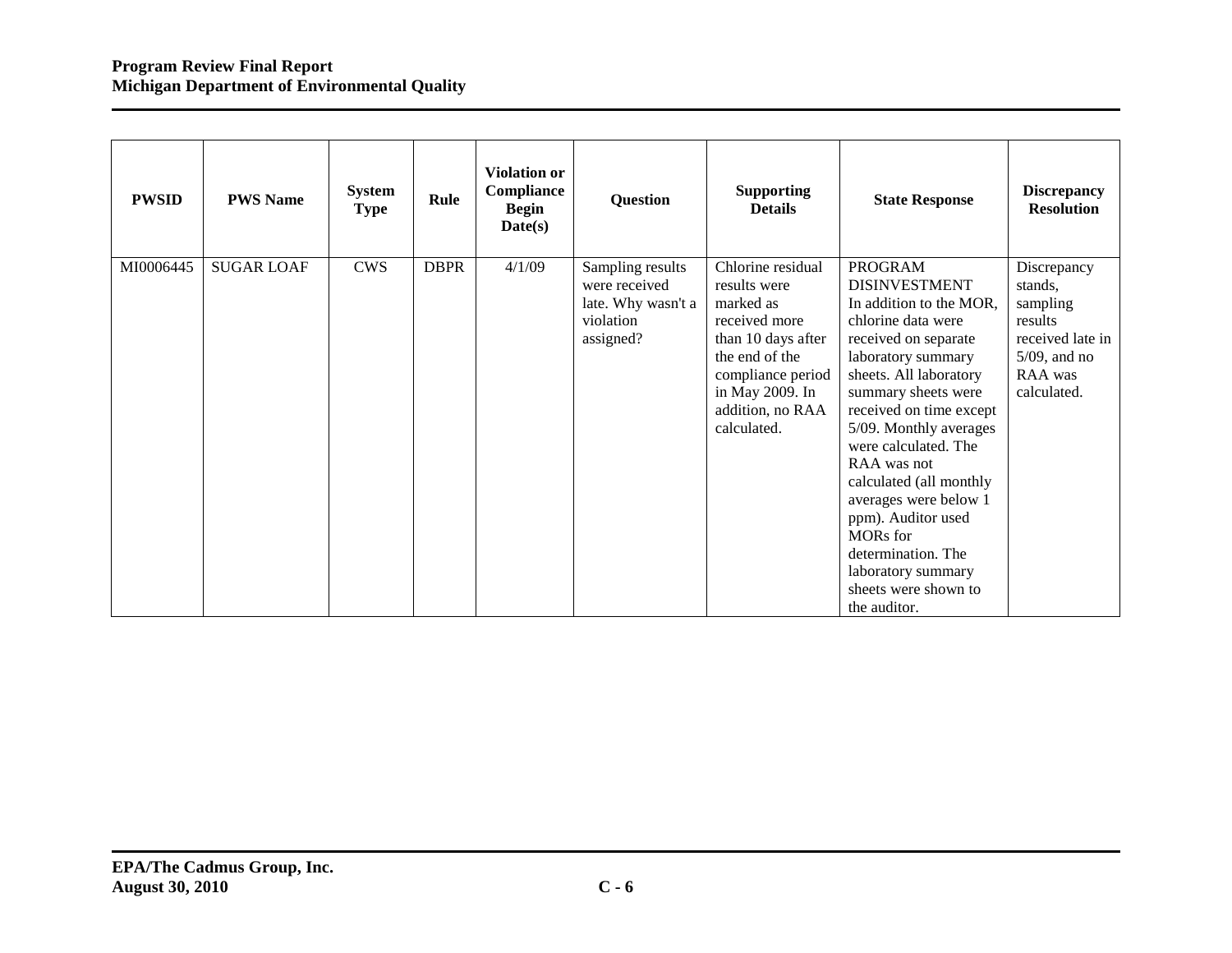| <b>PWSID</b> | <b>PWS Name</b>                                         | <b>System</b><br><b>Type</b> | Rule        | <b>Violation or</b><br>Compliance<br><b>Begin</b><br>Date(s) | <b>Question</b>                                                                                                                                                                                                               | <b>Supporting</b><br><b>Details</b>                                                                                                                                                                                                                                        | <b>State Response</b>                                                                                                                                                                                                                                                                                                                                                                                                                                                                                                                                            | <b>Discrepancy</b><br><b>Resolution</b> |
|--------------|---------------------------------------------------------|------------------------------|-------------|--------------------------------------------------------------|-------------------------------------------------------------------------------------------------------------------------------------------------------------------------------------------------------------------------------|----------------------------------------------------------------------------------------------------------------------------------------------------------------------------------------------------------------------------------------------------------------------------|------------------------------------------------------------------------------------------------------------------------------------------------------------------------------------------------------------------------------------------------------------------------------------------------------------------------------------------------------------------------------------------------------------------------------------------------------------------------------------------------------------------------------------------------------------------|-----------------------------------------|
| MI0006647    | <b>TREETOPS</b><br><b>RESORT</b><br>(TREETOPS<br>NORTH) | <b>CWS</b>                   | <b>DBPR</b> | $7/1/08$ ,<br>$10/1/08$ ,<br>$1/1/09$ ,<br>4/1/09            | More chlorine<br>residual samples<br>were recorded<br>than TCR<br>samples. Expect<br>distribution<br>system chlorine<br>residuals to be<br>taken at the same<br>time and place as<br>TCR samples.<br>Why no M/R<br>violation? | For all months<br>except 11/08, saw<br>either more<br>chlorine residual<br>samples than<br>TCR, collected on<br>different days<br>than TCR, or<br>tested for free<br>rather than total<br>chlorine. Also, all<br>but 11/08, 3/09,<br>and 4/09 reported<br>late and no RAA. | Treetops is required to<br>take only 1 TCR<br>sample per month. It<br>appears that they<br>collected additional<br>chlorine samples as a<br>means to monitor their<br>system. Treetops did<br>not collect chlorine<br>residuals at the same<br>time as the TCR<br>samples.<br>State does not agree<br>that taking more<br>residuals than required<br>should be a<br>discrepancy. Systems<br>should be encouraged<br>to monitor their<br>system's performance<br>frequently.<br>Late reporting and no<br>RAA calculation are<br><b>PROGRAM</b><br>DISINVESTMENTS. | Discrepancies<br>stand.                 |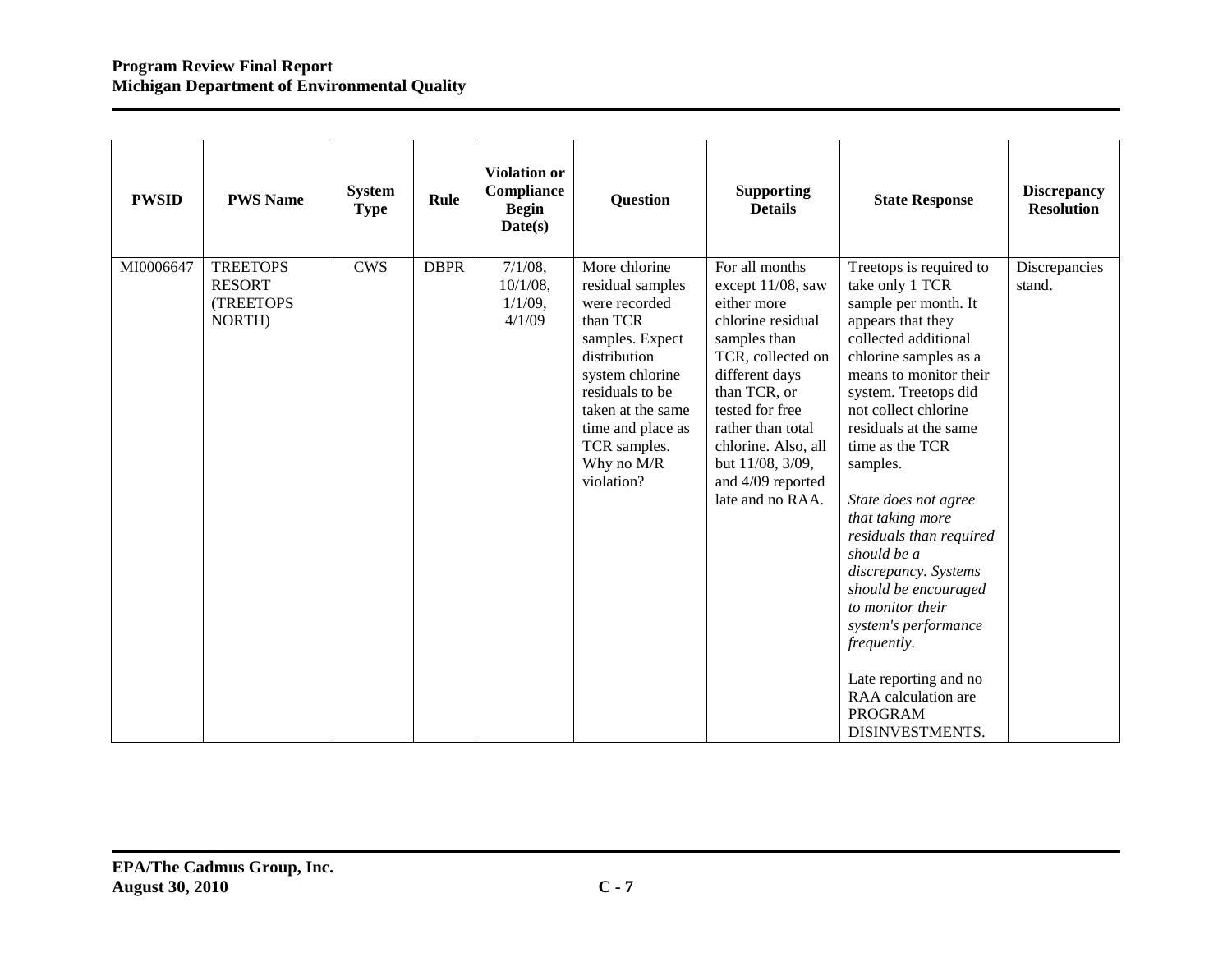| <b>PWSID</b> | <b>PWS Name</b>                                   | <b>System</b><br><b>Type</b> | Rule       | <b>Violation or</b><br>Compliance<br><b>Begin</b><br>Date(s) | <b>Question</b>                                                                                                                                               | <b>Supporting</b><br><b>Details</b>                                                                                                                                                                                                                      | <b>State Response</b>                                                                                                                                                                                                                                                                                                                                                                                                                                                                                                              | <b>Discrepancy</b><br><b>Resolution</b>                                                                        |
|--------------|---------------------------------------------------|------------------------------|------------|--------------------------------------------------------------|---------------------------------------------------------------------------------------------------------------------------------------------------------------|----------------------------------------------------------------------------------------------------------------------------------------------------------------------------------------------------------------------------------------------------------|------------------------------------------------------------------------------------------------------------------------------------------------------------------------------------------------------------------------------------------------------------------------------------------------------------------------------------------------------------------------------------------------------------------------------------------------------------------------------------------------------------------------------------|----------------------------------------------------------------------------------------------------------------|
| MI0001790    | <b>DELTA</b><br><b>CHARTER</b><br><b>TOWNSHIP</b> | <b>CWS</b>                   | <b>INV</b> | 1/1/09                                                       | The population<br>listed in state<br>records differs<br>from the number<br>in SDWIS/Fed by<br>a number that<br>affects monitoring<br>- why the<br>difference? | SDWIS/Fed<br>shows a<br>population of<br>20,000. State<br>updated<br>population on<br>$8/22/08$ sanitary<br>survey to 22,300,<br>but this number<br>was not entered<br>into SSWR2 until<br>10/28/09.2008<br>LCR samples<br>show population<br>as 29,682. | Consecutive system<br>monitoring. The<br>8/22/08 sanitary survey<br>identifies the 29,682<br>population as census<br>population, however a<br>portion of the township<br>is not served by the<br>water system. The<br>population of 22,300 is<br>an estimate based on<br>2.5 people per 8,904<br>service connections.<br>Due to consecutive<br>system monitoring, the<br>number of samples<br>required does not<br>change as indicated in<br>the attached 8/22/08<br>sanitary survey cover<br>letter. SSWR2 has been<br>corrected. | Discrepancy<br>stands. The<br>state has,<br>however,<br>corrected the<br>inventory<br>numbers in<br>SDWIS/Fed. |
| MI0001363    | <b>PIER 33</b><br><b>WATER</b><br>WORKS, L.L.C.   | <b>CWS</b>                   | <b>INV</b> | 1/1/08                                                       | System has never<br>served water to<br>the public. Why is<br>the system present<br>in SDWIS/Fed<br>inventory?                                                 | System is a condo<br>complex that has<br>never had any of<br>its units occupied.                                                                                                                                                                         | Pier 33 was placed on<br>the SDWIS inventory in<br>error.                                                                                                                                                                                                                                                                                                                                                                                                                                                                          | Discrepancy<br>stands.                                                                                         |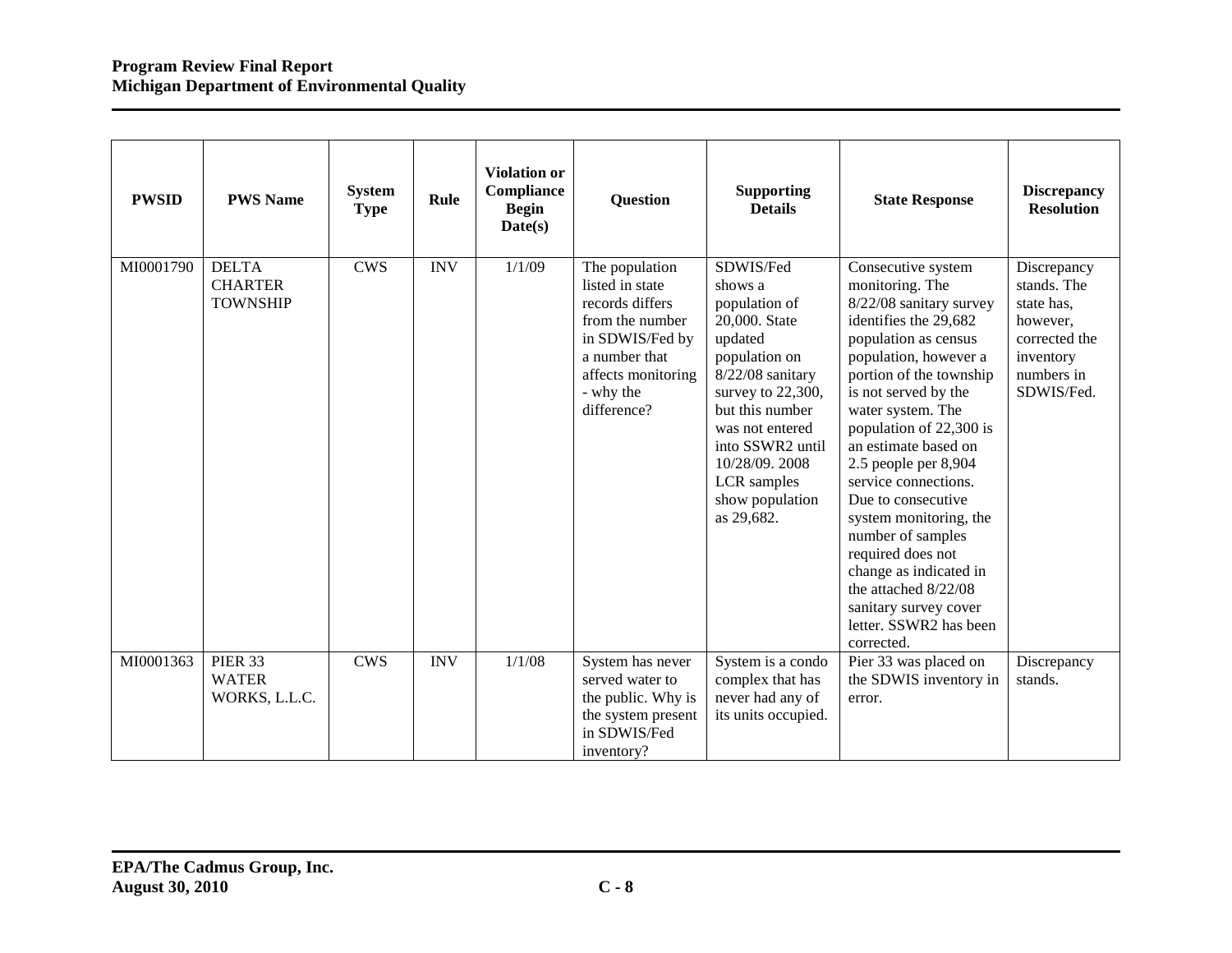| <b>PWSID</b> | <b>PWS Name</b>                | <b>System</b><br><b>Type</b> | Rule       | <b>Violation or</b><br>Compliance<br><b>Begin</b><br>Date(s) | <b>Question</b>                                                                                   | <b>Supporting</b><br><b>Details</b>                                                                                                                                                                                                                                 | <b>State Response</b>                                                                                                                                                                                                                                                                                                                                                                                                                                                                 | <b>Discrepancy</b><br><b>Resolution</b> |
|--------------|--------------------------------|------------------------------|------------|--------------------------------------------------------------|---------------------------------------------------------------------------------------------------|---------------------------------------------------------------------------------------------------------------------------------------------------------------------------------------------------------------------------------------------------------------------|---------------------------------------------------------------------------------------------------------------------------------------------------------------------------------------------------------------------------------------------------------------------------------------------------------------------------------------------------------------------------------------------------------------------------------------------------------------------------------------|-----------------------------------------|
| MI0040203    | <b>WINDMILL</b><br><b>PARK</b> | <b>CWS</b>                   | <b>IOC</b> | 1/1/05                                                       | System failed to<br>sample during<br>compliance<br>period. Why<br>wasn't a violation<br>assigned? | No IOC samples<br>or sampling<br>schedule found<br>for well 3. In<br>addition, sample<br>results for well 4<br>indicate that<br>samples were<br>collected from an<br>incorrect site.<br>Where is system<br>required to collect<br>their Phase II/V<br>samples from? | Well $3 \& 4$ comprise<br>one monitoring<br>location. Historical<br>monitoring was allowed<br>at a representative<br>location in the<br>distribution system.<br>When LDO assumed<br>monitoring oversight in<br>2007, it was decided<br>not to issue a violation<br>to the system because<br>they were monitoring as<br>they had in the past.<br>The operator/owner was<br>informed that two<br>points of entry will be<br>monitored in the future.<br>The situation was<br>corrected. | Discrepancy<br>stands.                  |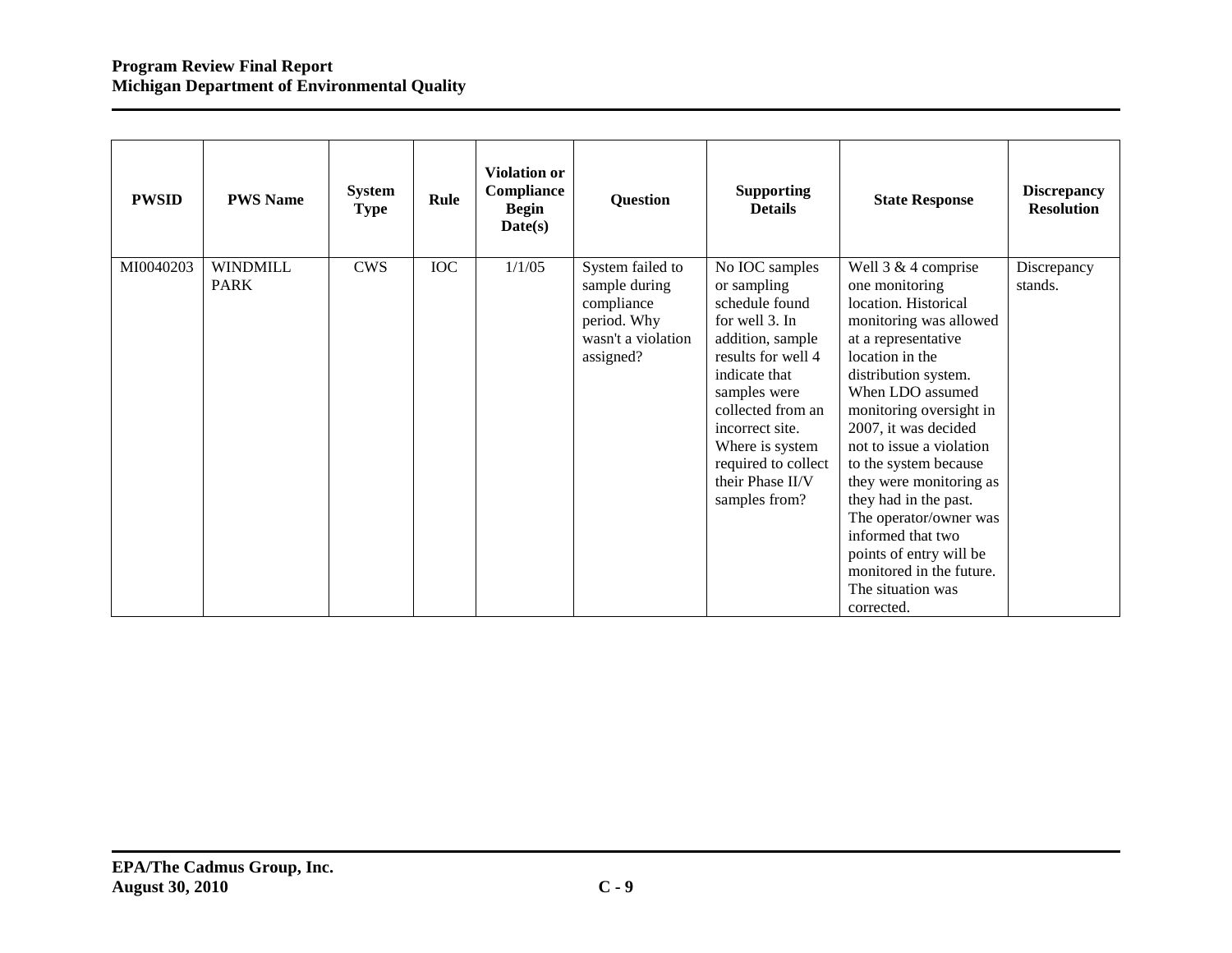| <b>PWSID</b> | <b>PWS Name</b>                                                      | <b>System</b><br><b>Type</b> | Rule       | Violation or<br>Compliance<br><b>Begin</b><br>Date(s) | <b>Question</b>                                                                                                                                         | <b>Supporting</b><br><b>Details</b>                                                                                                | <b>State Response</b>                                                                                                                                                                                                                                                                                                                                                                                        | <b>Discrepancy</b><br><b>Resolution</b>                                     |
|--------------|----------------------------------------------------------------------|------------------------------|------------|-------------------------------------------------------|---------------------------------------------------------------------------------------------------------------------------------------------------------|------------------------------------------------------------------------------------------------------------------------------------|--------------------------------------------------------------------------------------------------------------------------------------------------------------------------------------------------------------------------------------------------------------------------------------------------------------------------------------------------------------------------------------------------------------|-----------------------------------------------------------------------------|
| MI2820397    | <b>TRAVERSE</b><br><b>BAY</b><br><b>CHRISTIAN</b><br><b>SCHOOL</b>   | <b>NTNCWS</b>                | <b>IOC</b> | 1/1/05                                                | A violation was<br>reported to<br>SDWIS/Fed. The<br>team could find<br>no reason for the<br>violation. Why<br>wasn't it rescinded<br>from<br>SDWIS/Fed? | Violation (begin<br>date $1/1/05$ ) for<br>failure to sample<br>IOCs (Phase II) in<br>SDWIS/Fed -<br>system sampled<br>$6/26/07$ . | Recision in process.<br>Violation was removed<br>from WaterTrack<br>$4/4/08$ , after the end of<br>the three-year domain<br>(window) allowable for<br>this violation's $1/1/05$<br>begin date. A special<br>update of SDWIS/Fed<br>must be designed and<br>implemented.                                                                                                                                      | Discrepancy<br>stands.<br>Violation not<br>rescinded in a<br>timely manner. |
| MI0003525    | <b>KALAMAZOO</b><br><b>LAKE SEWER</b><br>& WATER<br><b>AUTHORITY</b> | <b>CWS</b>                   | <b>LCR</b> | 10/1/08                                               | System collected<br>only 10 of 20<br>required LCR<br>samples in 2008.<br>Why no violation<br>assigned?                                                  |                                                                                                                                    | The population was<br>increased to above<br>3,300 on the 2007<br>Sanitary Survey. The<br>required number of<br>samples was never<br>changed in the<br><b>Monitoring Database</b><br>and therefore<br>KLSWA's monitoring<br>schedule only indicated<br>that 10 samples were<br>required. This has been<br>fixed in the database<br>and that change will be<br>reflected in their 2010<br>monitoring schedule. | Discrepancy<br>stands.                                                      |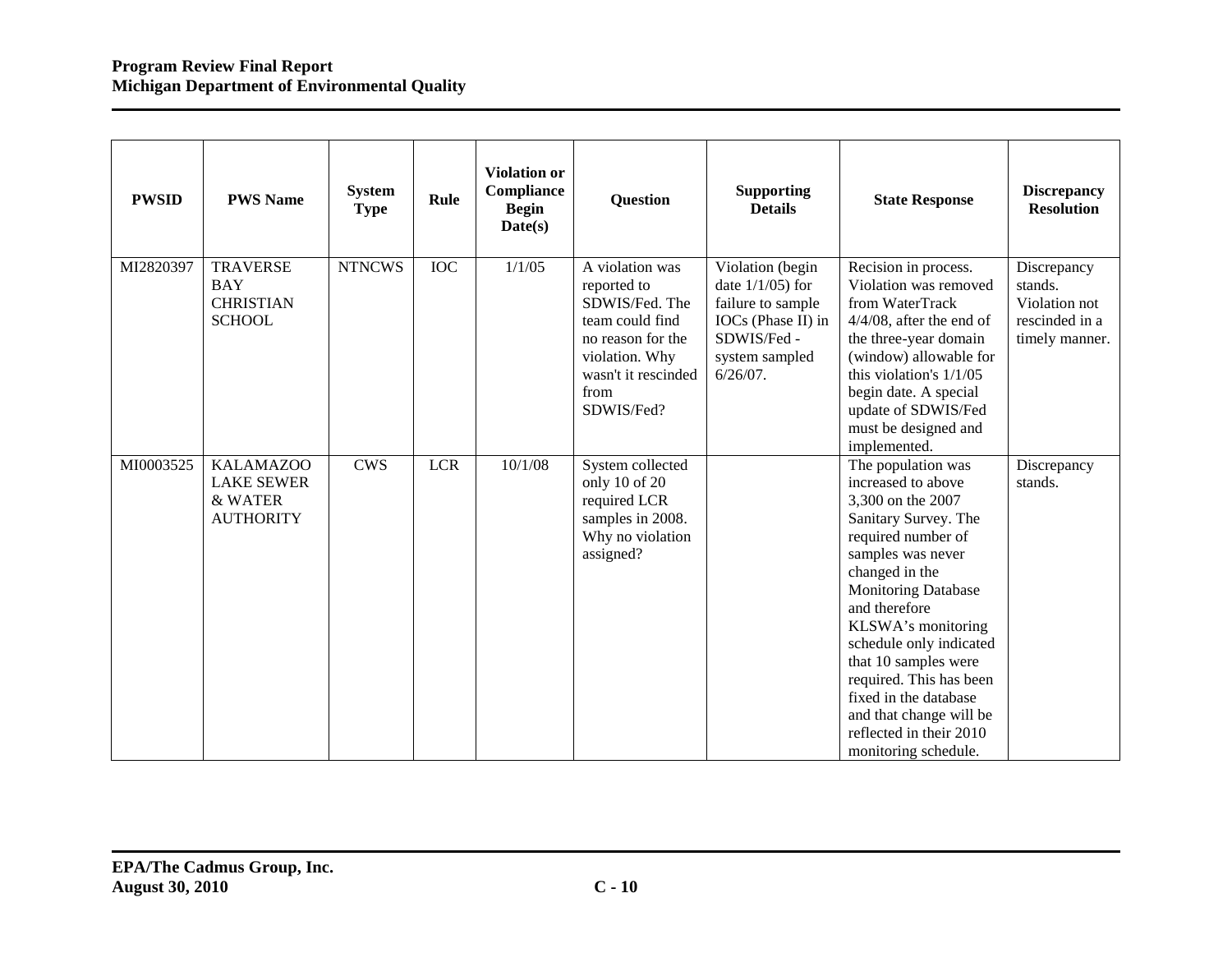| <b>PWSID</b> | <b>PWS Name</b>   | <b>System</b><br><b>Type</b> | Rule       | <b>Violation or</b><br>Compliance<br><b>Begin</b><br>Date(s) | <b>Question</b>                                                                                                             | <b>Supporting</b><br><b>Details</b>                                                                                                                                                                                                | <b>State Response</b>                                                                                                                                                                                                                                                                                                                                     | <b>Discrepancy</b><br><b>Resolution</b> |
|--------------|-------------------|------------------------------|------------|--------------------------------------------------------------|-----------------------------------------------------------------------------------------------------------------------------|------------------------------------------------------------------------------------------------------------------------------------------------------------------------------------------------------------------------------------|-----------------------------------------------------------------------------------------------------------------------------------------------------------------------------------------------------------------------------------------------------------------------------------------------------------------------------------------------------------|-----------------------------------------|
| MI0004170    | MASON, CITY<br>OF | <b>CWS</b>                   | <b>LCR</b> | 1/1/09                                                       | 90th percentile<br>exceedance for<br>copper is not<br>present in<br>SDWIS/Fed. Why<br>not?                                  | For samples<br>collected in<br>March 2009. Does<br>state plan to set<br>additional optimal<br>water quality<br>parameters since<br>system continues<br>to exceed the<br>copper action<br>level after<br>OWQPS were set<br>in 2008? | 90th percentile was not<br>entered into<br>SDWIS/State in a<br>timely manner - will be<br>submitted during<br>November 2009. As the<br>water quality of the<br>system has changed due<br>to the installation of a<br>radium removal<br>treatment plant, the<br>MDEQ is<br>recommending the<br>water supply conduct<br>another corrosion<br>control study. | Discrepancy<br>stands.                  |
| MI0004170    | MASON, CITY<br>OF | <b>CWS</b>                   | <b>LCR</b> | 1/1/09                                                       | 90th percentile<br>lead result for<br>systems serving<br>$>3,300$ population<br>is not present in<br>SDWIS/Fed. Why<br>not? | For samples<br>collected in<br>March 2009.                                                                                                                                                                                         | 90th was not entered<br>into SDWIS State in a<br>timely manner - will be<br>submitted during<br>November 2009.                                                                                                                                                                                                                                            | Discrepancy<br>stands.                  |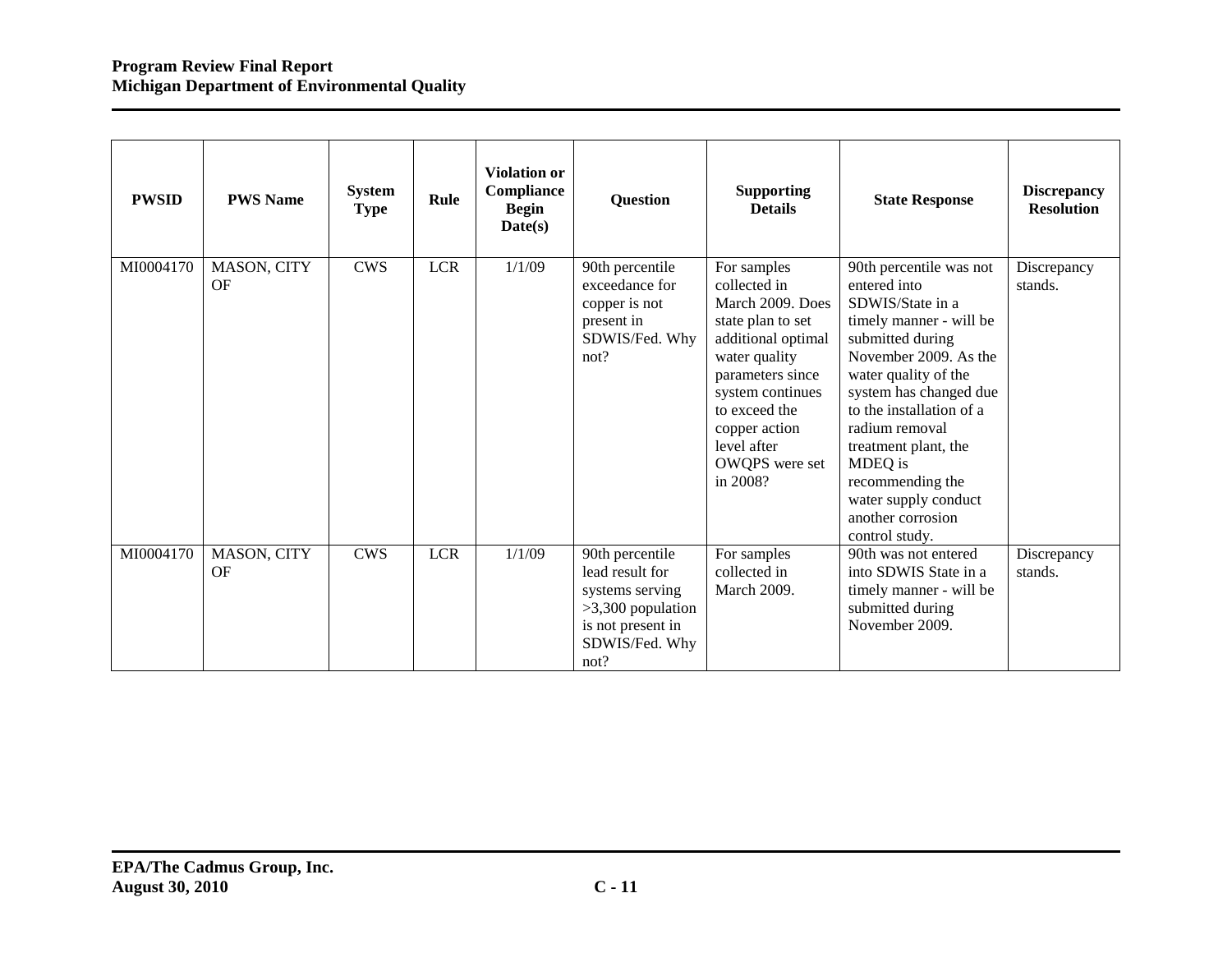| <b>PWSID</b> | <b>PWS Name</b>                       | <b>System</b><br><b>Type</b> | Rule       | <b>Violation or</b><br>Compliance<br><b>Begin</b><br>Date(s) | Question                                                                                                                 | <b>Supporting</b><br><b>Details</b>        | <b>State Response</b>                                                                                                                                     | <b>Discrepancy</b><br><b>Resolution</b>                                                                                                                                                                                                                                               |
|--------------|---------------------------------------|------------------------------|------------|--------------------------------------------------------------|--------------------------------------------------------------------------------------------------------------------------|--------------------------------------------|-----------------------------------------------------------------------------------------------------------------------------------------------------------|---------------------------------------------------------------------------------------------------------------------------------------------------------------------------------------------------------------------------------------------------------------------------------------|
| MI1420178    | <b>APOSTOLIC</b><br><b>LIGHTHOUSE</b> | <b>NTNCWS</b>                | <b>LCR</b> | 10/1/05                                                      | System failed to<br>take five required<br>samples during<br>compliance<br>period. Why<br>wasn't a violation<br>assigned? | System only took<br>one sample in<br>2005. | <b>PROGRAM</b><br><b>DISINVESTMENT</b><br>Only one available<br>drinking water tap at<br>this system. Only one<br>sample required, as per<br>Revised LCR. | The LCR<br>Short-Term<br>Revisions,<br>which would<br>permit<br>collecting<br>fewer than five<br>tap samples<br>were not<br>published in<br>the Federal<br>Register until<br>October 10,<br>2007. The<br>regulation may<br>not be applied<br>retroactively.<br>Discrepancy<br>stands. |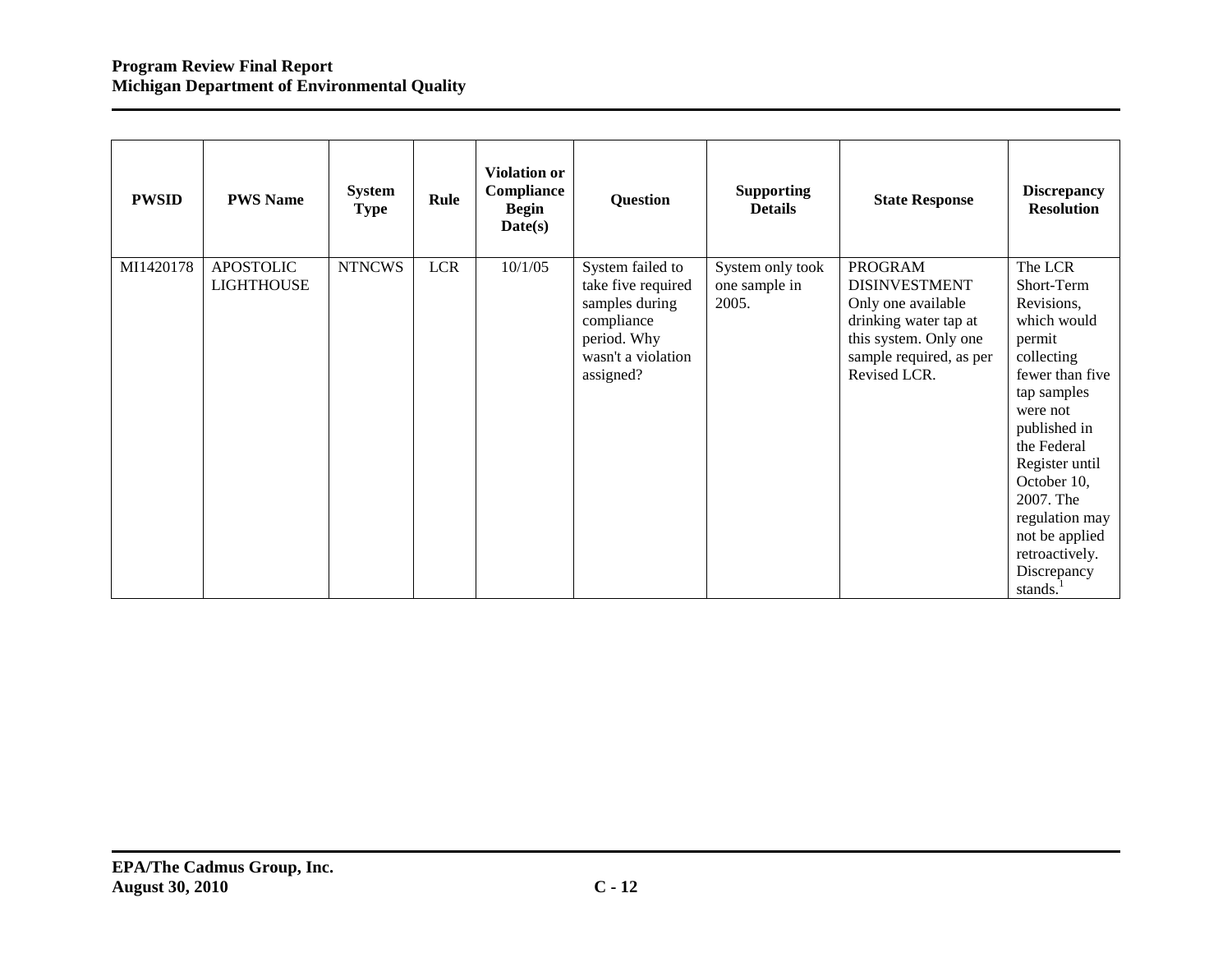| <b>PWSID</b> | <b>PWS Name</b>                                           | System<br><b>Type</b> | Rule       | <b>Violation or</b><br>Compliance<br><b>Begin</b><br>Date(s) | Question                                                                                                                                 | <b>Supporting</b><br><b>Details</b>                                                                                                                                                                                                                                                                | <b>State Response</b>                                                                                        | <b>Discrepancy</b><br><b>Resolution</b> |
|--------------|-----------------------------------------------------------|-----------------------|------------|--------------------------------------------------------------|------------------------------------------------------------------------------------------------------------------------------------------|----------------------------------------------------------------------------------------------------------------------------------------------------------------------------------------------------------------------------------------------------------------------------------------------------|--------------------------------------------------------------------------------------------------------------|-----------------------------------------|
| MI2420261    | <b>COUNTY</b><br><b>CENTER PARK</b><br><b>ASSOCIATION</b> | <b>NTNCWS</b>         | <b>LCR</b> | 10/1/03                                                      | LCR samples<br>were collected<br>outside of the<br>summer months<br>of June through<br>September. Why<br>wasn't a violation<br>assigned? | For samples taken<br>1/23/03. Systems<br>must take samples<br>in the months of<br>June - September<br>or an alternate<br>four-month<br>compliance period<br>chosen and<br>documented by<br>the state. Also,<br>system did not<br>sample again until<br>2007, which is<br>more than three<br>years. | <b>PROGRAM</b><br><b>DISINVESTMENT</b><br>June through<br>September sampling is<br>an MDEQ<br>disinvestment. | Discrepancy<br>stands.                  |
| MI2320093    | <b>DIMONDALE</b><br><b>ELEMENTARY</b><br><b>SCHOOL</b>    | <b>NTNCWS</b>         | <b>LCR</b> | 10/1/06                                                      | LCR samples<br>were collected<br>outside of the<br>summer months<br>of June through<br>September. Why<br>wasn't a violation<br>assigned? | For samples taken<br>in 2006<br>(December) and<br>2009 (February).<br>In addition, no<br>90th percentiles<br>calculated in<br>database.                                                                                                                                                            | <b>PROGRAM</b><br><b>DISINVESTMENT</b><br>June through<br>September sampling is<br>an MDEQ<br>disinvestment. | Discrepancy<br>stands.                  |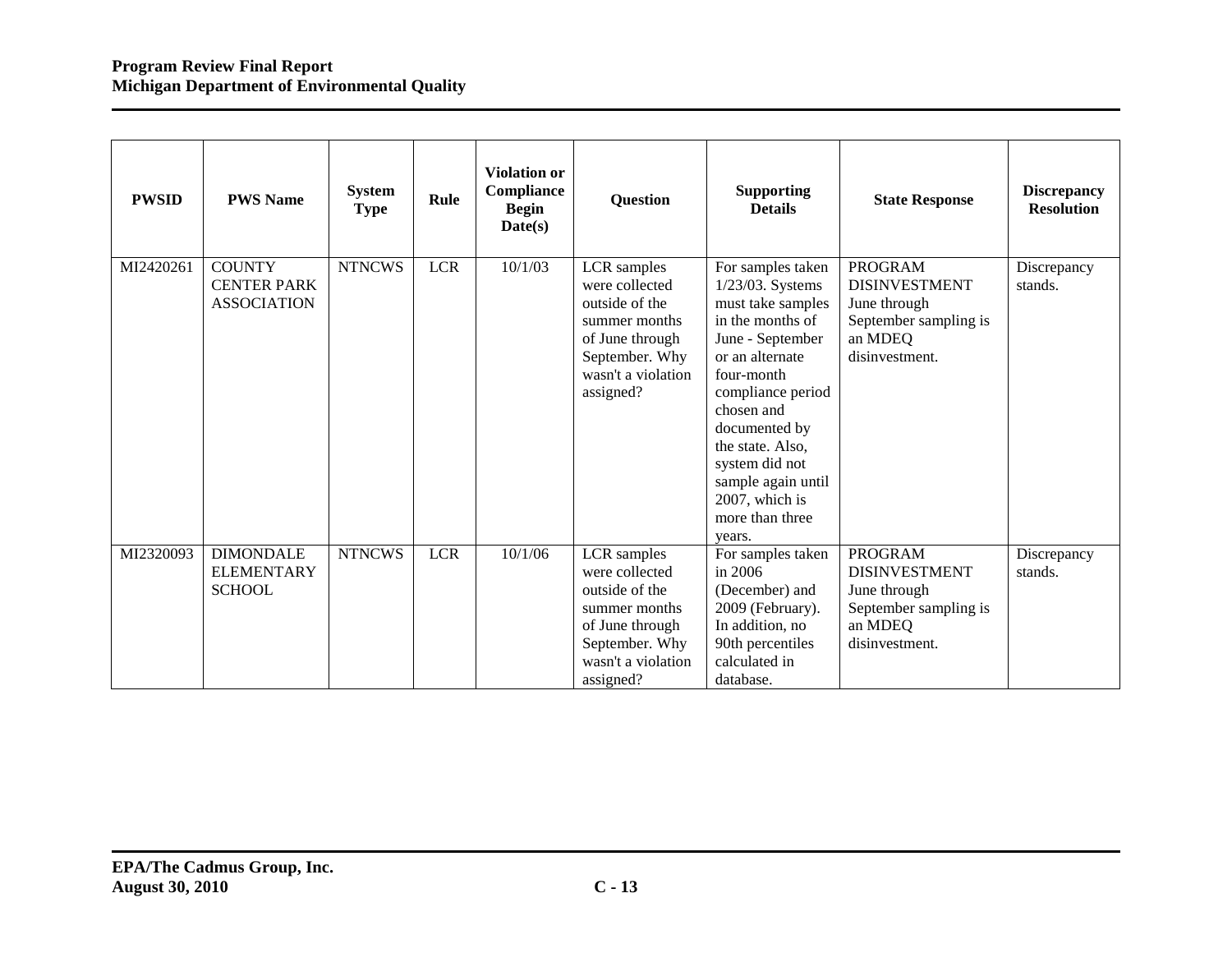| <b>PWSID</b> | <b>PWS Name</b>                                | <b>System</b><br><b>Type</b> | Rule       | <b>Violation or</b><br><b>Compliance</b><br><b>Begin</b><br>Date(s) | <b>Question</b>                                                                                                                                         | <b>Supporting</b><br><b>Details</b>                                                                                                                                                                                           | <b>State Response</b>                                                                                                                                                                                                                                                                                                                                                                                                            | <b>Discrepancy</b><br><b>Resolution</b>                                                                                                                                                                                                  |
|--------------|------------------------------------------------|------------------------------|------------|---------------------------------------------------------------------|---------------------------------------------------------------------------------------------------------------------------------------------------------|-------------------------------------------------------------------------------------------------------------------------------------------------------------------------------------------------------------------------------|----------------------------------------------------------------------------------------------------------------------------------------------------------------------------------------------------------------------------------------------------------------------------------------------------------------------------------------------------------------------------------------------------------------------------------|------------------------------------------------------------------------------------------------------------------------------------------------------------------------------------------------------------------------------------------|
| MI7220381    | H.L. MERCY<br><b>CENTER</b>                    | <b>NTNCWS</b>                | <b>LCR</b> | 1/1/08                                                              | A violation was<br>reported to<br>SDWIS/Fed. The<br>team could find<br>no reason for the<br>violation. Why<br>wasn't it rescinded<br>from<br>SDWIS/Fed? | Why were two 51<br>violations<br>assigned, one with<br>a begin date of<br>$1/1/08$ , and<br>another with a<br>begin date of<br>7/1/07? Saw two<br>rounds of samples<br>collected in<br>February 2008<br>and December<br>2008. | For LCR violations in<br>WaterTrack, the begin<br>date reflects the<br>beginning of the<br>monitoring period for<br>which no sampling<br>occurred. In<br>SDWIS/Fed, the begin<br>date for the same<br>violation is the day after<br>the failed monitoring<br>period. In this case, the<br>violations in<br>WaterTrack have begin<br>dates of $1/1/07$ and<br>$7/1/07$ . Samples<br>collected were too few<br>in each semi-annum. | Discrepancy<br>stands. Only<br>one "51"<br>should have<br>been reported<br>to<br>SDWIS/Fed,<br>with a begin<br>date of $7/1/07$<br>for failure to<br>collect the first<br>round of LCR<br>samples in<br>January<br>through June<br>2007. |
| MI0320604    | <b>HAMILTON</b><br><b>HIGH SCHOOL</b><br>(NEW) | <b>NTNCWS</b>                | <b>LCR</b> | 10/1/04                                                             | 90th percentile<br>values were not<br>available in<br>WaterTrack for<br>the 2004 and 2007<br>sampling events.                                           | Expect to see 90th<br>percentiles<br>calculated as part<br>of the reporting<br>requirements of<br>the LCR.                                                                                                                    | For small systems<br>where 90th percentile<br>values are not required<br>to be reported to<br>SDWIS/Fed, if no<br>single sample exceeds<br>half the action level<br>standard, no calculation<br>is performed.                                                                                                                                                                                                                    | Discrepancy<br>stands, 90th<br>percentile<br>values are<br>required to be<br>calculated for<br>each system.                                                                                                                              |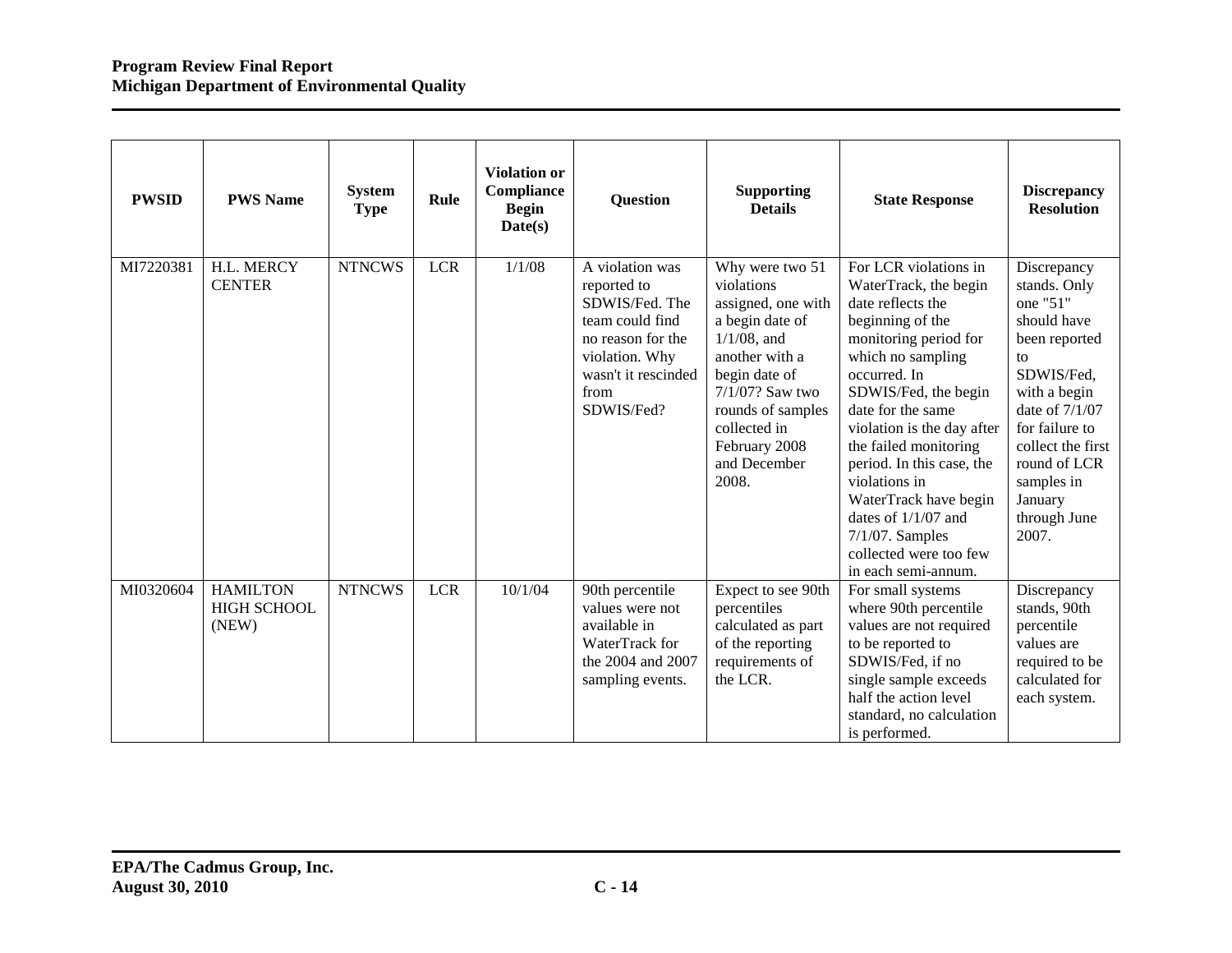| <b>PWSID</b> | <b>PWS Name</b>                                                 | <b>System</b><br><b>Type</b> | Rule       | <b>Violation or</b><br>Compliance<br><b>Begin</b><br>Date(s) | <b>Question</b>                                                                                                                          | <b>Supporting</b><br><b>Details</b>                                                     | <b>State Response</b>                                                                                        | <b>Discrepancy</b><br><b>Resolution</b> |
|--------------|-----------------------------------------------------------------|------------------------------|------------|--------------------------------------------------------------|------------------------------------------------------------------------------------------------------------------------------------------|-----------------------------------------------------------------------------------------|--------------------------------------------------------------------------------------------------------------|-----------------------------------------|
| MI3320174    | <b>HARLAN BIO</b><br><b>PRODUCTS</b><br>FOR SCIENCE,<br>INC.    | <b>NTNCWS</b>                | <b>LCR</b> | 10/1/07                                                      | LCR samples<br>were collected<br>outside of the<br>summer months<br>of June through<br>September. Why<br>wasn't a violation<br>assigned? | Samples were<br>collected in<br>$11/6/07$ which are<br>outside of the<br>summer months. | <b>PROGRAM</b><br><b>DISINVESTMENT</b><br>June through<br>September sampling is<br>an MDEQ<br>disinvestment. | Discrepancy<br>stands.                  |
| MI6322202    | <b>HURON</b><br><b>VALLEY</b><br><b>SCHOOLS</b><br><b>ADMIN</b> | <b>NTNCWS</b>                | <b>LCR</b> | 10/1/06                                                      | LCR samples<br>were collected<br>outside of the<br>summer months<br>of June through<br>September. Why<br>wasn't a violation<br>assigned? | Samples were<br>collected 11/29/06<br>which are outside<br>the summer<br>months.        | <b>PROGRAM</b><br><b>DISINVESTMENT</b><br>June through<br>September sampling is<br>an MDEQ<br>disinvestment. | Discrepancy<br>stands.                  |
| MI4720192    | <b>PLAYLAND</b><br>DAY CARE &<br><b>NURSERY</b>                 | <b>NTNCWS</b>                | <b>LCR</b> | 10/1/04                                                      | LCR samples<br>were collected<br>outside of the<br>summer months<br>of June through<br>September. Why<br>wasn't a violation<br>assigned? | System sampled<br>12/28/04.                                                             | <b>PROGRAM</b><br><b>DISINVESTMENT</b><br>June through<br>September sampling is<br>an MDEQ<br>disinvestment. | Discrepancy<br>stands.                  |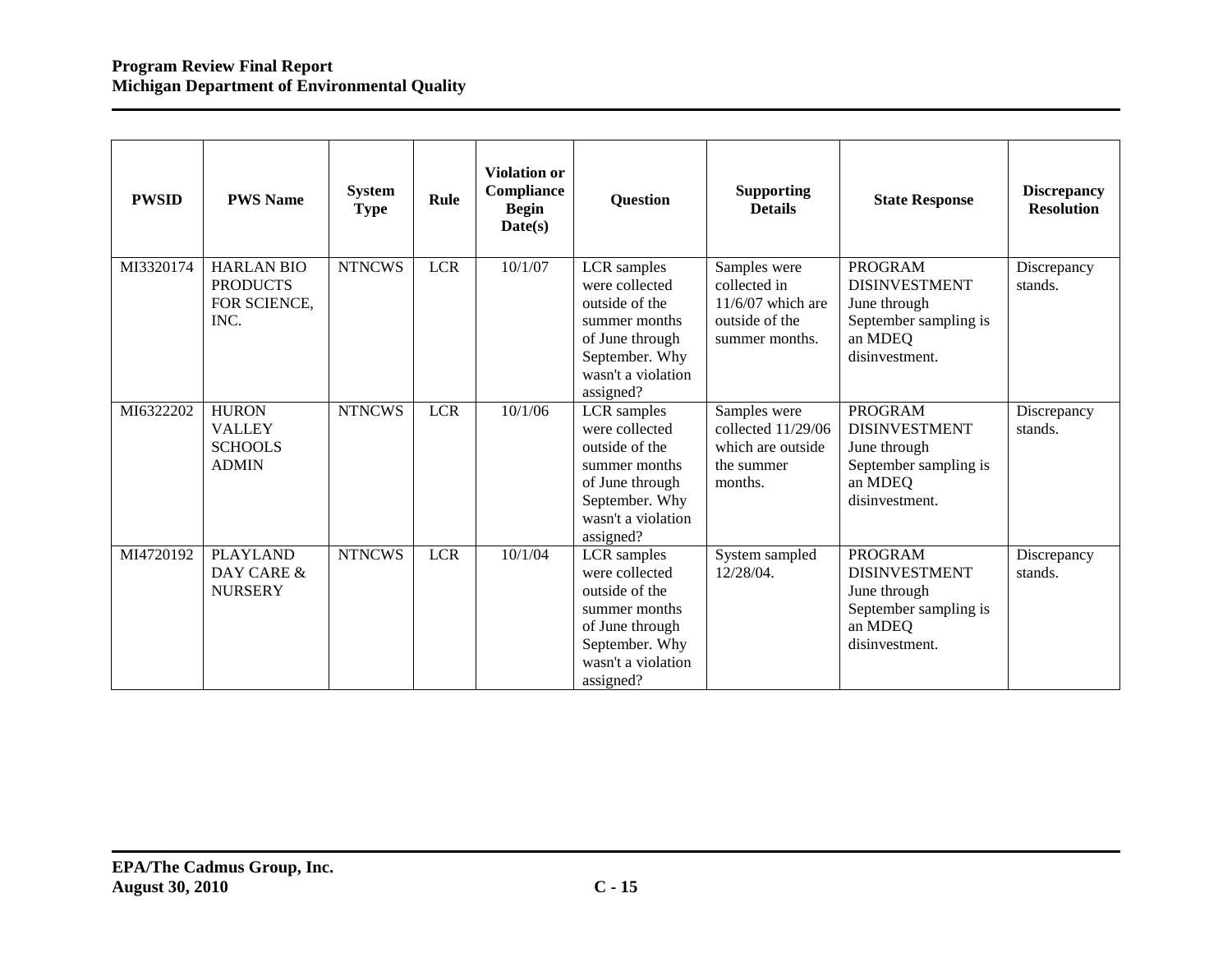| <b>PWSID</b> | <b>PWS Name</b>                    | <b>System</b><br><b>Type</b> | Rule       | <b>Violation or</b><br>Compliance<br><b>Begin</b><br>Date(s) | <b>Question</b>                                                                                                                                                        | <b>Supporting</b><br><b>Details</b>                                                                                                                                      | <b>State Response</b>                                                                                                                                                                                                                                                                                                                                                      | <b>Discrepancy</b><br><b>Resolution</b>                                                            |
|--------------|------------------------------------|------------------------------|------------|--------------------------------------------------------------|------------------------------------------------------------------------------------------------------------------------------------------------------------------------|--------------------------------------------------------------------------------------------------------------------------------------------------------------------------|----------------------------------------------------------------------------------------------------------------------------------------------------------------------------------------------------------------------------------------------------------------------------------------------------------------------------------------------------------------------------|----------------------------------------------------------------------------------------------------|
| MI3420086    | <b>THRESHOLD</b><br><b>ACADEMY</b> | <b>NTNCWS</b>                | <b>LCR</b> | 10/1/08                                                      | 90th percentile<br>was not calculated<br>in the state<br>database. 90th<br>percentile<br>calculations must<br>be completed<br>either by the<br>system or the<br>state. | For 12/9/08<br>sample.                                                                                                                                                   | For small systems<br>where 90th percentile<br>values are not required<br>to be reported to<br>SDWIS/Fed, if no<br>single sample exceeds<br>half the action level<br>standard, no calculation<br>is performed.                                                                                                                                                              | Discrepancy<br>stands, 90th<br>percentiles are<br>required to be<br>calculated for<br>all systems. |
| MI3420086    | <b>THRESHOLD</b><br><b>ACADEMY</b> | <b>NTNCWS</b>                | <b>LCR</b> | 1/1/09                                                       | A violation was<br>reported to<br>SDWIS/Fed. The<br>team could find<br>no reason for the<br>violation. Why<br>wasn't it rescinded<br>from<br>SDWIS/Fed?                | <b>LCR "51"</b><br>violation $(1/1/09)$<br>not found in state<br>database. System<br>completed initial<br>monitoring<br>(should have<br>SOX'd in January-<br>June 2008). | Recision in process.<br>Violation was removed<br>from WaterTrack<br>$11/3/09$ and will be<br>removed from<br>SDWIS/Fed with next<br>update file, November<br>2009. (This deleted<br>violation and the 1/1/09<br>violation in<br>SDWIS/Fed are the<br>same; the WaterTrack<br>db does not assume the<br>violation begins the day<br>after the missed<br>monitoring period). | Discrepancy<br>stands.                                                                             |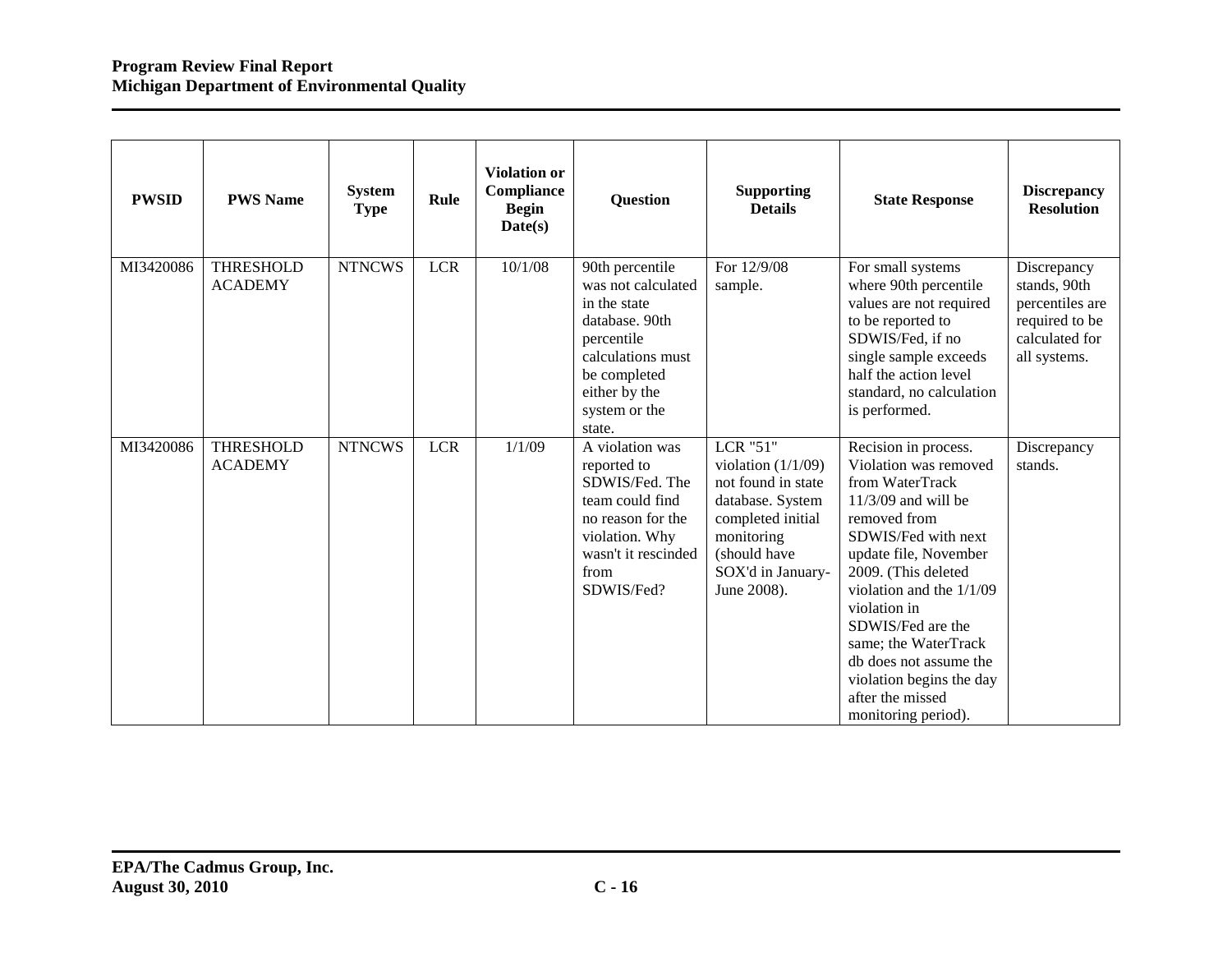| <b>PWSID</b> | <b>PWS Name</b>                                                    | <b>System</b><br><b>Type</b> | Rule       | <b>Violation or</b><br>Compliance<br><b>Begin</b><br>Date(s) | <b>Question</b>                                                                                                                                                                          | <b>Supporting</b><br><b>Details</b>                                                                                                                                                                                                                                                                                               | <b>State Response</b>                                                                                                                                                                                                                                                                                                                                                                                                                                                                                                 | <b>Discrepancy</b><br><b>Resolution</b>                                                                                                                                                                                                                                                                                                                                                                                 |
|--------------|--------------------------------------------------------------------|------------------------------|------------|--------------------------------------------------------------|------------------------------------------------------------------------------------------------------------------------------------------------------------------------------------------|-----------------------------------------------------------------------------------------------------------------------------------------------------------------------------------------------------------------------------------------------------------------------------------------------------------------------------------|-----------------------------------------------------------------------------------------------------------------------------------------------------------------------------------------------------------------------------------------------------------------------------------------------------------------------------------------------------------------------------------------------------------------------------------------------------------------------------------------------------------------------|-------------------------------------------------------------------------------------------------------------------------------------------------------------------------------------------------------------------------------------------------------------------------------------------------------------------------------------------------------------------------------------------------------------------------|
| MI2820397    | <b>TRAVERSE</b><br><b>BAY</b><br><b>CHRISTIAN</b><br><b>SCHOOL</b> | <b>NTNCWS</b>                | <b>LCR</b> | 1/1/08                                                       | Violation was<br>assigned in the<br>state records<br>(violation list) but<br>not found in<br>SDWIS/Fed or<br>confirmed by the<br>team. Why is this<br>violation in the<br>state records? | For LCR M/R<br>violation date<br>$1/1/08$ . There are<br>multiple "52"<br>violations for this<br>system, issued in<br>error because<br>system never<br>complied with<br>two clean six-<br>month rounds of<br>initial monitoring.<br>System should<br>have received a<br>"51" violation in<br>1999 and<br>remained<br>outstanding. | <b>PROGRAM</b><br><b>DISINVESTMENT</b><br><b>MDEQ Noncommunity</b><br>Program implemented<br>the Minor Revisions<br>LCR in 2001. Prior to<br>this, only one sample<br>per building was<br>required. Initial tap<br>sampling was<br>completed on 9/9/1998<br>and 2/11/1999.<br>The Region does not<br>support the issuance of<br>an open-ended "51"<br>violation due to state<br>interpretation of unclear<br>regulatory<br>requirements, as<br>verified by the 2002<br>Michigan AG statement<br>and the 2007 LCR STR. | Discrepancy<br>stands.<br>Because this<br>system did not<br>complete<br>initial<br>sampling<br>(system did<br>not collect<br>enough<br>samples for<br>compliance),<br>only one 51<br>violation<br>should have<br>been reported.<br>Additional 52<br>violations are<br>not required<br>until the<br>system returns<br>to compliance<br>by collecting<br>two correct<br>consecutive<br>six-month<br>rounds of<br>samples. |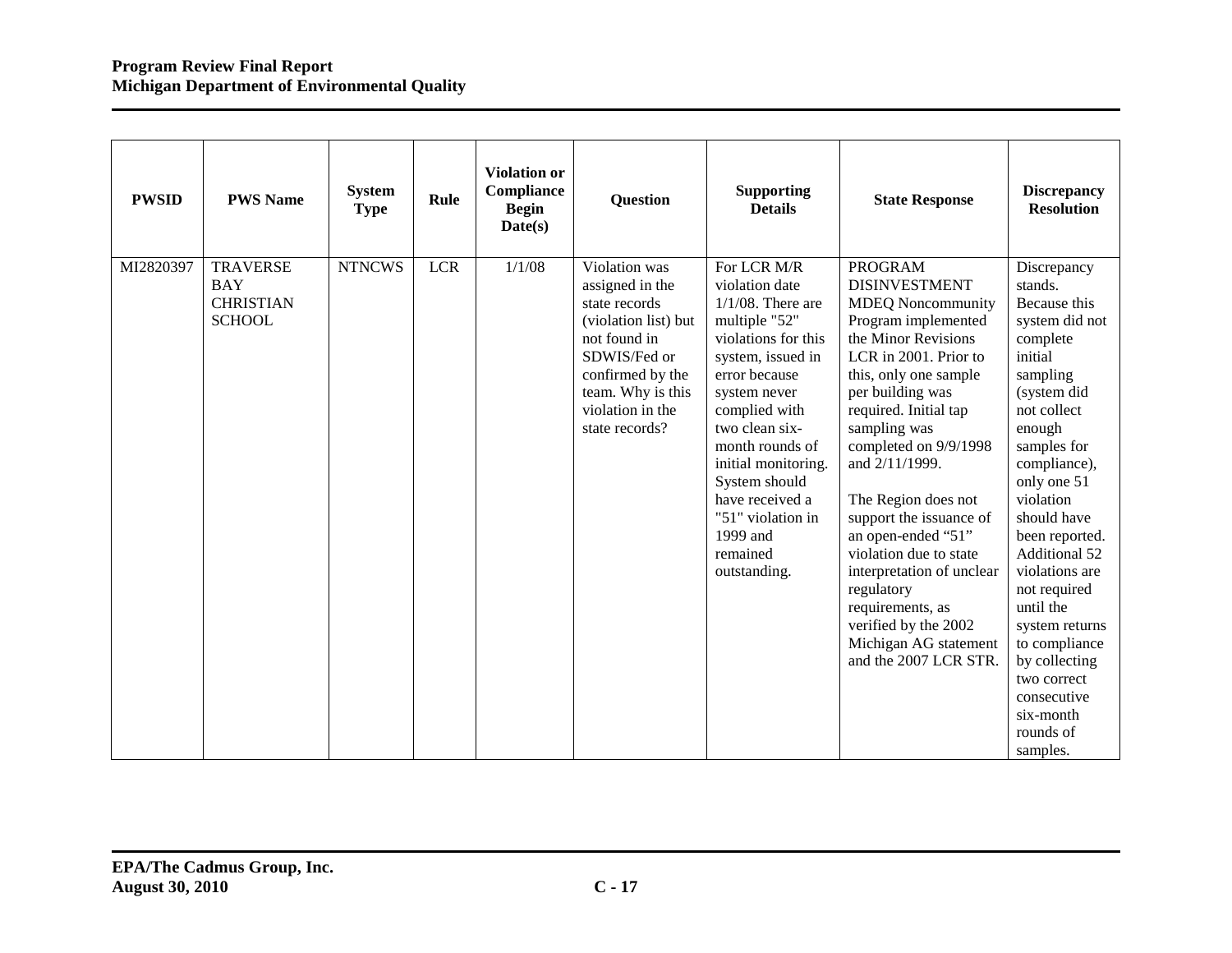| <b>PWSID</b> | <b>PWS Name</b>                                                    | <b>System</b><br><b>Type</b> | Rule       | <b>Violation or</b><br>Compliance<br><b>Begin</b><br>Date(s) | Question                                                                                                             | <b>Supporting</b><br><b>Details</b>                                                                                                                                                                                                                                                               | <b>State Response</b>                                                                                                                                                                                                                                                                                                                                                                                                                                                                                    | <b>Discrepancy</b><br><b>Resolution</b>                                                                                                                                            |
|--------------|--------------------------------------------------------------------|------------------------------|------------|--------------------------------------------------------------|----------------------------------------------------------------------------------------------------------------------|---------------------------------------------------------------------------------------------------------------------------------------------------------------------------------------------------------------------------------------------------------------------------------------------------|----------------------------------------------------------------------------------------------------------------------------------------------------------------------------------------------------------------------------------------------------------------------------------------------------------------------------------------------------------------------------------------------------------------------------------------------------------------------------------------------------------|------------------------------------------------------------------------------------------------------------------------------------------------------------------------------------|
| MI2820397    | <b>TRAVERSE</b><br><b>BAY</b><br><b>CHRISTIAN</b><br><b>SCHOOL</b> | <b>NTNCWS</b>                | <b>LCR</b> | 10/1/99                                                      | System failed to<br>collect enough<br>samples during<br>compliance<br>period. Why<br>wasn't a violation<br>assigned? | System only<br>collected one of<br>five required<br>samples in June -<br>September 1999<br>sampling event.<br>There are multiple<br>"52" violations for<br>this system,<br>issued in error<br>because system<br>never complied<br>with two clean<br>six-month rounds<br>of initial<br>monitoring. | <b>PROGRAM</b><br><b>DISINVESTMENT</b><br>So in the case of annual<br>violations, the begin<br>date in SDWIS/Fed will<br>be one year later than<br>the begin date in<br>WaterTrack, All the<br>Type 52 violations for<br>this system in SDWIS<br>are correct.<br>The Region does not<br>support the issuance of<br>an open-ended "51"<br>violation due to state<br>interpretation of unclear<br>regulatory<br>requirements, as<br>verified by the 2002<br>Michigan AG statement<br>and the 2007 LCR STR. | Discrepancy<br>stands. System<br>did not collect<br>enough sample<br>to complete<br>initial<br>monitoring. A<br>"51" violation<br>should have<br>been reported<br>to<br>SDWIS/Fed. |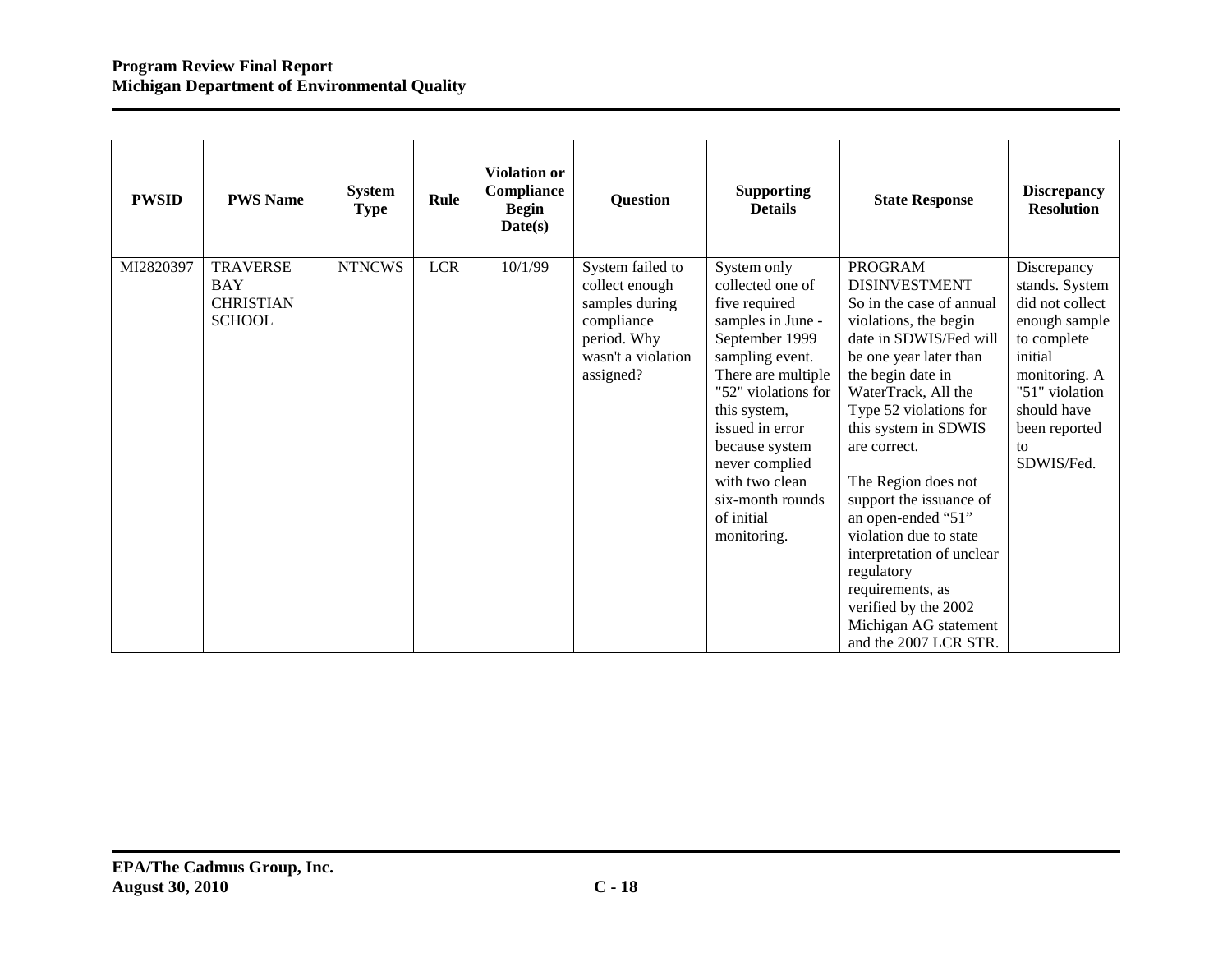| <b>PWSID</b> | <b>PWS Name</b>                                                    | <b>System</b><br><b>Type</b> | Rule       | <b>Violation or</b><br>Compliance<br><b>Begin</b><br>Date(s) | <b>Question</b>                                                                                                                                         | <b>Supporting</b><br><b>Details</b>                                                                                                                                                                                                             | <b>State Response</b>                                                                                                                                                                                                                                                                                                                                                                                                                                                                                                                                              | <b>Discrepancy</b><br><b>Resolution</b>                                                                                                                                                                                                                                                            |
|--------------|--------------------------------------------------------------------|------------------------------|------------|--------------------------------------------------------------|---------------------------------------------------------------------------------------------------------------------------------------------------------|-------------------------------------------------------------------------------------------------------------------------------------------------------------------------------------------------------------------------------------------------|--------------------------------------------------------------------------------------------------------------------------------------------------------------------------------------------------------------------------------------------------------------------------------------------------------------------------------------------------------------------------------------------------------------------------------------------------------------------------------------------------------------------------------------------------------------------|----------------------------------------------------------------------------------------------------------------------------------------------------------------------------------------------------------------------------------------------------------------------------------------------------|
| MI2820397    | <b>TRAVERSE</b><br><b>BAY</b><br><b>CHRISTIAN</b><br><b>SCHOOL</b> | <b>NTNCWS</b>                | <b>LCR</b> | $1/1/07$ ,<br>1/1/09                                         | A violation was<br>reported to<br>SDWIS/Fed. The<br>team could find<br>no reason for the<br>violation. Why<br>wasn't it rescinded<br>from<br>SDWIS/Fed? | For LCR M/R<br>violation date<br>$1/1/07$ and $1/1/09$ .<br>There are multiple<br>"52" violations for<br>this system,<br>issued in error<br>because system<br>never complied<br>with two clean<br>six-month rounds<br>of initial<br>monitoring. | <b>PROGRAM</b><br><b>DISINVESTMENT</b><br>Also, for LCR<br>violations in<br>WaterTrack, the begin<br>date reflects the<br>beginning of the<br>monitoring period for<br>which no sampling<br>occurred. In<br>SDWIS/Fed, the begin<br>date for the same<br>violation is the day after<br>the failed monitoring<br>period.<br>The Region does not<br>support the issuance of<br>an open-ended "51"<br>violation due to state<br>interpretation of unclear<br>regulatory<br>requirements, as<br>verified by the 2002<br>Michigan AG statement<br>and the 2007 LCR STR. | Discrepancies<br>stand. Because<br>system did not<br>complete<br>initial<br>monitoring<br>requirements,<br>only one "51"<br>violation<br>should have<br>been reported<br>to<br>SDWIS/Fed,<br>and left<br>outstanding,<br>rather than<br>assigning and<br>reporting<br>numerous "52"<br>violations. |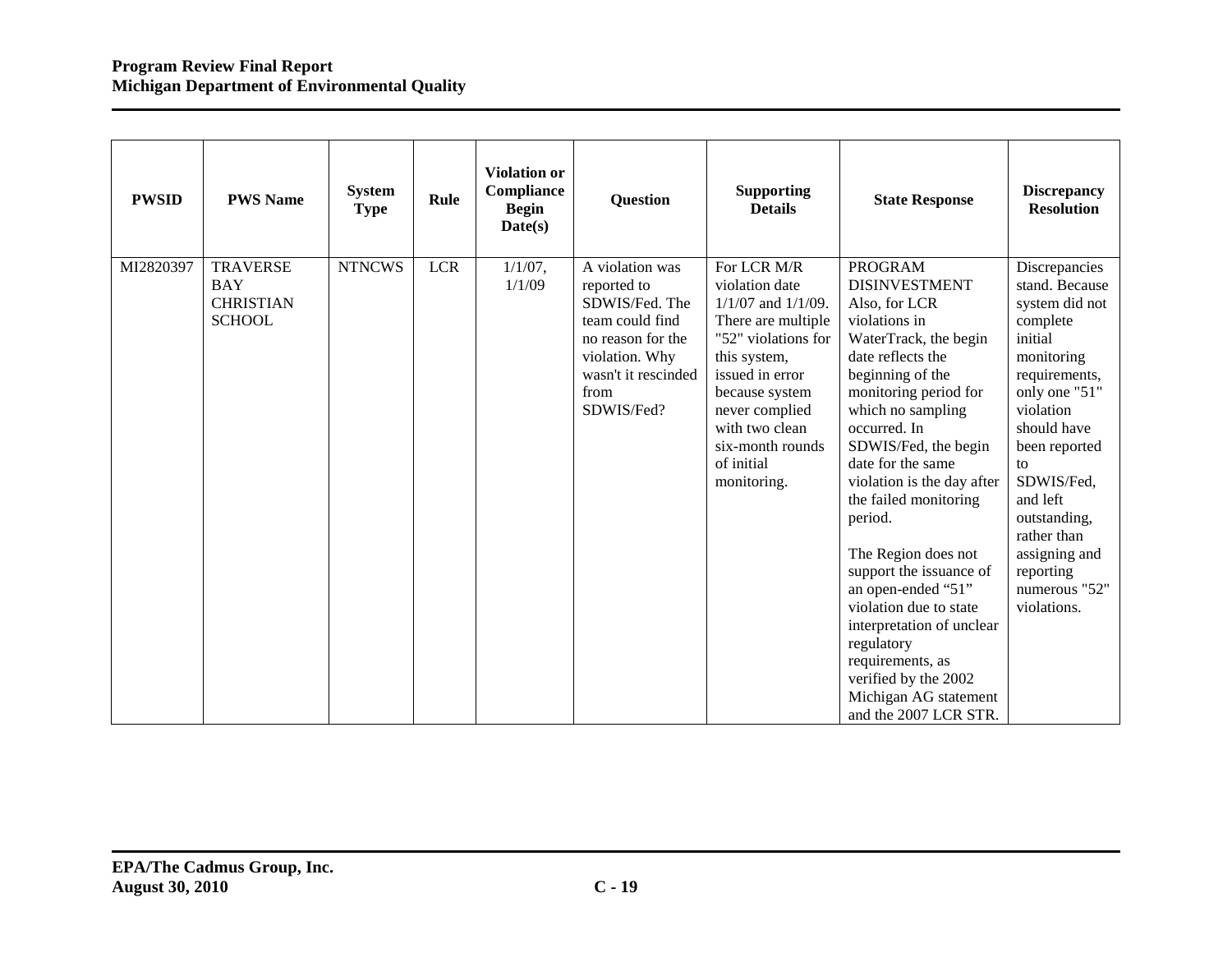| <b>PWSID</b> | <b>PWS Name</b>         | <b>System</b><br><b>Type</b> | Rule    | <b>Violation or</b><br>Compliance<br><b>Begin</b><br>$\textbf{Date}(s)$ | Question                                                                                          | <b>Supporting</b><br><b>Details</b>                                                                                                                                                                                                                                                       | <b>State Response</b>                                                                                                                                                                                                                                                                  | <b>Discrepancy</b><br><b>Resolution</b> |
|--------------|-------------------------|------------------------------|---------|-------------------------------------------------------------------------|---------------------------------------------------------------------------------------------------|-------------------------------------------------------------------------------------------------------------------------------------------------------------------------------------------------------------------------------------------------------------------------------------------|----------------------------------------------------------------------------------------------------------------------------------------------------------------------------------------------------------------------------------------------------------------------------------------|-----------------------------------------|
| MI0040203    | WINDMILL<br><b>PARK</b> | <b>CWS</b>                   | Nitrate | 1/1/07                                                                  | System failed to<br>sample during<br>compliance<br>period. Why<br>wasn't a violation<br>assigned? | Sampling<br>schedules found<br>for wells 1 and 2<br>only. No nitrate<br>samples found in<br>$2007$ for wells 1,<br>2, and 3. Nitrate<br>samples collected<br>from well 4 are<br>noted as being<br>collected from an<br>incorrect site.<br>Why were<br>samples accepted<br>for compliance? | Historical monitoring<br>was allowed at a<br>representative location<br>in the distribution<br>system. When LDO<br>assumed monitoring<br>oversight in 2007, it<br>was decided not to<br>issue a violation to the<br>system because they<br>were monitoring as they<br>had in the past. | Discrepancy<br>stands.                  |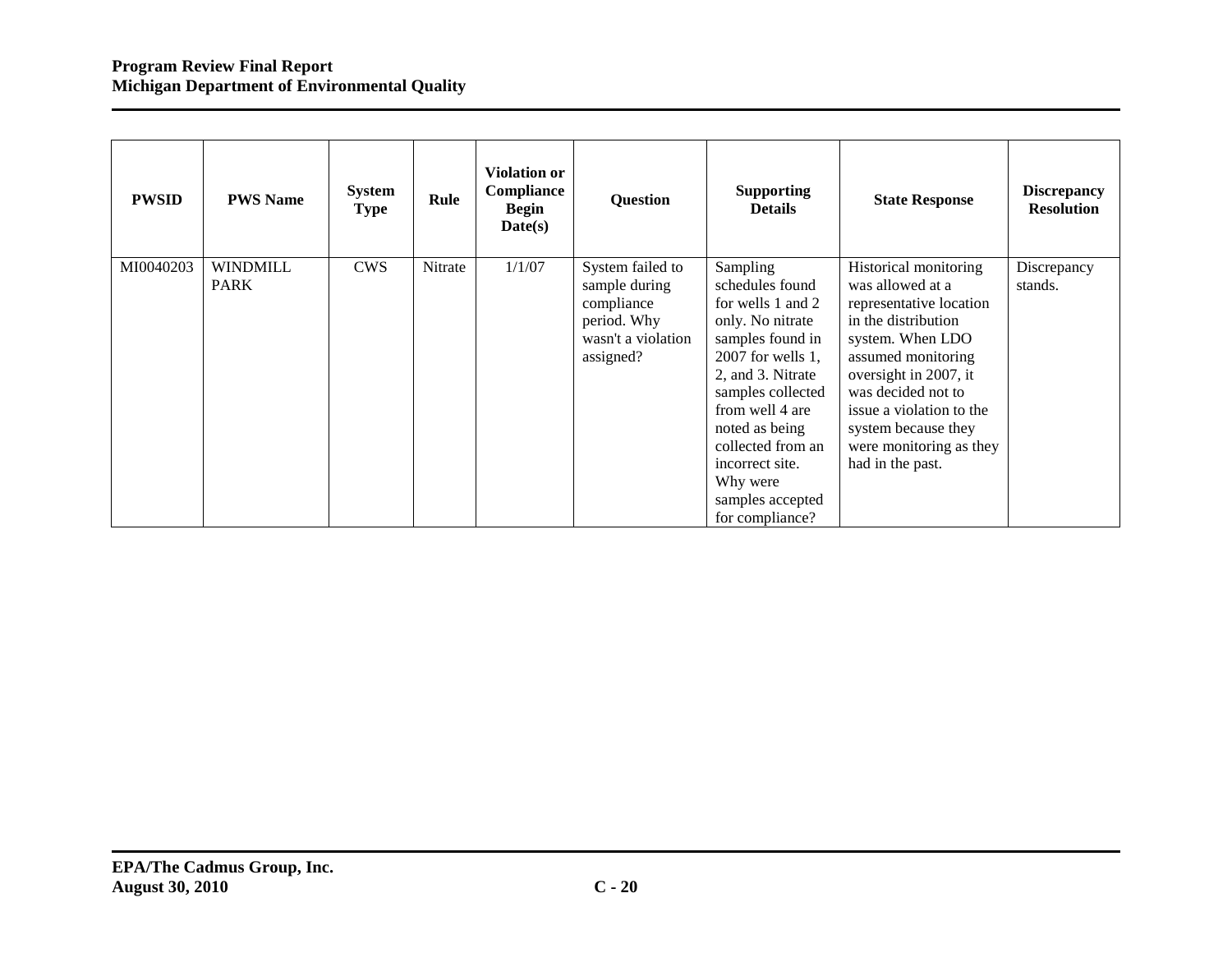| <b>PWSID</b> | <b>PWS Name</b>                                         | <b>System</b><br><b>Type</b> | Rule | <b>Violation or</b><br>Compliance<br><b>Begin</b><br>Date(s) | <b>Question</b>                                                                                                                                                                                         | <b>Supporting</b><br><b>Details</b>                                                                                                                                                                                                                                        | <b>State Response</b>                                                                                                                                                                                                                                                                                                                                                                                                                                                                                                                                                                                                                                                                              | <b>Discrepancy</b><br><b>Resolution</b>                         |
|--------------|---------------------------------------------------------|------------------------------|------|--------------------------------------------------------------|---------------------------------------------------------------------------------------------------------------------------------------------------------------------------------------------------------|----------------------------------------------------------------------------------------------------------------------------------------------------------------------------------------------------------------------------------------------------------------------------|----------------------------------------------------------------------------------------------------------------------------------------------------------------------------------------------------------------------------------------------------------------------------------------------------------------------------------------------------------------------------------------------------------------------------------------------------------------------------------------------------------------------------------------------------------------------------------------------------------------------------------------------------------------------------------------------------|-----------------------------------------------------------------|
| MI0006647    | <b>TREETOPS</b><br><b>RESORT</b><br>(TREETOPS<br>NORTH) | <b>CWS</b>                   | PN   | 1/5/09                                                       | Violation was<br>assigned, but with<br>incorrect dates -<br>can you explain?<br>Violation begin<br>date is 40 days<br>after notification<br>(or 30 days to do<br>PN and 10 days to<br>report to state). | PN for 11/08 TCR<br>MCL was posted<br>with boil water<br>notice on 12/4/09,<br>but not reported to<br>state until<br>$1/12/09$ . State<br>requested notice<br>in 11/25/08 email<br>and again in<br>1/9/09 letter.<br>Doesn't 11/25/08<br>email count as<br>request for PN? | The TCR MCL<br>occurred on 11/25/09.<br>A combination PN/Boil<br>Water Advisory was<br>prepared by DEQ staff<br>and e-mailed to<br>Treetops on 11/25/08.<br>The violation period in<br>SDWIS is $11/1/08$ to<br>11/30/08. The<br>validation date for the<br>violation is $1/6/09$<br>which is the date when<br>the violation was<br>entered into SDWIS. A<br>follow-up letter was<br>sent to Treetops on<br>$1/9/09$ (recorded as an<br>SIE code in SDWIS)<br>which is 40 days after<br>11/30/08. Copies of<br>both the PN/Boil Notice<br>(dated $11/25/08$ ) and an<br>all Clear Notice (dated<br>$12/4/08$ ) are in the file.<br>Perhaps the all clear<br>was mistaken as the<br>PN/Boil Notice. | Discrepancy<br>remains. Date<br>was mistaken<br>by state staff. |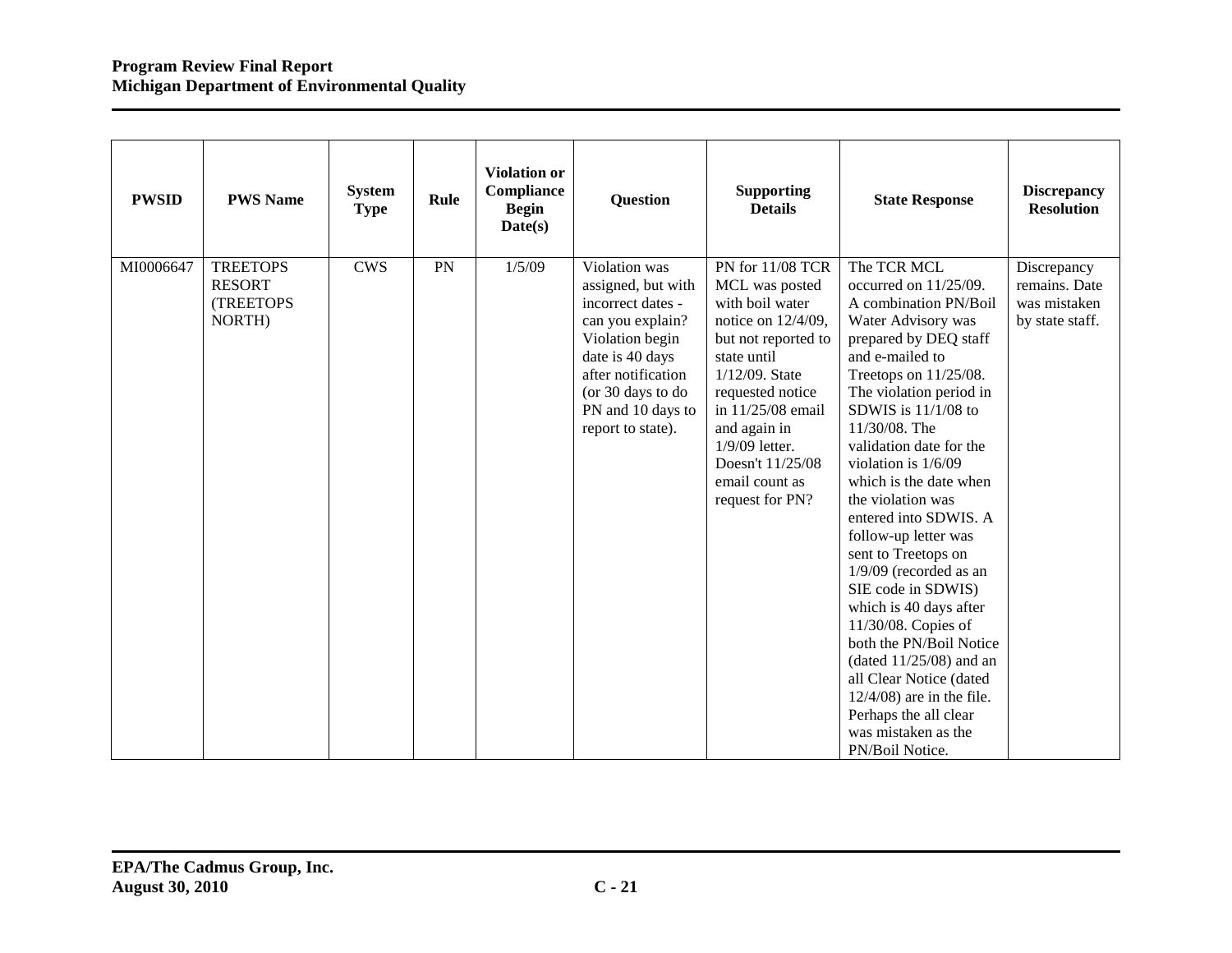| <b>PWSID</b> | <b>PWS Name</b>                | <b>System</b><br><b>Type</b> | Rule       | <b>Violation or</b><br>Compliance<br><b>Begin</b><br>Date(s) | Question                                                                                          | <b>Supporting</b><br><b>Details</b>                                                                                        | <b>State Response</b>                                                                                                                                                                                                                                                                                                                                                                                                                                                                                 | <b>Discrepancy</b><br><b>Resolution</b> |
|--------------|--------------------------------|------------------------------|------------|--------------------------------------------------------------|---------------------------------------------------------------------------------------------------|----------------------------------------------------------------------------------------------------------------------------|-------------------------------------------------------------------------------------------------------------------------------------------------------------------------------------------------------------------------------------------------------------------------------------------------------------------------------------------------------------------------------------------------------------------------------------------------------------------------------------------------------|-----------------------------------------|
| MI0040203    | <b>WINDMILL</b><br><b>PARK</b> | <b>CWS</b>                   | <b>RAD</b> | $1/1/07$ ,<br>$4/1/07$ ,<br>$7/1/07$ ,<br>10/1/07            | System failed to<br>sample during<br>compliance<br>period. Why<br>wasn't a violation<br>assigned? | No radionuclides<br>samples found for<br>wells 1, 2, and 3.<br>(Found samples)<br>for well 4<br>collected in<br>$5/1/02$ . | Historical monitoring<br>was allowed at a<br>representative location<br>in the distribution<br>system. The sample<br>collected 5/1/02 was<br>used as grandfathering<br>data. When LDO<br>assumed monitoring<br>oversight in 2007, it<br>was decided not to<br>issue a violation to the<br>system because they<br>were monitoring as they<br>had in the past. The<br>operator/owner was<br>informed that two<br>points of entry will be<br>monitored in the future.<br>The situation was<br>corrected. | Discrepancies<br>stand.                 |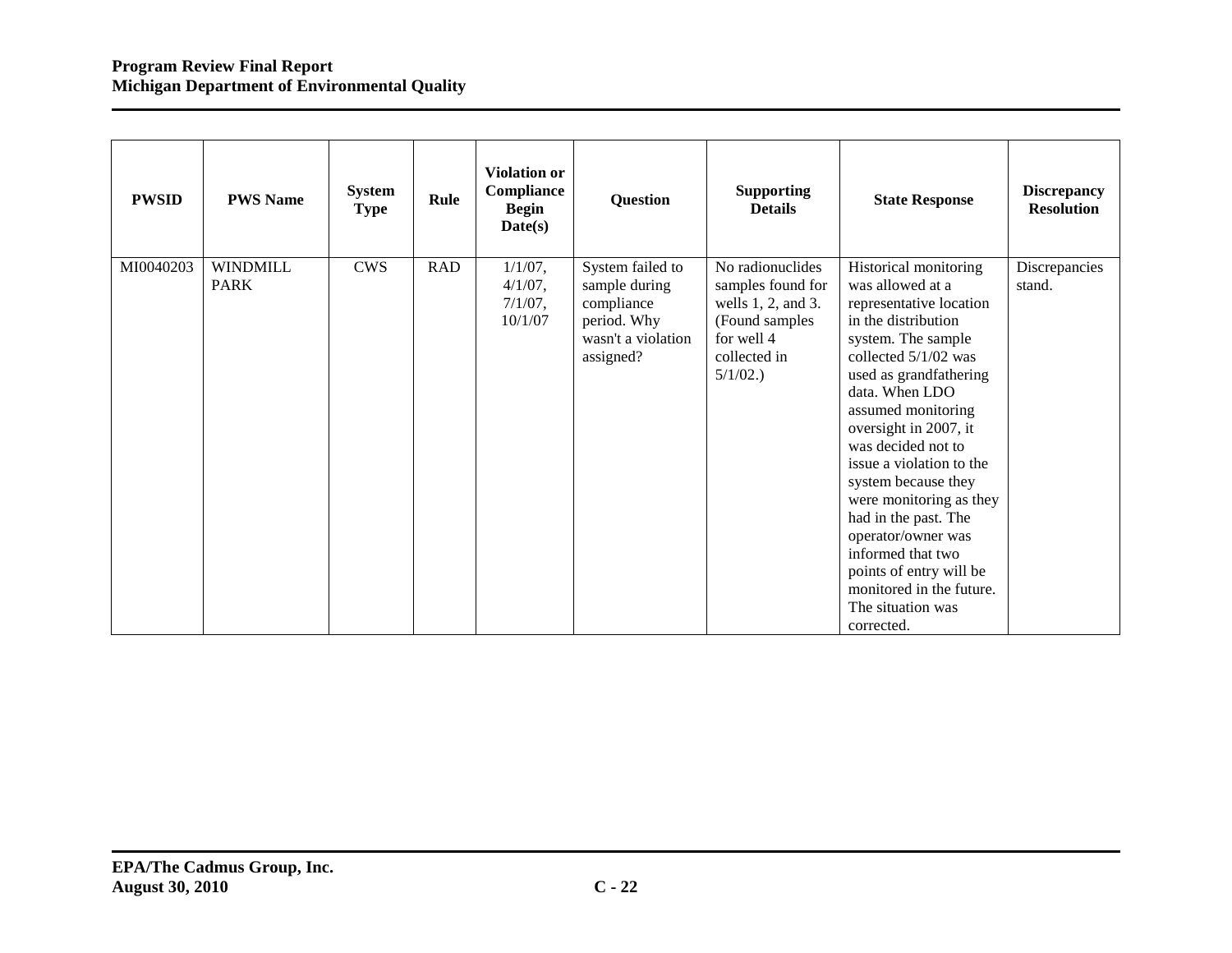| <b>PWSID</b> | <b>PWS Name</b>                | <b>System</b><br><b>Type</b> | Rule       | <b>Violation or</b><br>Compliance<br><b>Begin</b><br>Date(s) | <b>Question</b>                                                                                                                                                                                                                                                               | <b>Supporting</b><br><b>Details</b>                                                                                                                                               | <b>State Response</b>                                                                                                                                                                                                                                                                                                                                                                                                           | <b>Discrepancy</b><br><b>Resolution</b> |
|--------------|--------------------------------|------------------------------|------------|--------------------------------------------------------------|-------------------------------------------------------------------------------------------------------------------------------------------------------------------------------------------------------------------------------------------------------------------------------|-----------------------------------------------------------------------------------------------------------------------------------------------------------------------------------|---------------------------------------------------------------------------------------------------------------------------------------------------------------------------------------------------------------------------------------------------------------------------------------------------------------------------------------------------------------------------------------------------------------------------------|-----------------------------------------|
| MI0040203    | <b>WINDMILL</b><br><b>PARK</b> | <b>CWS</b>                   | <b>SOC</b> | 1/1/05                                                       | System failed to<br>sample during<br>compliance<br>period. Why<br>wasn't a violation<br>assigned? No<br>SOC samples<br>found for wells<br>1,2, and 3.<br>Schedule indicates<br>that samples due<br>from wells 1 and<br>2, no sampling<br>schedule for wells<br>3 and 4 found. | Sample results for<br>well 4 indicate<br>that samples were<br>collected from an<br>incorrect site.<br>Where is system<br>required to collect<br>their Phase II/V<br>samples from? | Historical monitoring<br>was allowed at a<br>representative location<br>in the distribution<br>system. When LDO<br>assumed monitoring<br>oversight in 2007, it<br>was decided not to<br>issue a violation to the<br>system because they<br>were monitoring as they<br>had in the past. The<br>operator/owner was<br>informed that two<br>points of entry will be<br>monitored in the future.<br>The situation was<br>corrected. | Discrepancy<br>stands.                  |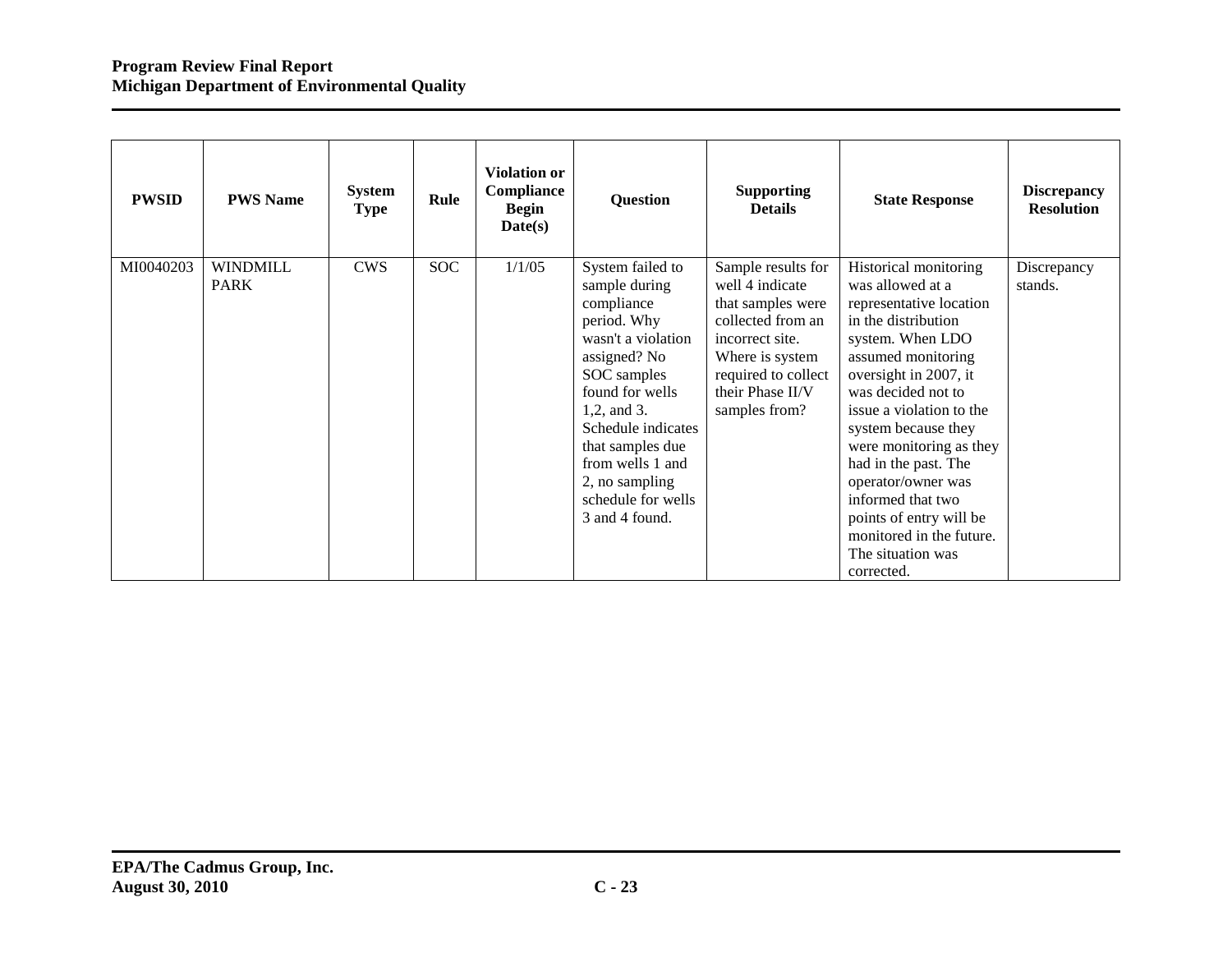| <b>PWSID</b> | <b>PWS Name</b>                                         | <b>System</b><br><b>Type</b> | Rule      | Violation or<br>Compliance<br><b>Begin</b><br>Date(s) | <b>Question</b>                                                                                                  | <b>Supporting</b><br><b>Details</b>            | <b>State Response</b>                                                                                                                                                                                                                                                                                   | <b>Discrepancy</b><br><b>Resolution</b> |
|--------------|---------------------------------------------------------|------------------------------|-----------|-------------------------------------------------------|------------------------------------------------------------------------------------------------------------------|------------------------------------------------|---------------------------------------------------------------------------------------------------------------------------------------------------------------------------------------------------------------------------------------------------------------------------------------------------------|-----------------------------------------|
| MI0006647    | <b>TREETOPS</b><br><b>RESORT</b><br>(TREETOPS<br>NORTH) | <b>CWS</b>                   | SS        | 1/1/07                                                | Two sanitary<br>surveys found, but<br>they were done<br>more than five<br>years apart - why<br>no M/R violation? | Found surveys for<br>2002 and 2008.            | <b>PROGRAM</b><br><b>DISINVESTMENT</b><br>A sanitary survey was<br>conducted on 12/5/02<br>and the next conducted<br>on 06/3/08. Because<br>MDEQ is responsible<br>for conducting sanitary<br>surveys, violations are<br>not issued against the<br>supply if a sanitary<br>survey is conducted<br>late. | Discrepancy<br>stands.                  |
| MI0040203    | <b>WINDMILL</b><br><b>PARK</b>                          | <b>CWS</b>                   | <b>SS</b> | 1/1/01                                                | Two sanitary<br>surveys found, but<br>they were done<br>more than five<br>years apart - why<br>no M/R violation? | Surveys were<br>conducted in 1996<br>and 2007. | <b>PROGRAM</b><br><b>DISINVESTMENT</b><br><b>Because MDEQ</b><br>conducts sanitary<br>surveys, violations are<br>not issued against the<br>water supply if<br>frequency not met by<br>MDEQ. See<br>disinvestment<br>documents for further<br>explanation.                                               | Discrepancy<br>stands.                  |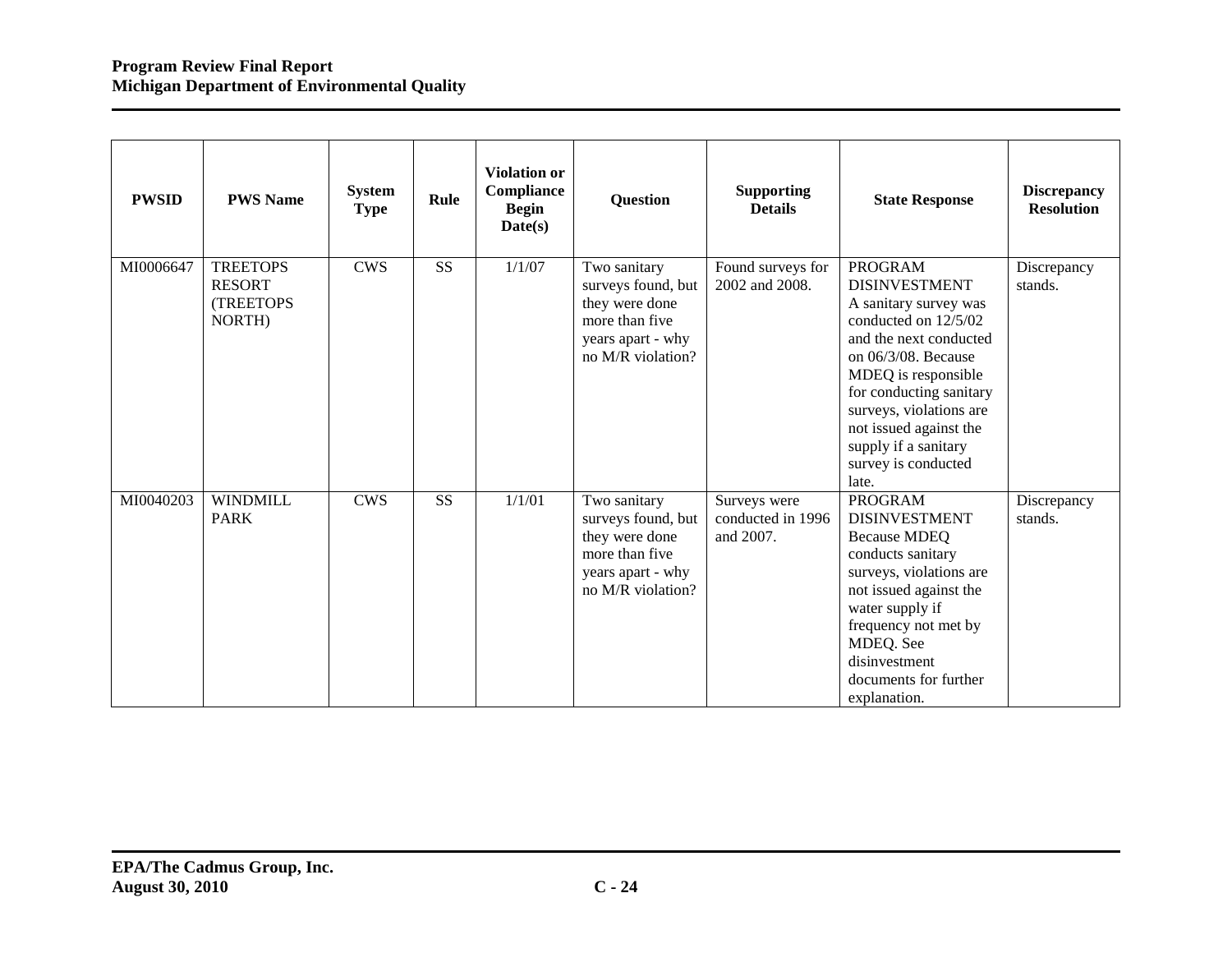| <b>PWSID</b> | <b>PWS Name</b>                | <b>System</b><br><b>Type</b> | Rule                   | <b>Violation or</b><br><b>Compliance</b><br><b>Begin</b><br>Date(s) | <b>Question</b>                                                                                                  | <b>Supporting</b><br><b>Details</b>                                                        | <b>State Response</b>                                                                                                                                                                                                                                                                                                                                                                           | <b>Discrepancy</b><br><b>Resolution</b>                                             |
|--------------|--------------------------------|------------------------------|------------------------|---------------------------------------------------------------------|------------------------------------------------------------------------------------------------------------------|--------------------------------------------------------------------------------------------|-------------------------------------------------------------------------------------------------------------------------------------------------------------------------------------------------------------------------------------------------------------------------------------------------------------------------------------------------------------------------------------------------|-------------------------------------------------------------------------------------|
| MI6120415    | <b>OVERBOARD</b><br><b>INN</b> | <b>TNCWS</b>                 | $\overline{\text{SS}}$ | 1/1/05                                                              | Two sanitary<br>surveys found, but<br>they were done<br>more than five<br>years apart - why<br>no M/R violation? | Found surveys for<br>2000 and 2006.<br>For 2000 found<br>date only; no hard<br>copy found. | <b>PROGRAM</b><br><b>DISINVESTMENT</b><br>Hard copy of the<br>11/16/2000 survey<br>letter and field form<br>were/are in the file<br>provided, stapled to the<br>back of the 7/26/2006<br>survey letter. There<br>may have been a<br>temporary network<br>issue related to<br>Wellogic Wednesday<br>afternoon that was<br>preventing sanitary<br>survey info from<br>appearing in<br>WaterTrack. | Discrepancy<br>stands.<br>Sanitary<br>surveys are<br>more than five<br>years apart. |
| MI6620023    | TULPPO'S, INC.                 | <b>TNCWS</b>                 | SS                     | 1/1/03                                                              | Two sanitary<br>surveys found, but<br>they were done<br>more than five<br>years apart - why<br>no M/R violation? | Found only 1998<br>and 2005 surveys<br>in the files.                                       | <b>PROGRAM</b><br><b>DISINVESTMENT</b><br>Survey 23 months late.<br>MDEQ assumes<br>responsibility for any<br>late sanitary survey and<br>will not issue a<br>violation against the<br>water system owner as<br>per MDEQ 2009<br>Disinvestment<br>document.                                                                                                                                     | Discrepancy<br>stands.                                                              |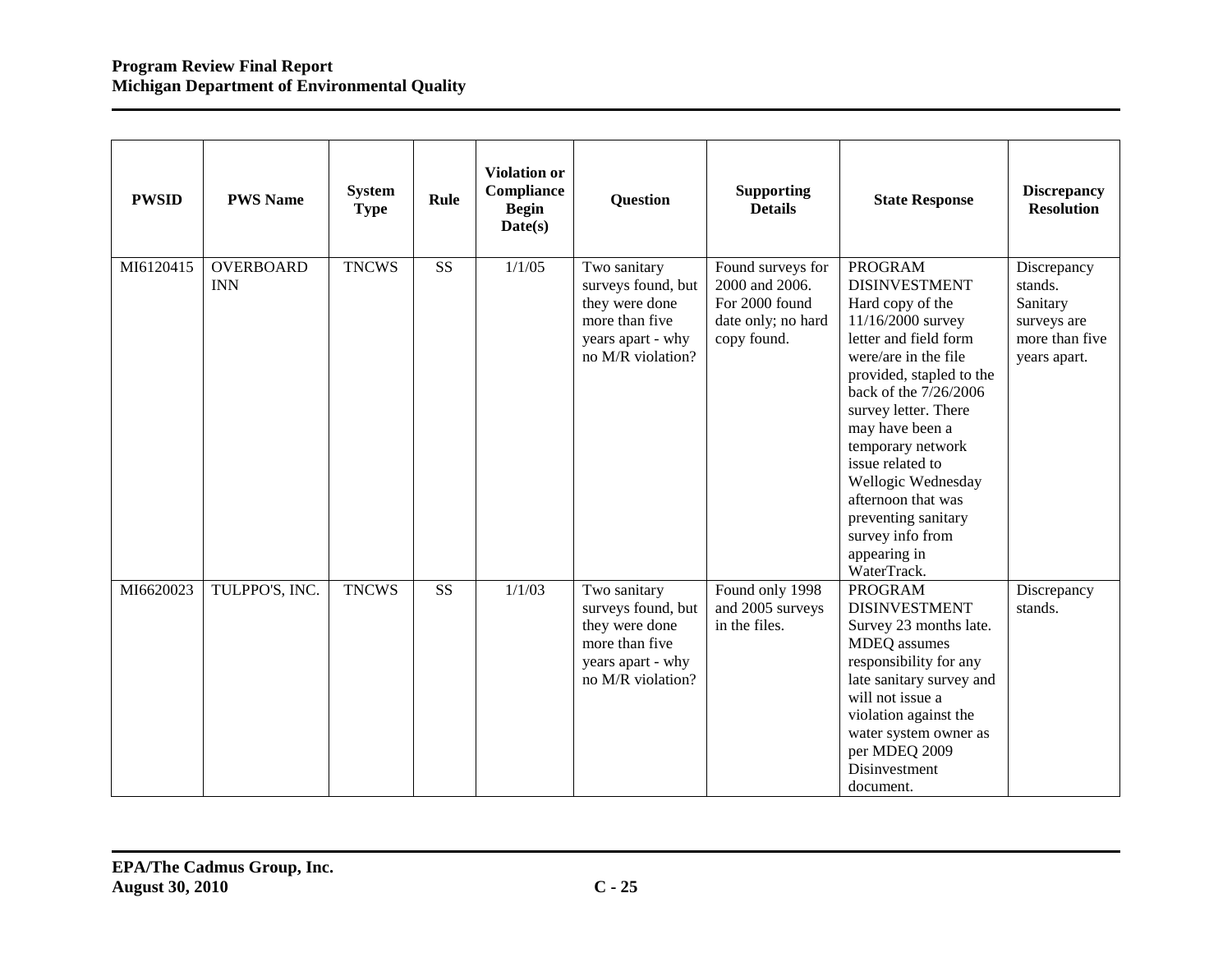| <b>PWSID</b> | <b>PWS Name</b>                     | <b>System</b><br><b>Type</b> | Rule       | <b>Violation or</b><br>Compliance<br><b>Begin</b><br>Date(s) | <b>Question</b>                                                                   | <b>Supporting</b><br><b>Details</b>                                                                                                           | <b>State Response</b>                                                                                                                                                                                                                                                                                                 | <b>Discrepancy</b><br><b>Resolution</b>                                                                                                                  |
|--------------|-------------------------------------|------------------------------|------------|--------------------------------------------------------------|-----------------------------------------------------------------------------------|-----------------------------------------------------------------------------------------------------------------------------------------------|-----------------------------------------------------------------------------------------------------------------------------------------------------------------------------------------------------------------------------------------------------------------------------------------------------------------------|----------------------------------------------------------------------------------------------------------------------------------------------------------|
| MI0000505    | <b>BEAR CREEK</b><br><b>ESTATES</b> | <b>CWS</b>                   | <b>TCR</b> | $3/1/09$ ,<br>5/1/09                                         | Sampling results<br>were received<br>late. Why wasn't a<br>violation<br>assigned? | March results<br>received April 15,<br>May results<br>received June 15,<br>more than 10 days<br>after the end of<br>the compliance<br>period. | <b>PROGRAM</b><br><b>DISINVESTMENT</b><br>Correct, data were<br>received on the 15th.<br>Data are entered into<br>database after the 15th.<br>The samples were<br>collected on time, and<br>no violation issued.                                                                                                      | Discrepancies<br>remain.<br>Systems are<br>required to<br>submit results<br>to the state<br>within 10 days<br>of the end of<br>the compliance<br>period. |
| MI0006445    | <b>SUGAR LOAF</b>                   | <b>CWS</b>                   | <b>TCR</b> | 5/1/09                                                       | Sampling results<br>were received<br>late. Why wasn't a<br>violation<br>assigned? | TCR results were<br>received more<br>than 10 days after<br>the end of each<br>month.                                                          | <b>PROGRAM</b><br><b>DISINVESTMENT</b><br>TCR data received on<br>the lab TCR reporting<br>summary sheet. All<br>were received on time<br>except for 5/09 because<br>lab report was late.<br>Auditor used MOR for<br>determination.<br>Information was shown<br>to the auditor.<br>Reporting violation not<br>issued. | Discrepancy<br>stands, results<br>were received<br>late.                                                                                                 |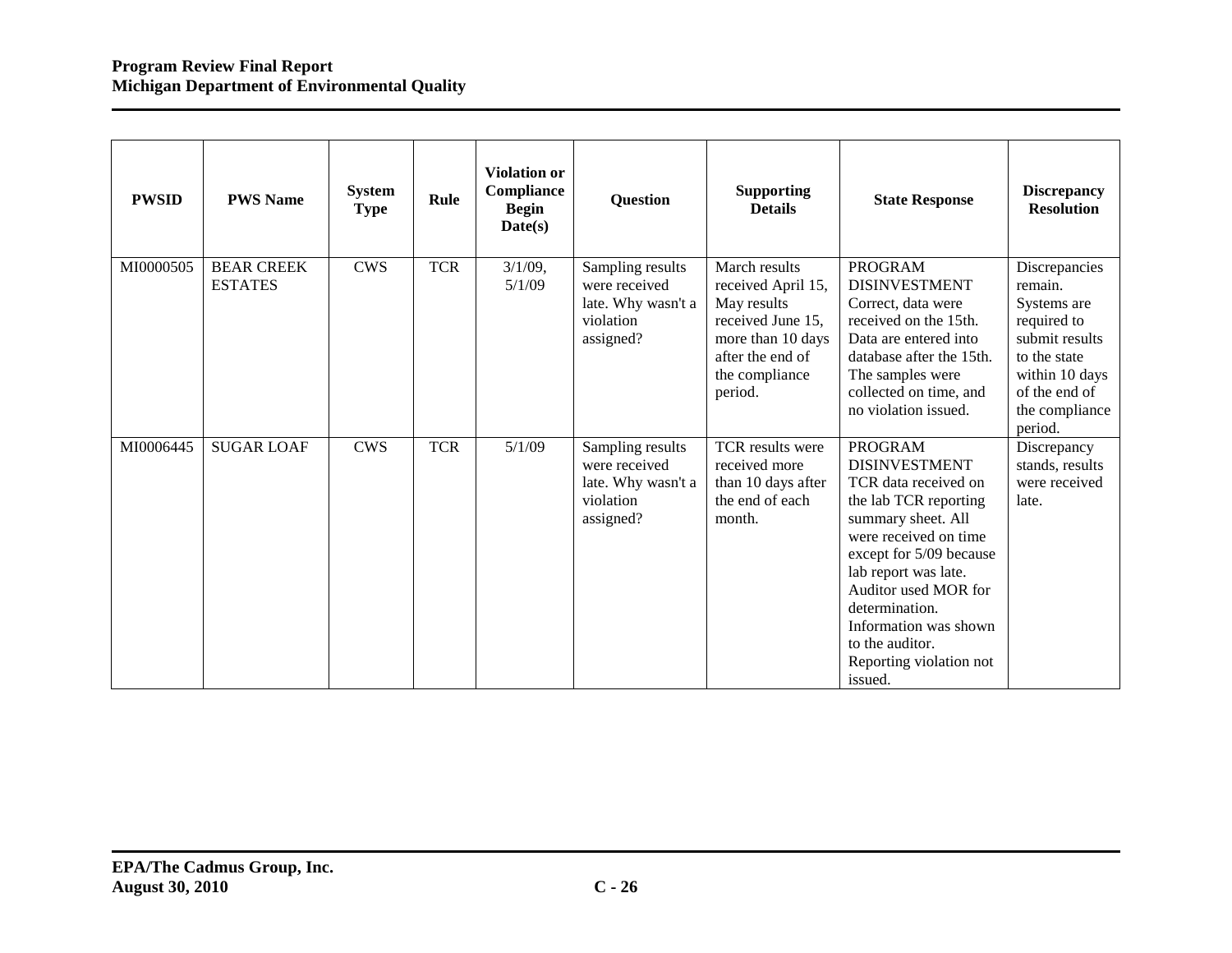| <b>PWSID</b> | <b>PWS Name</b>   | System<br><b>Type</b> | Rule       | <b>Violation or</b><br>Compliance<br><b>Begin</b><br>Date(s) | <b>Question</b>     | <b>Supporting</b><br><b>Details</b> | <b>State Response</b>  | <b>Discrepancy</b><br><b>Resolution</b> |
|--------------|-------------------|-----------------------|------------|--------------------------------------------------------------|---------------------|-------------------------------------|------------------------|-----------------------------------------|
| MI2320093    | <b>DIMONDALE</b>  | <b>NTNCWS</b>         | <b>TCR</b> | 4/1/09                                                       | A violation was     | Violation was                       | Recision in process.   | Discrepancy                             |
|              | <b>ELEMENTARY</b> |                       |            |                                                              | reported to         | reported for                        | Violation was removed  | stands.                                 |
|              | <b>SCHOOL</b>     |                       |            |                                                              | SDWIS/Fed. The      | $4/1/09$ but a                      | from WaterTrack        |                                         |
|              |                   |                       |            |                                                              | team could find     | sample (TC                          | $7/30/09$ and will be  |                                         |
|              |                   |                       |            |                                                              | no reason for the   | negative) was                       | removed from           |                                         |
|              |                   |                       |            |                                                              | violation. Why      | taken in May.                       | SDWIS/Fed with next    |                                         |
|              |                   |                       |            |                                                              | wasn't it rescinded | Was the sample                      | quarterly update file, |                                         |
|              |                   |                       |            |                                                              | from                | reported late?                      | November 2009.         |                                         |
|              |                   |                       |            |                                                              | SDWIS/Fed?          |                                     |                        |                                         |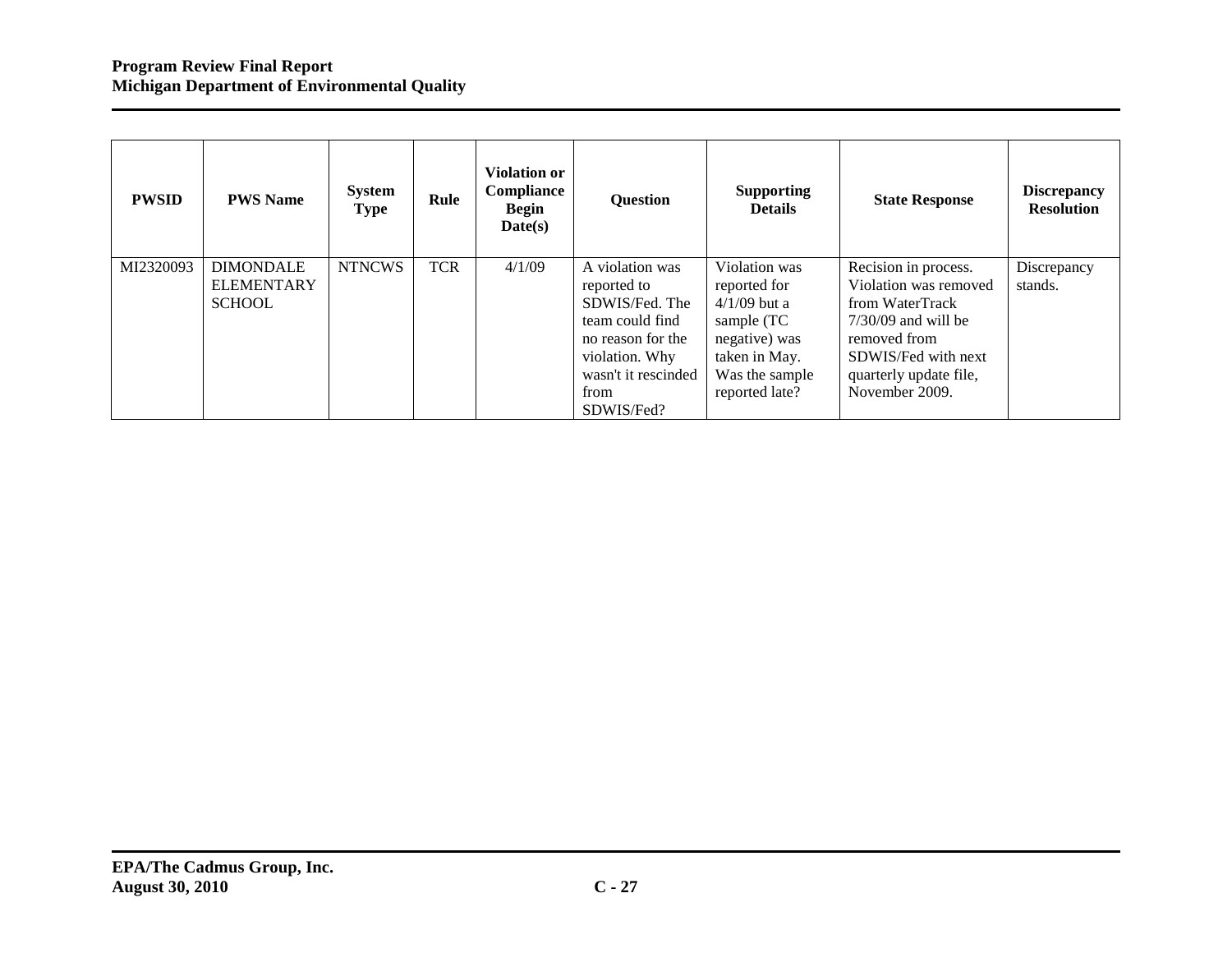| <b>PWSID</b> | <b>PWS Name</b>  | <b>System</b><br><b>Type</b> | Rule       | <b>Violation or</b><br>Compliance<br><b>Begin</b><br>Date(s) | <b>Question</b>                                                                                                                | <b>Supporting</b><br><b>Details</b>                                                                                                                                                                          | <b>State Response</b>                                                                                                                                                                                                                                                                                                                                                                                                                                                                                                                                                                                                                                                                                                                                                                                                                                                       | <b>Discrepancy</b><br><b>Resolution</b>                                                                                                                                                                                                                                                               |
|--------------|------------------|------------------------------|------------|--------------------------------------------------------------|--------------------------------------------------------------------------------------------------------------------------------|--------------------------------------------------------------------------------------------------------------------------------------------------------------------------------------------------------------|-----------------------------------------------------------------------------------------------------------------------------------------------------------------------------------------------------------------------------------------------------------------------------------------------------------------------------------------------------------------------------------------------------------------------------------------------------------------------------------------------------------------------------------------------------------------------------------------------------------------------------------------------------------------------------------------------------------------------------------------------------------------------------------------------------------------------------------------------------------------------------|-------------------------------------------------------------------------------------------------------------------------------------------------------------------------------------------------------------------------------------------------------------------------------------------------------|
| MI4720623    | <b>MCDONALDS</b> | <b>TNCWS</b>                 | <b>TCR</b> | $9/1/08$ ,<br>$10/1/08$ ,<br>11/1/08                         | System reported<br>an insufficient<br>number of<br>required routine<br>samples. Why<br>wasn't an M/R<br>violation<br>assigned? | Did not collect<br>enough repeat<br>samples: collected<br>three instead of<br>four on $10/1/08$ ;<br>collected two<br>instead of nine on<br>$10/1/08$ ; and<br>collected two<br>instead 12 on<br>$11/1/08$ . | First positive sample on<br>$9/30/08$ , four repeats<br>collected 10/1/08.<br>System is not serving<br>water to the public<br>while on precautionary<br>measures. Ample repeat<br>and routine follow-up<br>samples collected<br>throughout.<br>Further comment: This<br>water system does not operate<br>like a community water<br>supply with multiple sources<br>that, individually, go off- and<br>on-line when hit with a<br>positive sample while the<br>other sources continue to<br>provide water to the public.<br>Should water samples be<br>collected from the bottled<br>water? What is the point of<br>collecting samples at an<br>increased frequency from<br>bottled water while the well is<br>out of commission?<br>Moreover, there were 32<br>samples collected between the<br>initial POS and the RTC<br>(SOX) dates. No M/R<br>violations are warranted. | Discrepancies<br>stand. No<br>documentation<br>of missing<br>samples<br>provided. It's<br>also not clear<br>how a<br>restaurant is<br>avoiding<br>serving water<br>to the public.<br>The provision<br>of bottled<br>water,<br>however, does<br>not exempt a<br>system from<br>required<br>monitoring. |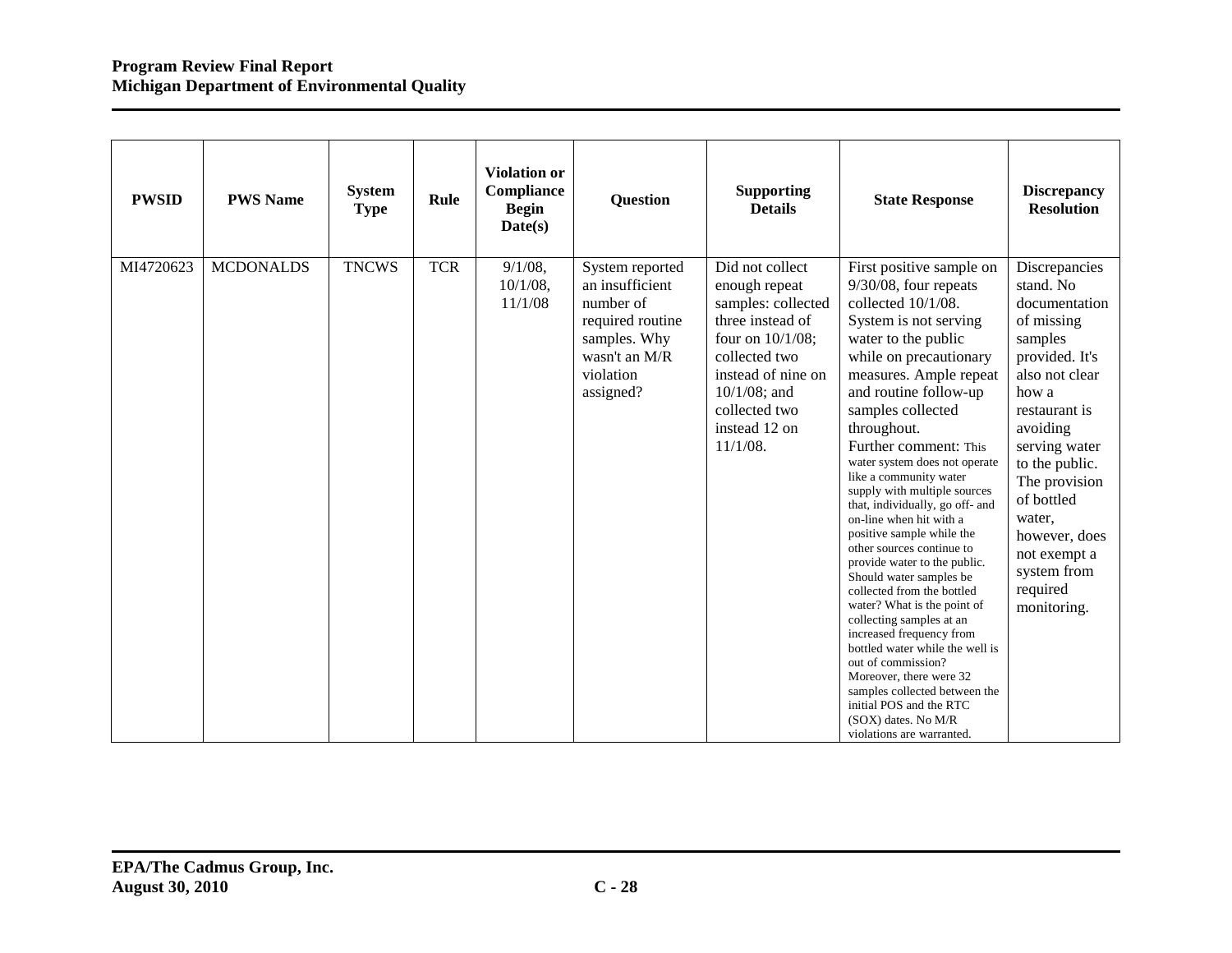| <b>PWSID</b> | <b>PWS Name</b>                     | <b>System</b><br><b>Type</b> | Rule       | <b>Violation or</b><br><b>Compliance</b><br><b>Begin</b><br>Date(s) | <b>Question</b>                                                                                                                       | <b>Supporting</b><br><b>Details</b>                                                                                                                                                                      | <b>State Response</b>                                                                                                                                                                                                                                                                                                                                                                                                                                                                                 | <b>Discrepancy</b><br><b>Resolution</b>                                                                                                                                                                                                                                             |
|--------------|-------------------------------------|------------------------------|------------|---------------------------------------------------------------------|---------------------------------------------------------------------------------------------------------------------------------------|----------------------------------------------------------------------------------------------------------------------------------------------------------------------------------------------------------|-------------------------------------------------------------------------------------------------------------------------------------------------------------------------------------------------------------------------------------------------------------------------------------------------------------------------------------------------------------------------------------------------------------------------------------------------------------------------------------------------------|-------------------------------------------------------------------------------------------------------------------------------------------------------------------------------------------------------------------------------------------------------------------------------------|
| MI4720623    | <b>MCDONALDS</b>                    | <b>TNCWS</b>                 | <b>TCR</b> | $9/1/08$ ,<br>11/1/08                                               | Pattern of total<br>coliform positives<br>indicates an MCL<br>should have been<br>assigned - why<br>wasn't one<br>assigned?           | TC+ sample on<br>9/30/08. Repeat<br>positive on 10/1.<br>MCL should have<br>been assigned for<br>September. Also<br>four TC+ samples<br>in November.<br>Expect an MCL<br>violation for<br>November also. | MCL was assigned for<br>October. WaterTrack<br>was designed to assign<br>as the begin date the<br>month in which the<br>second positive occurs,<br>since that's when it is<br>known a violation<br>exists. The system was<br>taken out of service<br>during the time the<br>contamination was<br>being investigated and<br>resolved.<br>"Precautionary<br>Measures" require<br>alternate water, PN<br>posting, and two safe<br>samples taken in<br>absence of chlorine at<br>least eight hours apart. | Discrepancies<br>stand. The<br><b>MCL</b><br>violations<br>should be<br>linked to the<br>month in<br>which the first<br>positive<br>sample was<br>collected.<br>Violations<br>should also be<br>assigned<br>regardless of<br>the fact that<br>alternate water<br>was being<br>used. |
| MI0000505    | <b>BEAR CREEK</b><br><b>ESTATES</b> | <b>CWS</b>                   | <b>VOC</b> | 10/1/05                                                             | System detected<br>one or more<br>contaminants, but<br>appropriate<br>quarterly<br>monitoring not<br>found. Why no<br>M/R violations? | Toluene was<br>detected in the<br>$8/24/05$ sample,<br>no additional<br>quarterly samples<br>collected.                                                                                                  | Correct, no additional<br>quarterly samples were<br>collected after toluene<br>was detected on<br>$8/24/05$ .                                                                                                                                                                                                                                                                                                                                                                                         | Discrepancy<br>stands.                                                                                                                                                                                                                                                              |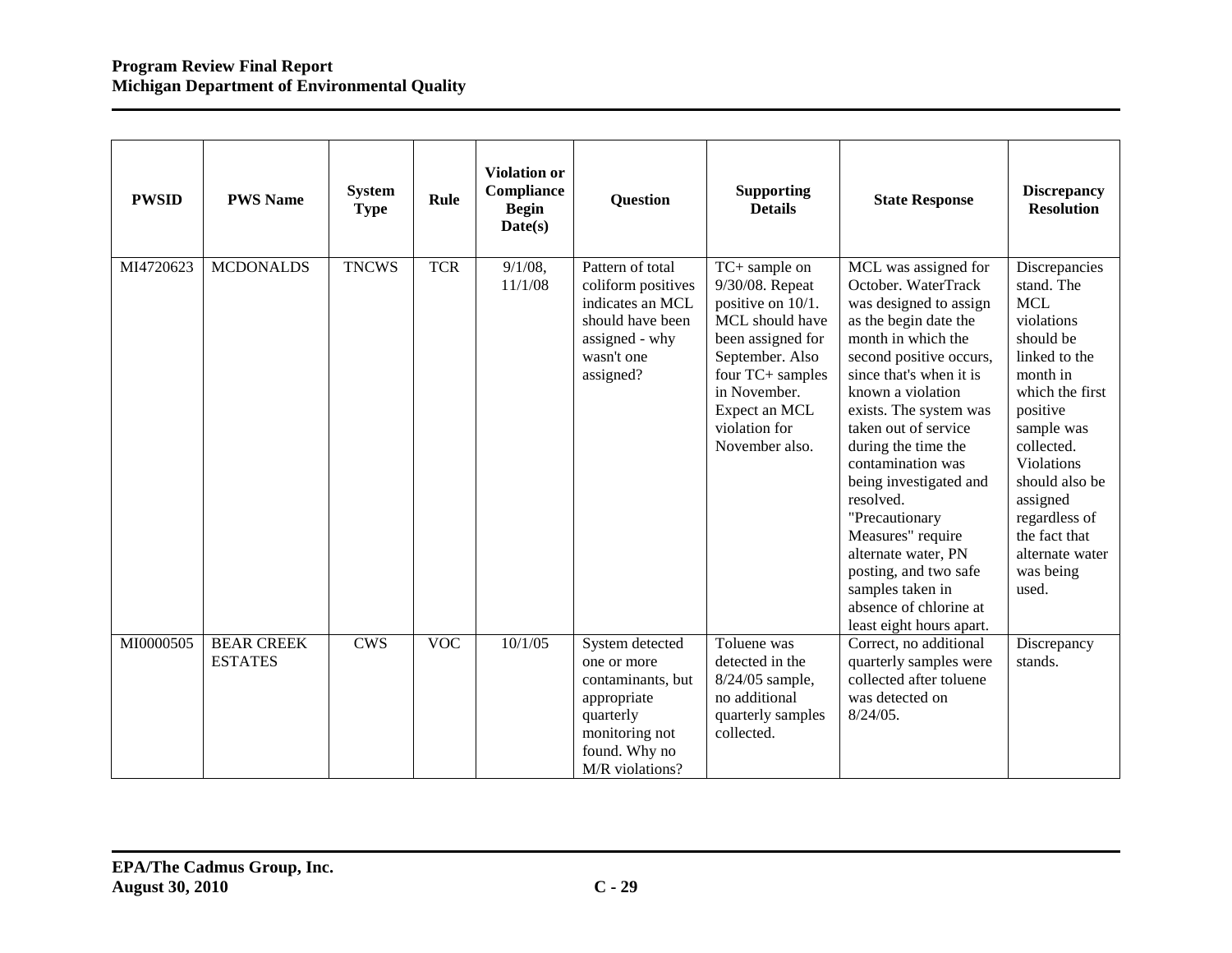| <b>PWSID</b> | <b>PWS Name</b>                  | <b>System</b><br><b>Type</b> | Rule       | <b>Violation or</b><br>Compliance<br><b>Begin</b><br>Date(s) | <b>Question</b>                                                                                   | <b>Supporting</b><br><b>Details</b>                                                                                          | <b>State Response</b>                                                                                                                                                                                                                                                                                                                                                                                                                                                                                                                                                                                                                                            | <b>Discrepancy</b><br><b>Resolution</b>                                                                              |
|--------------|----------------------------------|------------------------------|------------|--------------------------------------------------------------|---------------------------------------------------------------------------------------------------|------------------------------------------------------------------------------------------------------------------------------|------------------------------------------------------------------------------------------------------------------------------------------------------------------------------------------------------------------------------------------------------------------------------------------------------------------------------------------------------------------------------------------------------------------------------------------------------------------------------------------------------------------------------------------------------------------------------------------------------------------------------------------------------------------|----------------------------------------------------------------------------------------------------------------------|
| MI0000700    | <b>POWELL</b><br><b>TOWNSHIP</b> | <b>CWS</b>                   | <b>VOC</b> | $1/1/05$ ,<br>1/1/06                                         | System failed to<br>sample during<br>compliance<br>period. Why<br>wasn't a violation<br>assigned? | Monitoring<br>schedule indicates<br>that annual<br>sampling was<br>required in 2005<br>and 2006, no<br>VOC samples<br>found. | We have enclosed the<br>VOC collected<br>10/18/2004 - there were<br>no detections in that<br>sample and the<br>Township continued<br>with reduced<br>monitoring frequency<br>that was in effect at that<br>time (every three<br>years). A 12-month<br>monitoring frequency<br>was found<br>(typographical error) on<br>the 2005 and 2006<br>sampling schedules<br>however the Next Due<br>date was 9/30/2007,<br>which was correct as it<br>was based on a 36-<br>month sampling<br>frequency and a<br>previous sample date in<br>2004 with no detects.<br>The typo concerning<br>the monitoring<br>frequency was<br>corrected in the 2007<br>sampling schedule. | Discrepancies<br>stand. Expect<br>the system to<br>monitor<br>according to<br>the sampling<br>schedule on<br>record. |